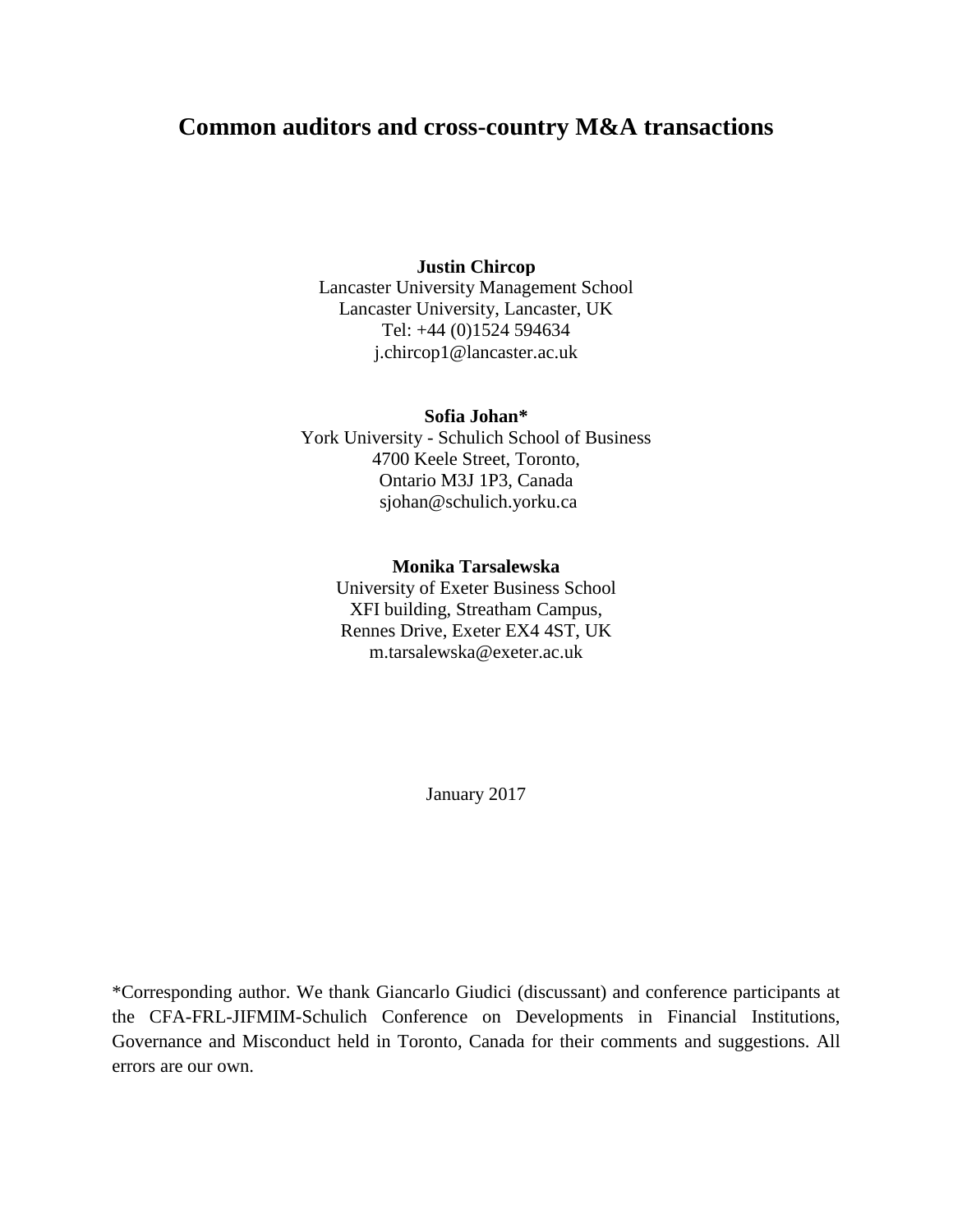# **Common auditors and cross-country M&A transactions**

#### **Abstract**

Using a comprehensive sample of cross-country mergers and acquisitions for the period 2000 to 2014 we examine the effect of common auditors on the efficiency of cross-country M&A transactions. We predict that the use of common auditors reduces uncertainty, resulting in higher M&A efficiency. We find that this common-auditor effect results in a positive market reaction to the M&A announcement, lower premium and greater increase in return on assets following the M&A transaction. Further, we find that these effects are more pronounced the greater the M&A transaction uncertainty and when the accounting standards of the transacting parties differ.

**Keywords:** Auditors; Information transfer; M&As

**JEL Classification: D82; D83; M41**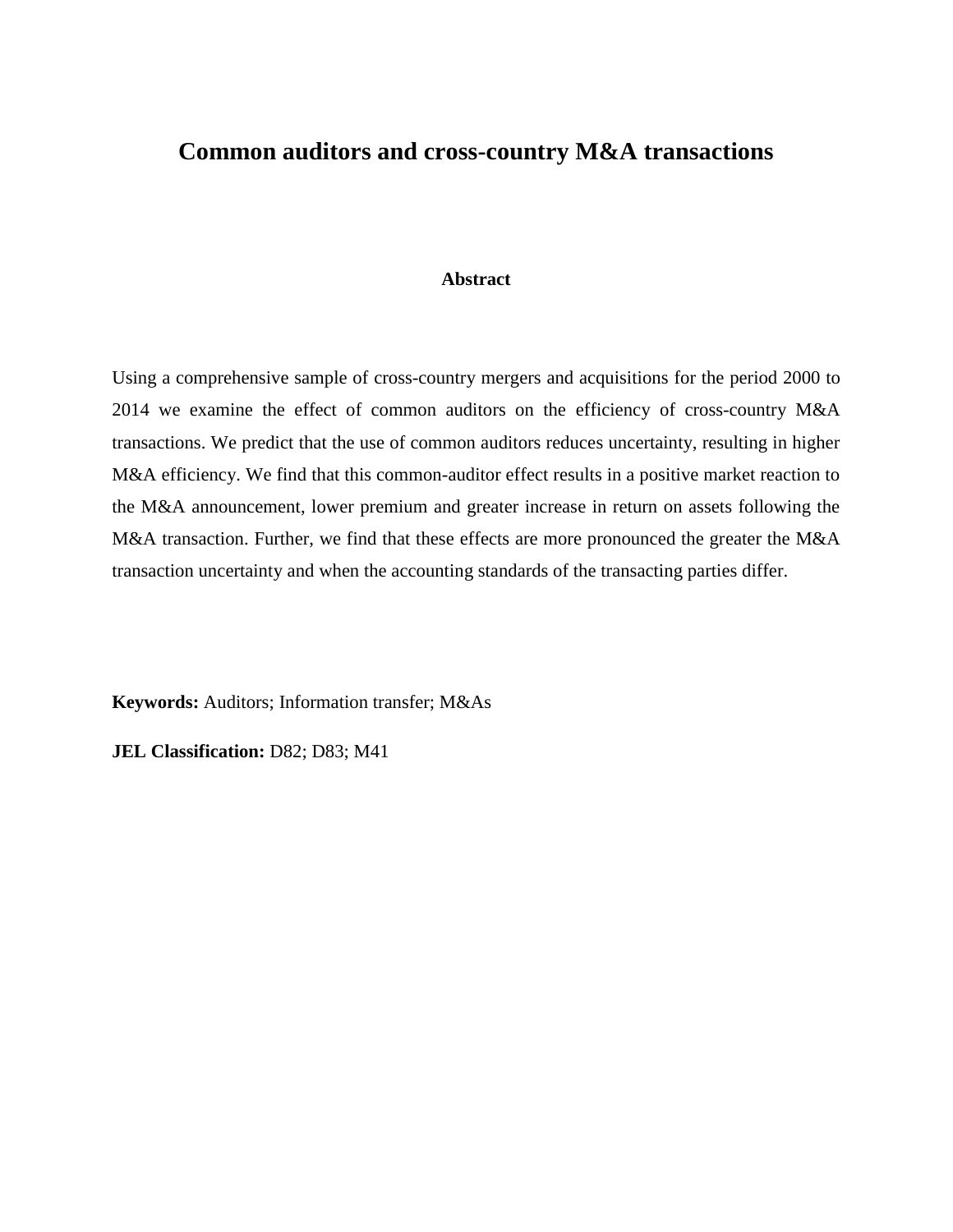#### **1. Introduction**

Cross-country M&A transactions arguably create more information asymmetry than within country M&A transactions. This occurs not only due to the geographic distance between parties but also as the parties to the transaction are operating in different cultural, legal and economic environments (Rossi and Volpin, 2004). For both within-country and cross-country M&A's, a significant amount of information is required to mitigate traditional financial risk and determine return optimization. Such information consists of codified or explicit information such as balance sheets or performance records, and more tacit information that is context dependent and personal (Polanyi, 1966; Arrow 1962; and Von Hippel 1994). In comparison to codified information, tacit information is harder to formalize and transmit over distance, necessitating more interpersonal interaction among parties; somewhat of a challenge for parties to cross country M&As. The codified information however is easily transmittable using a standardized formal and more empirical method.

In this study we seek to determine whether the transfer of codified information through the use of a common audit network for cross-country M&As could result in more efficient transactions. We do this by referring to the suggestion in the existing literature that common auditors to the target and acquirer firms can reduce uncertainty and mitigate the negative effects of information asymmetry in within-country M&A transactions (Cai at al., 2016). Whether common auditors are important in cross-country M&A transactions has, to our knowledge, never been studied.

In cross-country M&A transactions, the dispersion of auditors, caused by the same geographical, language and cultural barriers faced by the transacting parties, makes it more difficult for auditors to act as information intermediaries. Due to differing cultural norms and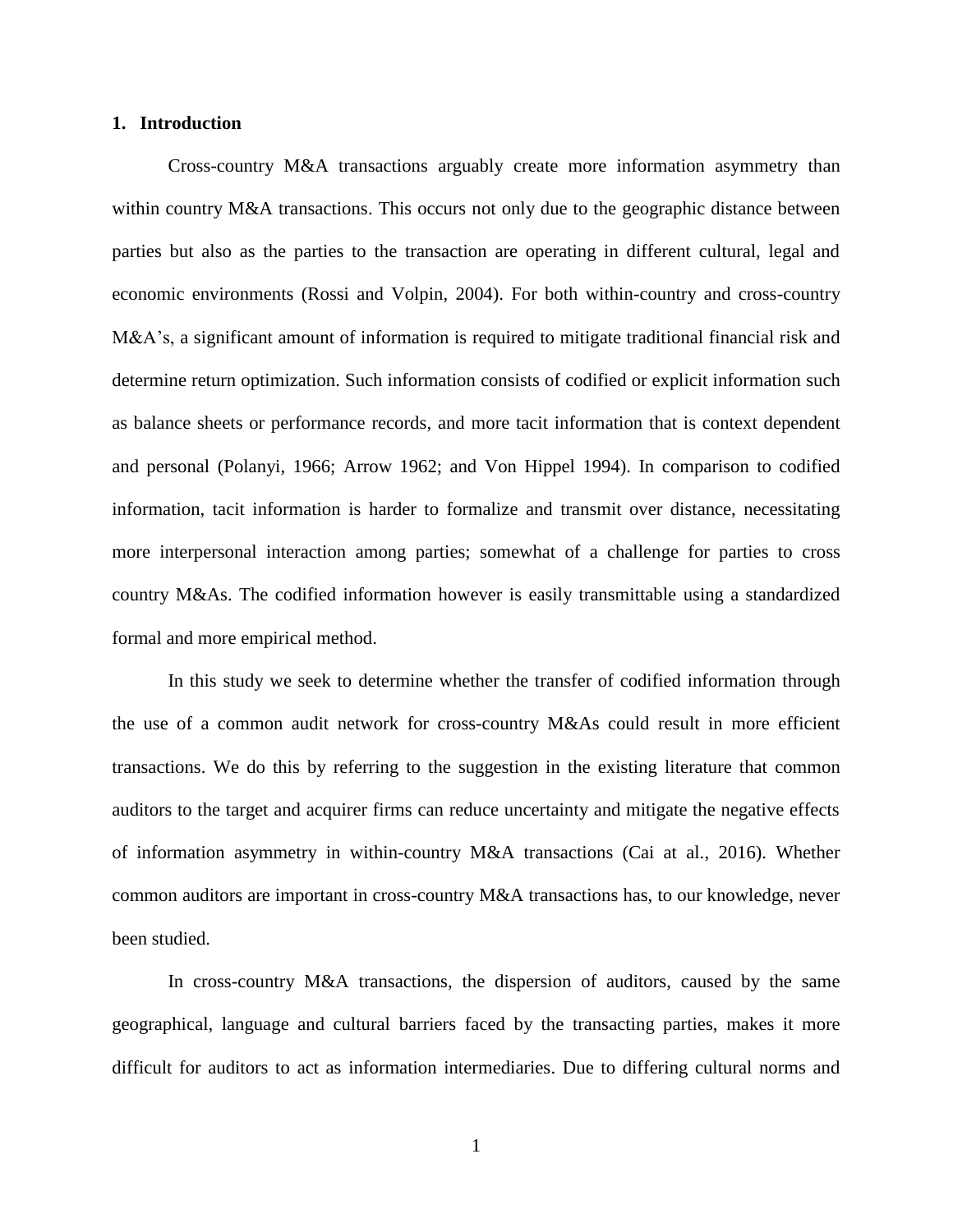potential language barriers, even when the parties to the transaction are audited by similarly qualified auditors, it is likely that such audit firms operate independently of each other due to differing accounting standards, thus not only effectively sharing limited amounts of information but potentially increasing the already significant information asymmetry. It is therefore an empirical question if when the parties to the transaction are audited by a common audit network, which hereof we refer to as common auditors, the common auditor effect documented by Cai et al. (2016) for within-country M&A transactions still applies.

To test whether common auditors are associated with higher quality cross-country M&A transactions we identify all completed cross-country M&A transactions, for the period 2000 to 2014, in which the acquirer owned less than 50% of the target prior to the purchase and acquired full ownership of the target in the M&A transaction. As we need stock market data for some of our tests, we require both the acquirer and the target to be publicly traded. After eliminating deals with missing data our final sample consists of 351 deals, where 62 are common auditor deals and 289 are non-common auditor deals.

Similar to prior studies (e.g. Asquith et al., 1983; Bradley et al., 1988; Cai and Sevilir, 2012; Agrawal et al., 2013; Goodman et al., 2014; Cai et al., 2016) we use acquisition announcement returns as our main measure of M&A quality and expect common auditors to be associated with higher acquisition announcement returns. Subsequently, we test whether other proxies used in prior literature to capture M&A quality, give us similar results. Specifically, we test whether common auditors affect premium and change in return on assets. We expect the acquirer to pay a lower premium in high quality M&A transactions, and the use of common auditors to be associated with an increase in return on assets following the M&A deal. In line with our expectations, we find that common auditors are associated with higher acquisition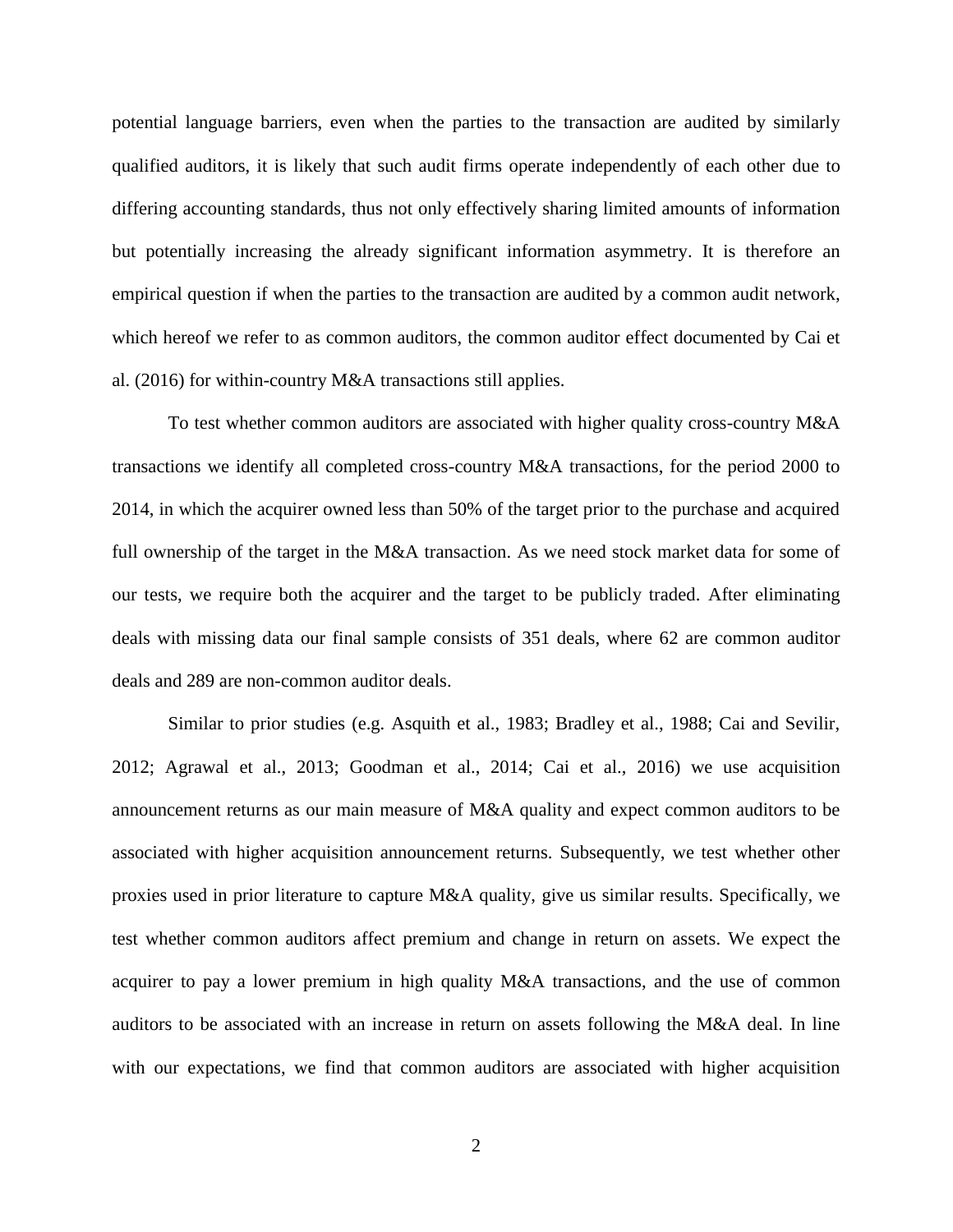announcement returns, lower premium and a larger change in performance following the M&A transaction.

Further, we test whether the common auditor effect is more pronounced in cross-country M&A transactions with greater uncertainty. The greater the uncertainty, the more likely that the parties will benefit from standardized information. Specifically, we test whether such effect is stronger when the target is smaller, operates in the high-tech industry and has higher growth. We also determine if the use of common auditors among transactions using different accounting standards to those of the acquirer will result in better deals. In line with our expectations, we find that the common auditor effect is in fact stronger when the M&A transactions present greater uncertainty and when the accounting standards of parties differ.

Our cross-country analyses would not be complete without taking into account the differences in cultural values across deals. We find, after taking into account two separate cultural measures (the World Value Survey and the Hofstede Indices) that the use of common auditors results in better quality deals. Finally, we test for the potential common auditor effect on the acquirer and find that the use of common auditors creates value to the acquirer.

Collectively these results point to the common auditor effect documented in Cai et al. (2016) holding also in cross-country M&A transactions, where even though the need for information intermediaries is higher, there is less opportunity for information transfer. In interpreting these results caution should be exercised in that the quantity of information exchanged between auditors is unobservable and thus we cannot directly speak to the type, amount, and the transfer mechanics of such information. We are also unable to observe when such transfer of information is carried out. The transfer of information between auditors can take place at any point during the M&A process. Early on in the M&A transaction, the transfer of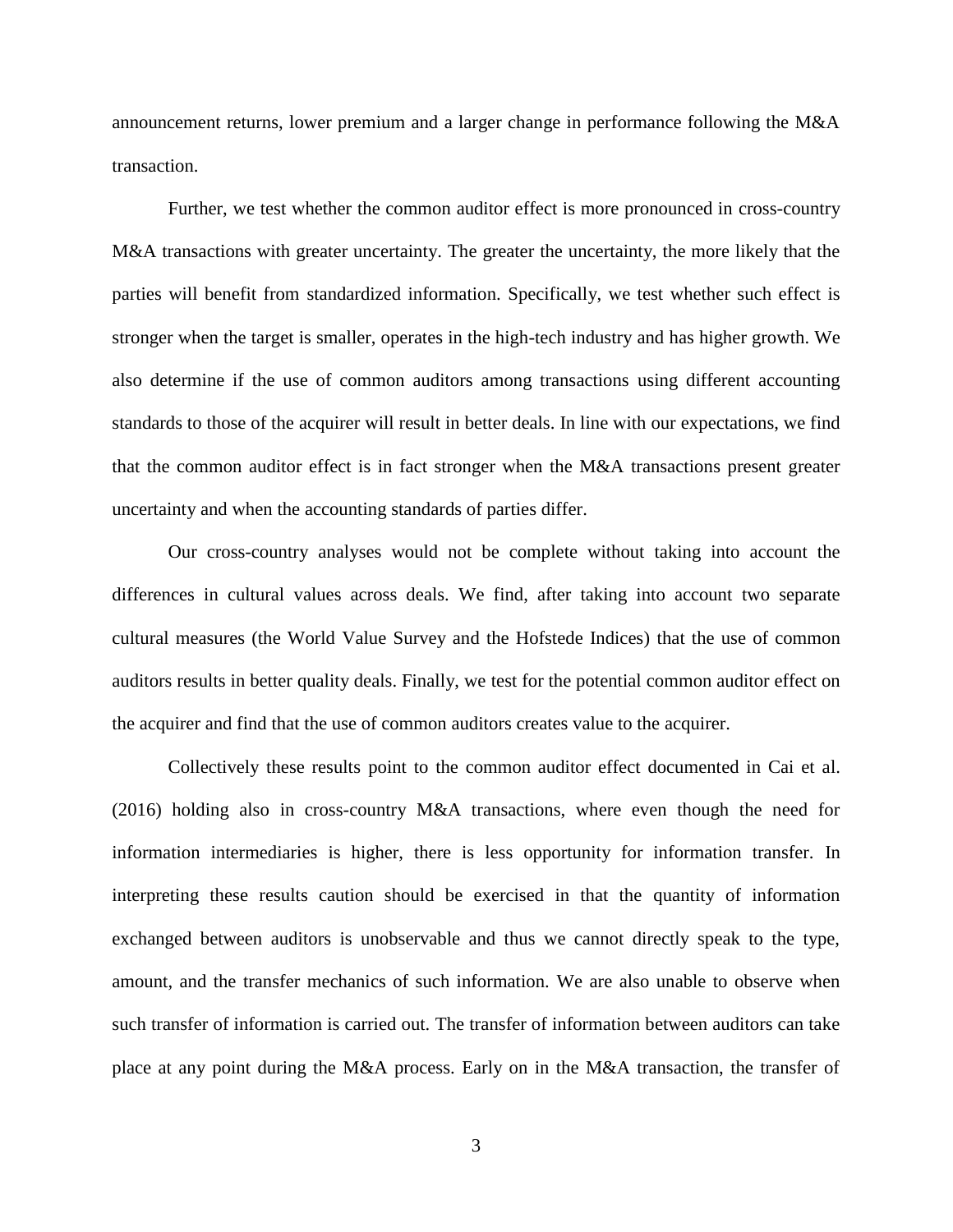information between common auditors can facilitate the identification of a target. Subsequently, information sharing may facilitate the acquirer pricing of the target, structuring of the M&A deal and the valuation of synergies arising from the M&A transaction. Finally, common auditors may facilitate the integration of the target firm within the merged company. Our findings do suggest however that the use of common auditors in M&As may benefit parties as a result of better access to codified or explicit information such as balance sheets or performance records that are standardized, thus enabling parties to better mitigate financial risk and determine return optimization.

Our study makes some important contributions. First, we add to prior literature examining the role of auditors in M&A transactions. Most prior literature has examined the role of auditors in M&A transactions separately. For example, Xie et al. (2013) find that targets audited by Big 4 firms are more likely to be acquired, while Golubov et al. (2012) find that targets with Big 4 firms have higher synergy and acquirer announcement returns. Recently, two studies have analyzed the effect of common auditors in within-country M&A transactions. Dhaliwal et al. (2016, p.1) find that common auditors are found in nearly a quarter of the deals and that targets are more likely to receive a bid from a firm having the same auditor. Moreover, they find that shared auditors "are associated with significantly lower deal premiums, lower target event returns, higher event returns and higher deal completion rates". In a similar vein, Cai et al. (2016) find that shared auditors act as information intermediaries and give rise to higher quality M&A transactions. We add to this within-country literature by showing that common auditors also play an economically significant role in cross-country audits, when significant barriers to the transfer of both tacit and codified information between target and acquirer auditors exist.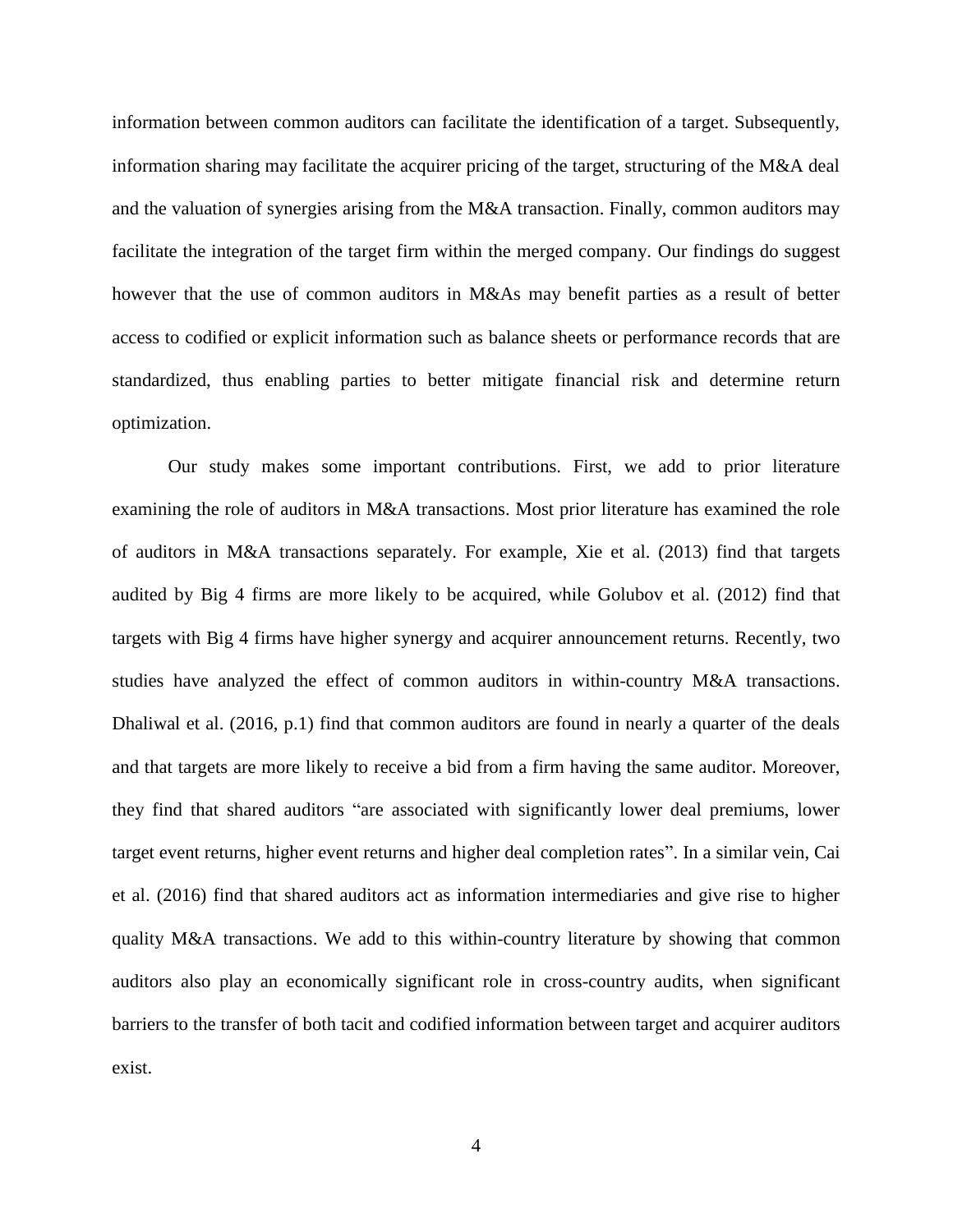Second, we add to the literature examining the effect of sharing a common agent on economic outcomes. Particularly related to our study, Agrawal et al. (2013) studies the role of common investment banks in M&A transactions and shows that acquirers benefit more than targets from such transactions. Similarly, Cai and Sevilir (2012) find that board connections between the target and the acquirer favor the acquirer and that such benefit depends on the type of board connection. Related to this literature are Dhaliwal et al. (2016) and Cai et al. (2016), which as discussed previously show that common auditors have an economically significant effect on M&A transactions. A common trait of these studies is that all relate to within-country M&A transactions. We add to this literature by exploring the effect of common auditors in crosscountry M&A transactions, where language, legal, and cultural norms will differ.

The paper proceeds as follows. In Section 2, we discuss prior literature related to M&As, with particular emphasis on literature which studies the role of common auditors on M&A transactions. Section 3 sets out the sample selection process and discusses the research design while Sections 4 and 5 discuss the main results and additional analyses respectively. Section 6 concludes.

#### **2. Literature review and hypotheses development**

An acquisition is one of the major investments a firm undertakes. When two firms come together synergies are created. Yet, the pre-M&A evaluation of synergies is often a non-trivial task that is largely based on publicly available information. Usually, the acquirer performs a due diligence investigation that enables it to estimate the intrinsic value of the target. The first part of this process is to gather publicly available information that allows the acquirer to set the basic assumptions behind the pricing negotiations and estimate potential synergies that will later on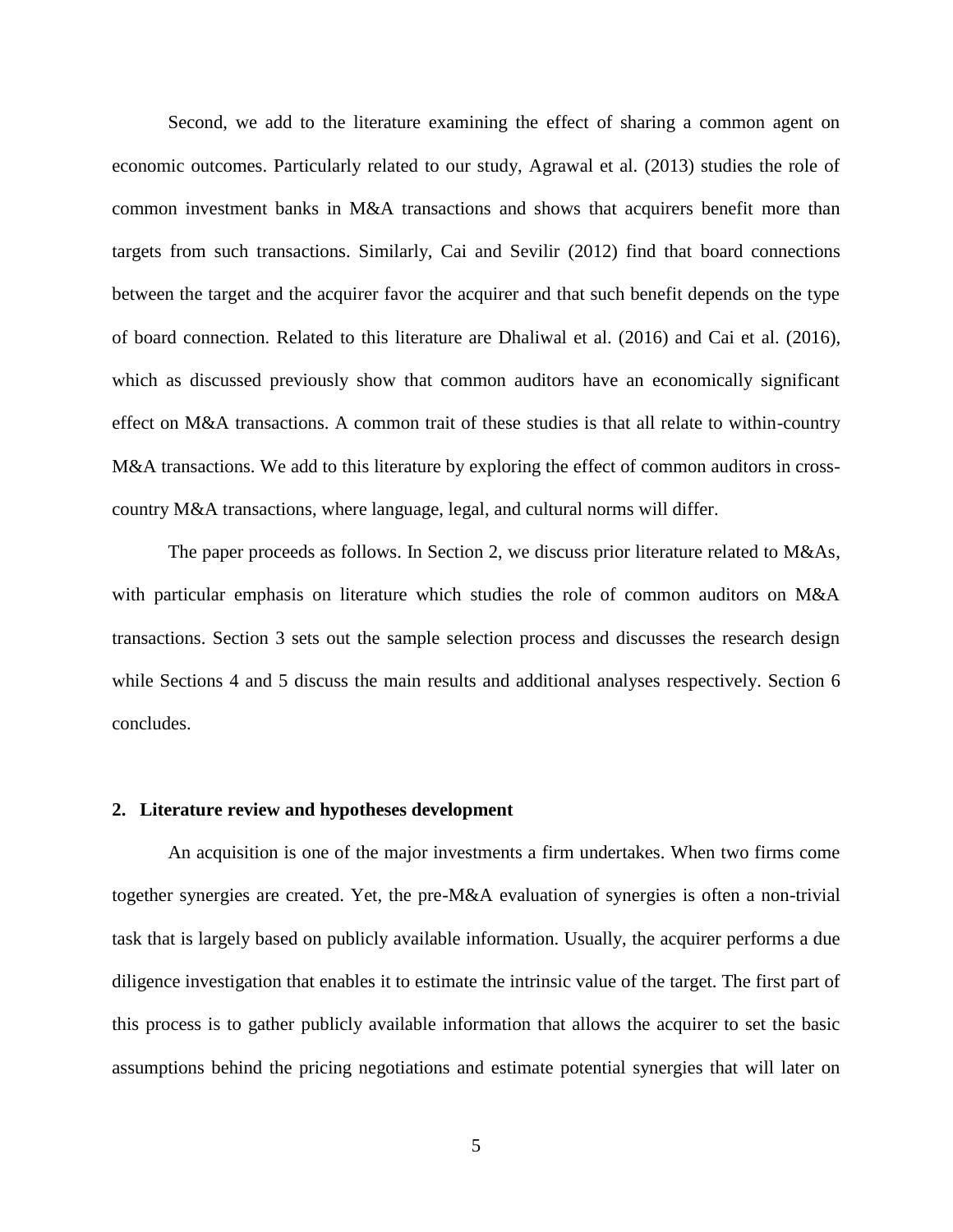have an effect on the efficiency of the deal and its performance (Wangerin, 2016). The information provided has crucial implications on the valuation judgments and the process is called the preliminary due diligence. Second, the acquirer signs the confidentiality agreement and starts the due diligence review. The confidentiality agreement grants the acquirer access to private information that might include management reports, financial forecasts, or information on planned investments. Both parties commit to negotiate the deal. Finally, the acquirer performs a transactional due diligence to verify the accuracy of the target's financial information and can withdraw the offer or complete the deal (Bruner 2004, Skaife and Wangerin, 2013).

As evident from above, the information asymmetry between the acquirer and the target firms in an M&A transaction represents a high degree of uncertainty. This uncertainty is even greater in cross-country M&A transactions where uncertainties relating to the valuation of the target and the potential synergies arising from the transaction are compounded by differences in the cultural, legal and financial environments under which the two companies operate. Prior research indicates that such uncertainty negatively effects M&A quality, as evident from lower acquirer announcement returns and post-acquisition performance (McNichols and Stubben, 2015; Erickson et al., 2012). Moreover, Martin and Shalev (2016) find that more firm specific target information alleviates uncertainty and improves acquirer announcement returns and the expected value of the synergies arising from the M&A transaction.

In complex deals or where the acquirer lacks prior M&A experience, investment bankers are usually appointed (Servaes and Zenner, 1996) to alleviate M&A uncertainty by providing acquirers with advise on target valuation, deal price and structure (Goodman et al., 2014). In a similar vein and more related to our study, Agrawal et al. (2013) and Cai and Sevilir (2012) show that shared investment advisors and interlocked directors significantly influence M&A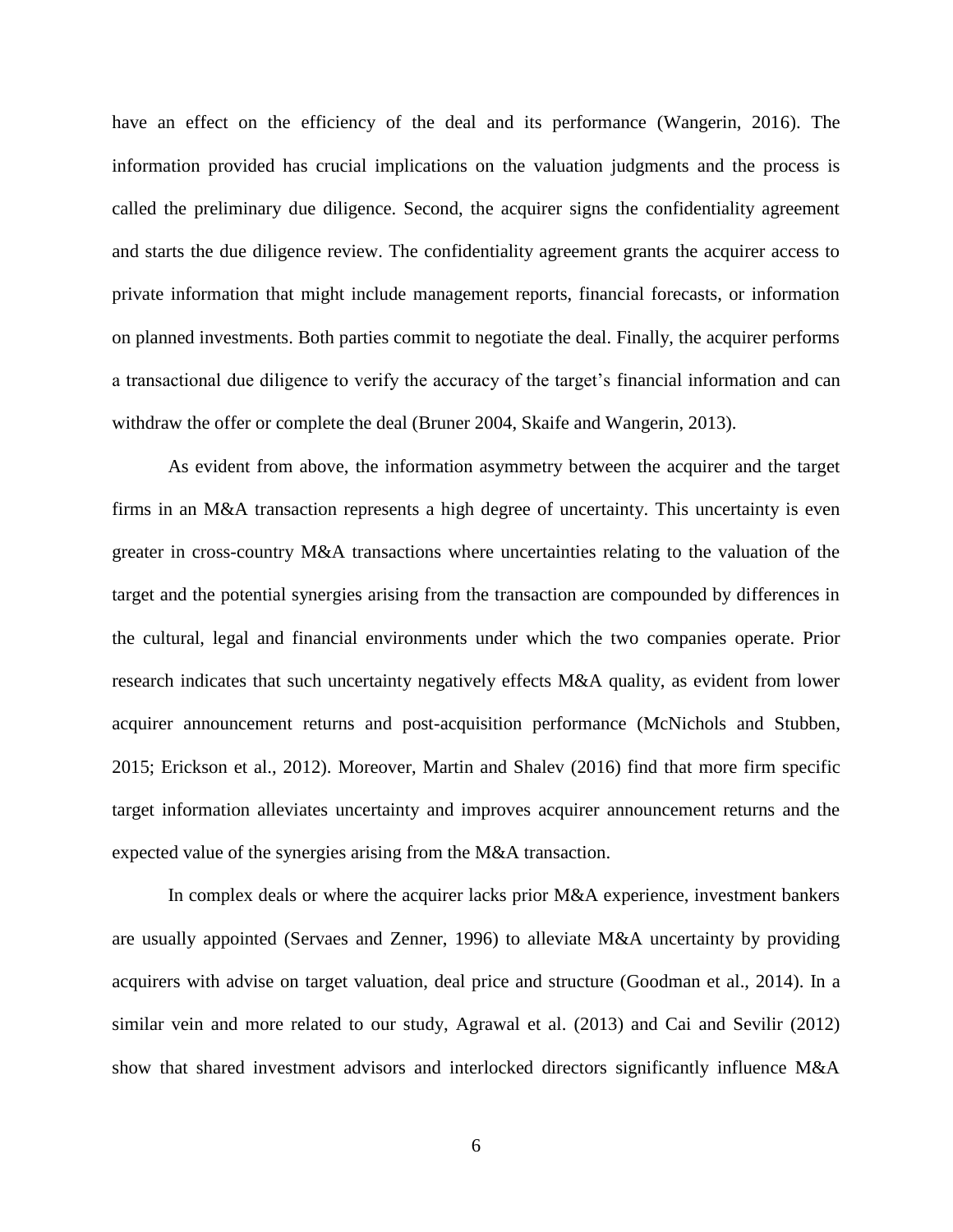quality by reducing information asymmetry in the M&A transaction. In a recent study Cai et al. (2016) find that the use of common auditors reduces this information asymmetry between the acquirer and the target, ultimately resulting in higher quality M&A transactions. Moreover, in a concurrent study Dhaliwal et al. (2016) finds that the benefits of this common audit effect accrue to the acquirer at the expense of the target.

A common research design choice of the above studies analyzing the common auditor effect is that such effect is studied within U.S. M&A transactions. In our study we seek to extend this analysis to a cross-country setting. In such a setting even though there might be greater uncertainty in the M&A transaction and thus a greater need to share information, country specific differences between the target and the acquirer countries pose additional obstacles to the sharing of information between common auditors. Specifically, it is likely that direct discussions between common auditors about the M&A transaction, which Cai et al. (2016) identifies as the primary information channel through which information between common auditors is shared, is hampered by cultural, legal and language barriers. Given this, it is likely that in a cross-country setting, the channel through which information is shared between common auditors is through financial statement comparability. As discussed by Francis et al. (2014) and Blacconiere et al. (2011) each firm has a unique style of interpreting accounting rules, and thus it is likely that firms within the same audit firm network are better able to understand and interpret accounting rule choices.

As we mentioned earlier, the tacit information utilized to determine target valuation, deal price, and structure, in comparison to the arguably more codified financial statements, is harder to formalize and transmit over distance. We note however that the sharing of information in network audit firms is facilitated through developments in information technology (IT). IT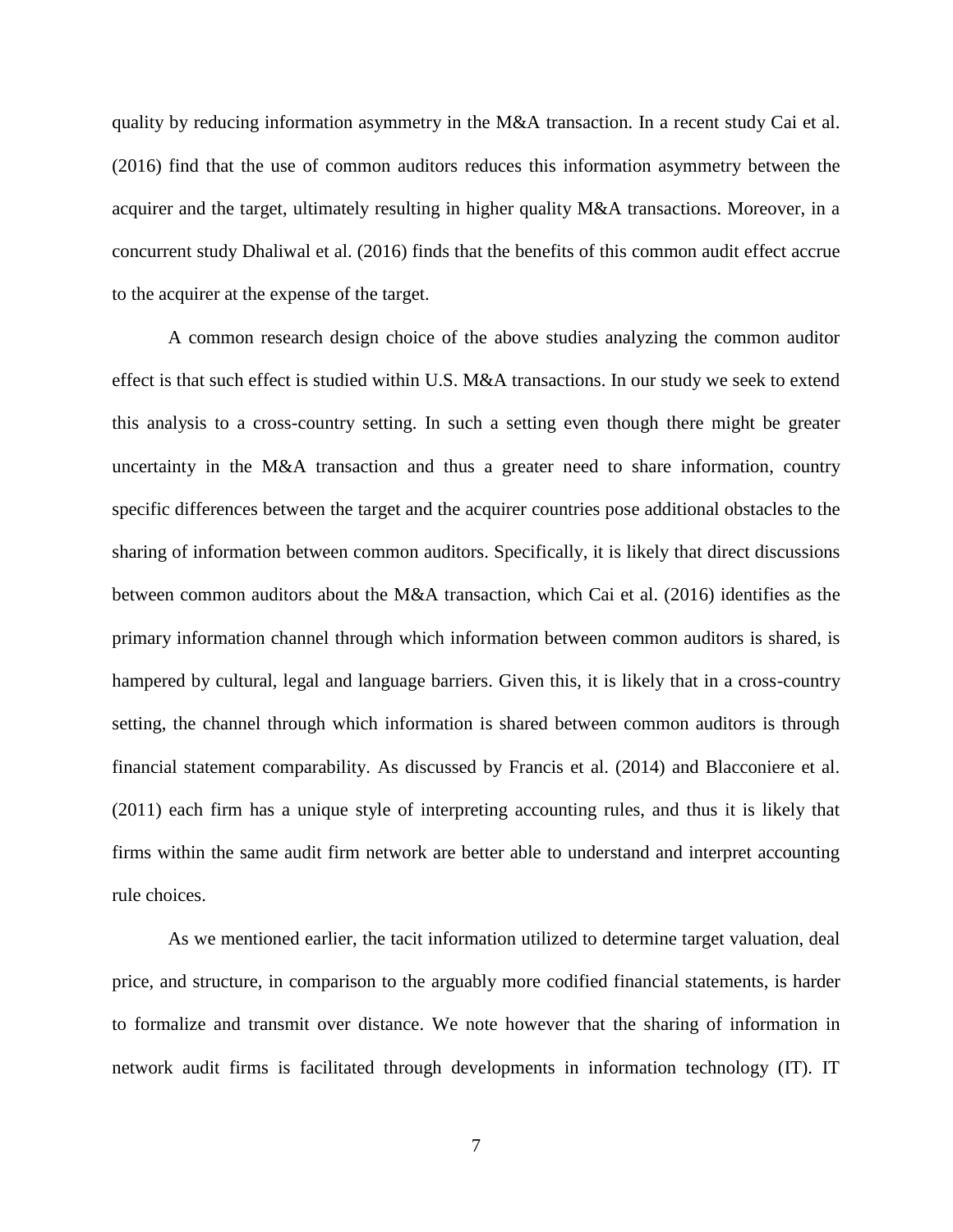structures such as the use of the intranet, database management systems and group support systems enables the efficient and effective capturing and sharing of information and knowledge throughout the networked firms (Banker et al., 2002; Winograd et al., 2000). Such systems do not only provide network firms with access to third party expertise but also provide network firms with the ability to share audit team research, such as up-to-date interpretation of accounting rules, processes and working papers. Such an infrastructure enhances access to important, up-todate material which should improve efficiency and reduce the information asymmetry inherent in M&A transactions. More importantly such systems "enable auditors to work in 'virtual teams' that are not bound by time and distance constraints" (Vera-Munoz et al., 2006 p.139).

In conclusion while it has been established that in a single country setting, the U.S., common auditors increase M&A quality (Cai et al., 2016), it is an empirical question as to whether such a common auditor effect holds in a cross-country setting where cultural, legal and language differences may hamper the transfer of information between common auditors. Therefore, in this study we seek to contribute to Cai et al. (2016 p.79) call for "future research to further examine the various aspects and consequences of a common auditor in M&A transactions".

#### **3. Sample selection and research design**

#### *3.1. Research design*

In this section we discuss the research design. Our main prediction is that cross-country deals where firms have the same auditor should improve M&A transaction quality. We therefore estimate the following model using an ordinary least squares (OLS) regression: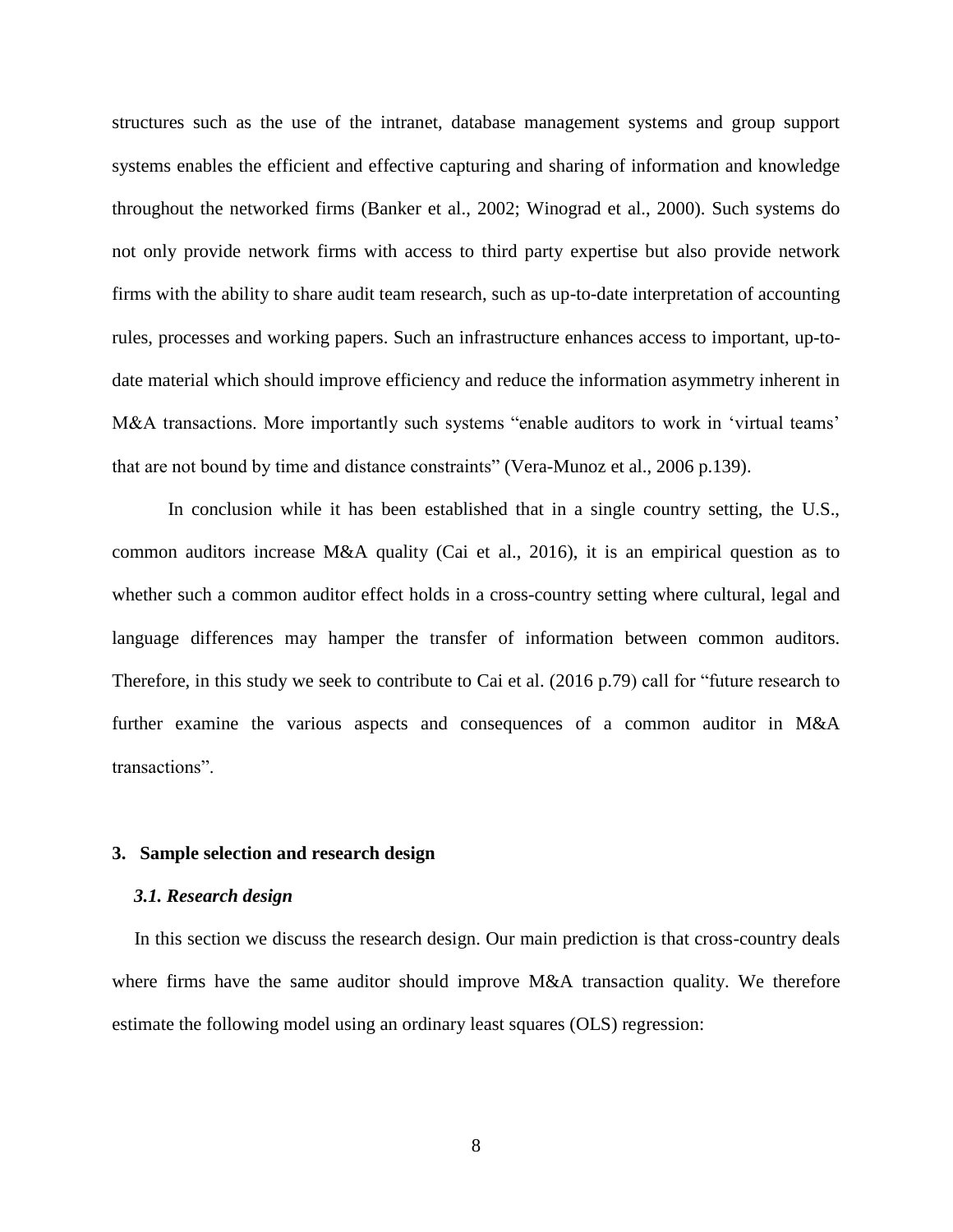#### $SYNERGY =$

# $\alpha$  + SAME\_AUDITOR + DEAL\_CONTROLS + TRG\_CONTROLS + ACQ\_CONTROLS + COUNRY\_CONTROLS + FIXED\_EFFECTS +  $\varepsilon$  (1)

where *SYNERGY* is the sum of the weighted 10-day acquirer and target cumulative abnormal return starting five days before and ending five days after the M&A announcement date, calculated using the adjusted return or market model. Our main independent variable is *SAME\_AUDITOR* that is an indicator variable equal to one if the acquirer and the target share a common auditor, and zero otherwise. We also include several control variables commonly used in prior literature that proxy for deal, firm, and country characteristics. We also include year and industry fixed effects to control for any time trend and industry specific effects. Standard errors are clustered by year and industry. All variables are defined in Appendix 1.

#### *3.2.Sample selection*

We obtain a sample of cross-country mergers and acquisitions from Thomson Reuters Securities Data Company (SDC) database from 2000 to 2014. We start from year 2000 as the data on auditors is not complete prior to that year. The sample selection procedure for the analysis is as follows. First, we identify all completed cross-country transactions in which the acquirer owned less than 50% of the target prior to the purchase and acquired 100% of the target. In other words, similar to other studies we only include the transactions where there was an unequivocal change in control (Moeller et al., 2004; McNichols and Stubben, 2015). Subsequently, as we require stock price data for both parties to the transaction we drop deals where either the target or the acquirer is not a publicly traded firm. Finally, we collect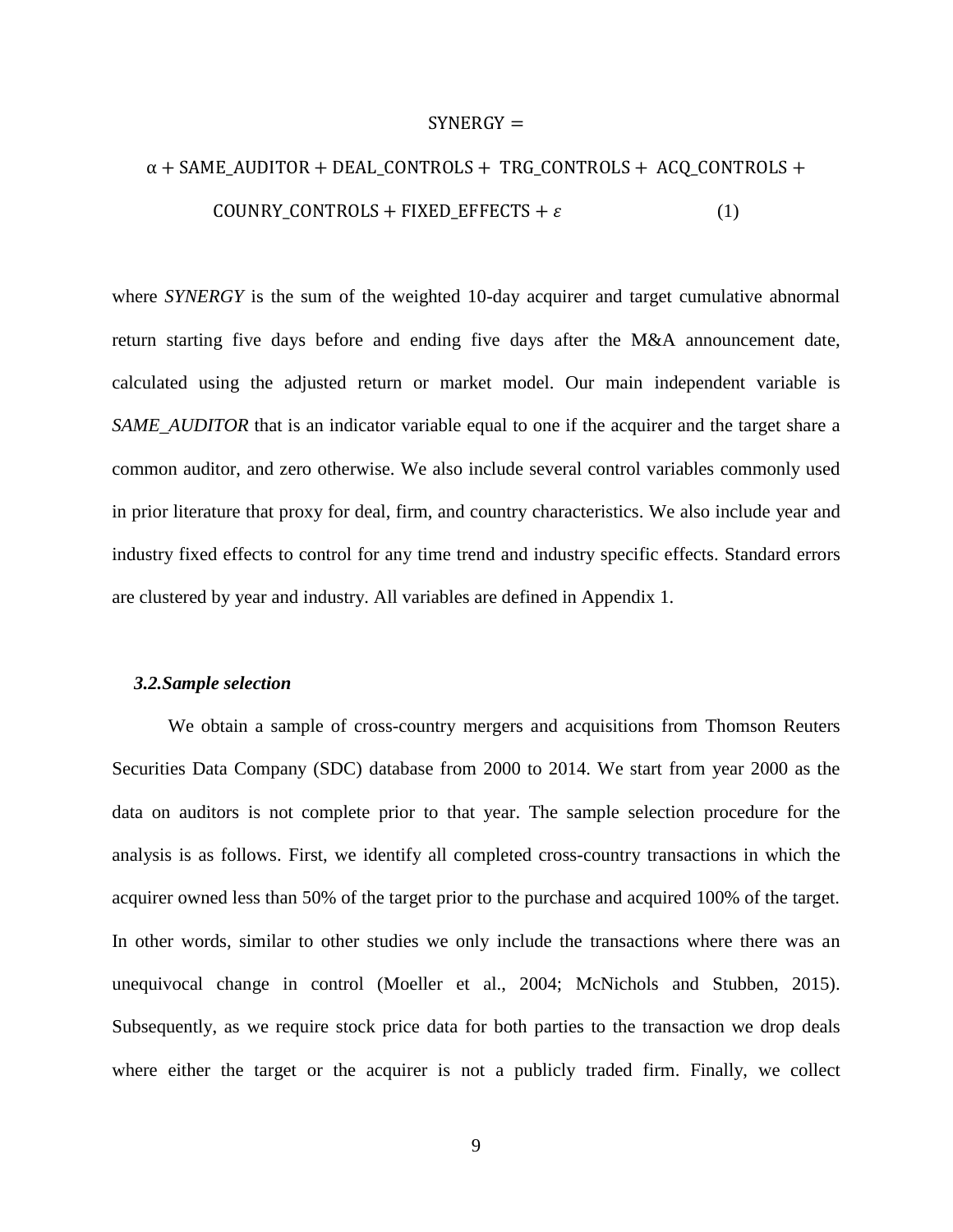information on the auditors of the sampled firms from Thomson Reuters, and accounting and market data from Worldscope and Datastream respectively.

In table 1 we present the distribution of observations over the sample period. After eliminating deals with missing data we end with a final sample of 351 deals, where 62 are common auditor deals and 289 are non-common auditor deals. The data are spread over the sample period with the highest frequency of deals in 2012 (13.39%).

#### [Please insert table 1 here]

In table 2 we present descriptive statistics for the full sample of cross-country deals (in column 1 and 2), deals with common auditor (in column 3 and 4), and deals with non-common auditor (in column 5 and 6). In the last two columns we present the difference in means and the ttest for difference in means.

First, we present the descriptive statistics for the M&A efficiency measure *SYNERGY*. Our main dependent variable is *SYNERGY*[-5;5] that is the sum of the weighted 10 day acquirer and target cumulative abnormal return around the M&A announcement date, calculated using the adjusted return. We also, present results for different return window length i.e. *SYNERGY* [- 10;10] and *SYNERGY* [-20;20] that are calculated using sum of the weighted 20 and 40 day acquirer and target cumulative abnormal return around the M&A announcement date, respectively.

In these univariate tests we find a positive difference in means between common-auditor and non-common auditor deals.<sup>1</sup> This confirms our earlier expectations that the synergies are

 $<sup>1</sup>$  This difference is statistically significant for the lengthiest time window.</sup>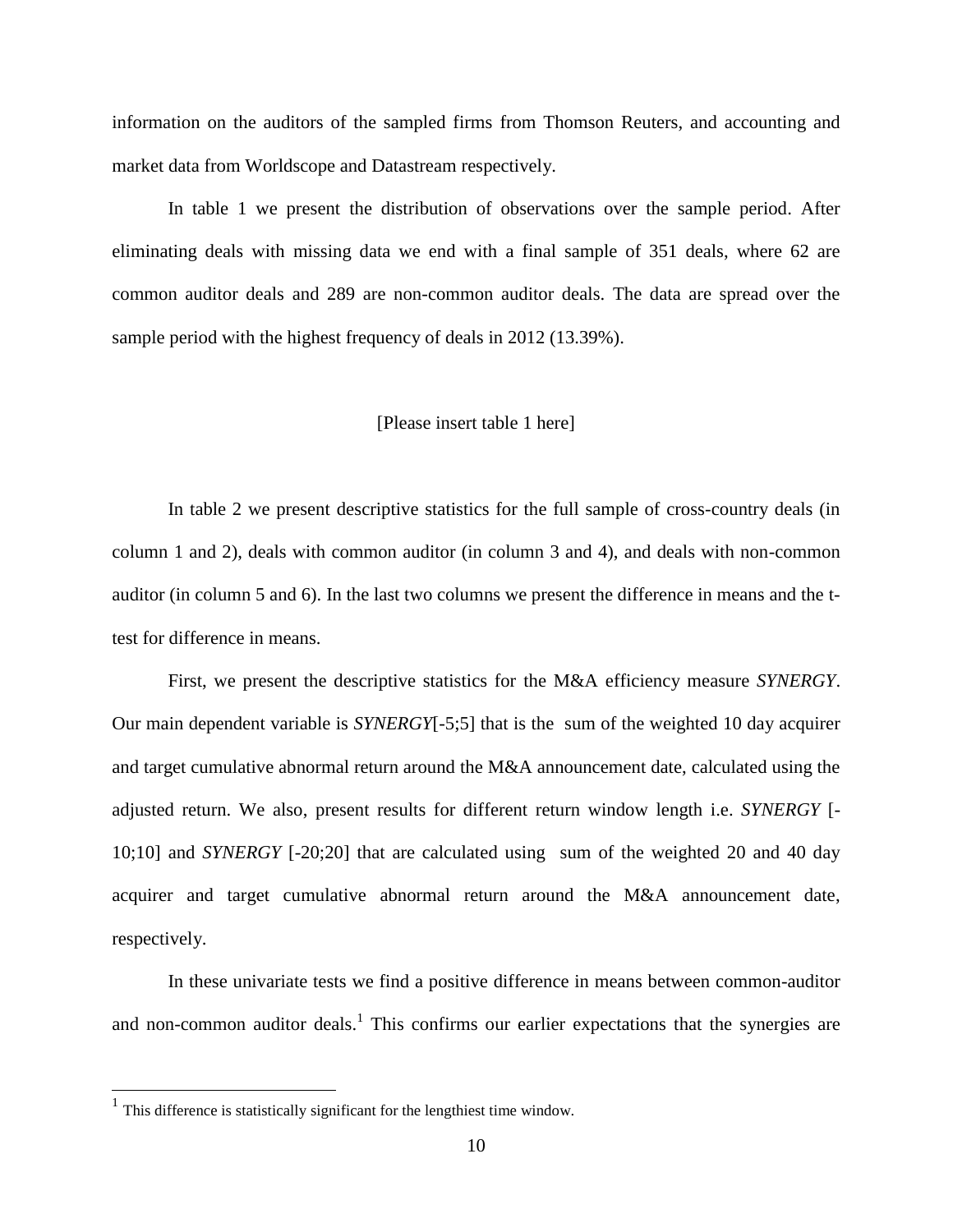higher when the target and the acquirer share a common auditor. Second, we present descriptive statistics for control variables. We only find small differences between the control variable means for the two groups of M&A transactions. The differences between common auditor and non-common auditor deals are only statistically significant for *TRG\_ASSETS*, where we find that common auditor deals have significantly larger targets, and *TRG\_MB,* where we find that common auditor deals have targets with larger market-to-book values.

#### [Please insert table 2 here]

In table 3 we present correlations among our variables.<sup>2</sup> SYNERGY is positively correlated with *SAME\_AUDITOR* suggesting that common auditors do increase the efficiency of cross-country M&As. We also find a significant positive correlation between *SYNERGY* and *TRG\_LEVERAGE, TRG\_MB* and *ACQ\_MB* and a significant negative correlation between *SYNERGY* and *ACQ\_ASSETS.* These results suggest that *SYNERGY* is correlated with the M&A transaction parties' growth opportunities. In line with our results in table 2, we find a statistically significant positive correlation between *SAME\_AUDITOR* and *TRG\_ASSETS.*

[Please insert table 3 here]

#### **4. Main Results**

 $\overline{\phantom{a}}$ 

*4.1.Common auditors in cross-country deals and M&A synergies*

 $2<sup>2</sup>$  In table 3 we do not show correlations with country characteristics to conserve space. These are available from the authors upon request.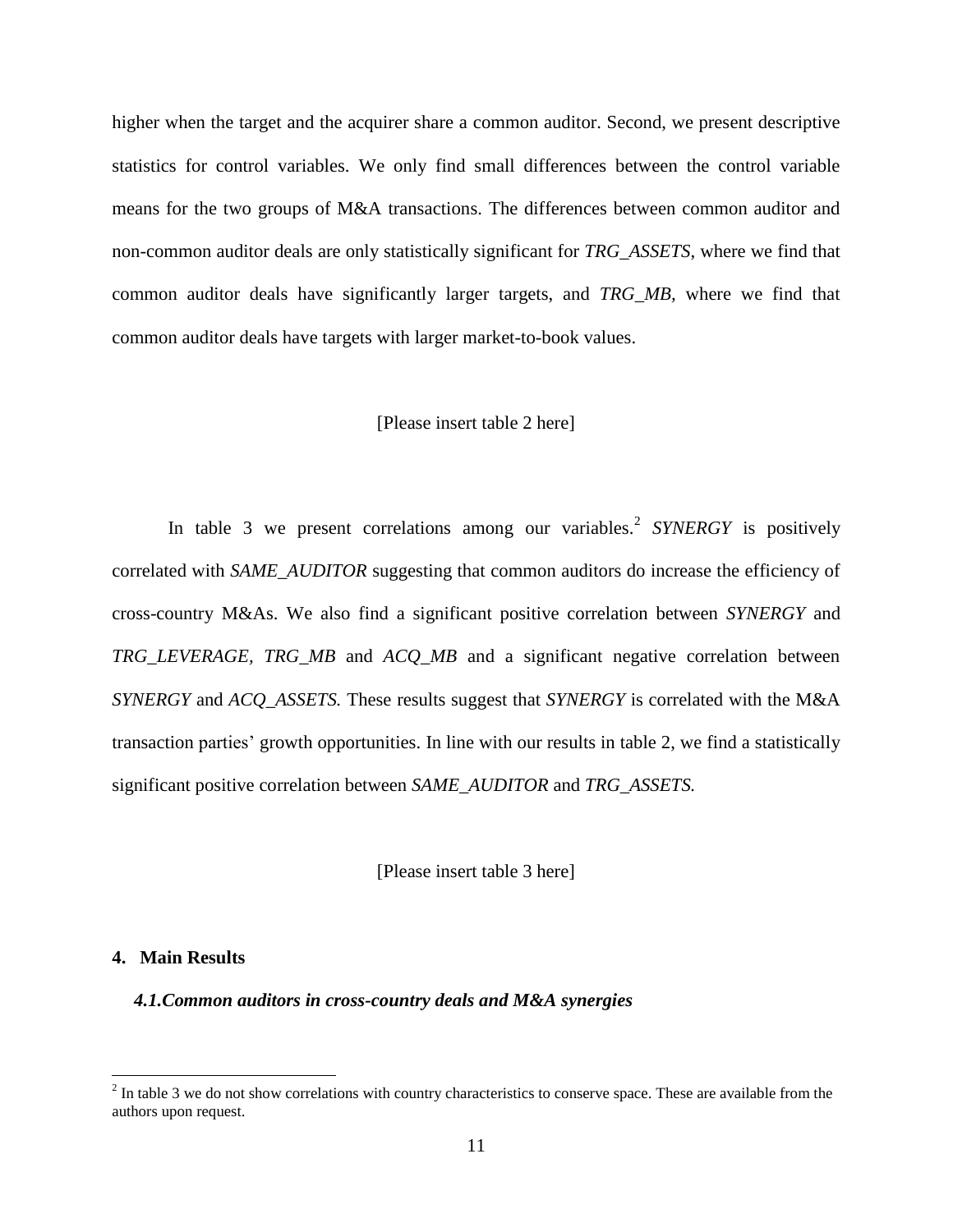We show the main results for our base model in table 4 where the main dependent variable is *SYNERGY*. In Model 1 we present the results when we calculate synergies based on adjusted return. In Model 2 we present the results when we calculate synergies based on the market model. For the market model, we use 200 daily returns starting from 242 days before the announcement date to 43 days before the announcement date, and we require at least 50 daily returns available for each firm. *SYNERGY* is estimated as the portfolio cumulative abnormal return from five days before to five days after the announcement date, where the portfolio is the market value weighted portfolio of both the acquirer and target firms.

The effect of a common auditor on synergy is positive and significant irrespective of which method we use to calculate abnormal returns. We find that having common-auditors increases synergies based on adjusted returns by 1.8% and increases synergies based on the market model by 4.9%. Both results are statistically significant at 1% level of significance. The coefficients on the control variables are consistent with prior literature. For example, we observe that acquirer size is negatively associated with *SYNERGY* (Kimbrough and Louis, 2011; Golubov et al., 2012;Cai et al., 2016); highly stock financed deals give rise to lower syngergies (Louis, 2005; Cai et al., 2016)*;* and that tender offers give rise to larger market returns (Golubov et al., 2012; Cai and Sevilir, 2012). The magnitude of the coefficients for these variables suggest that synergies based on adjusted returns (market model) increase by 1% (1.8%) when stucturing an M&A deal as a tender increases; and decrese by 5.2% (7%) when the deal is financed by stock. Further, synergies based on adjusted returns (market model) decrease by 2.7% (3.3%) when there is a unit increase in *ACQ\_ASSETS*.

[Please insert table 4 here]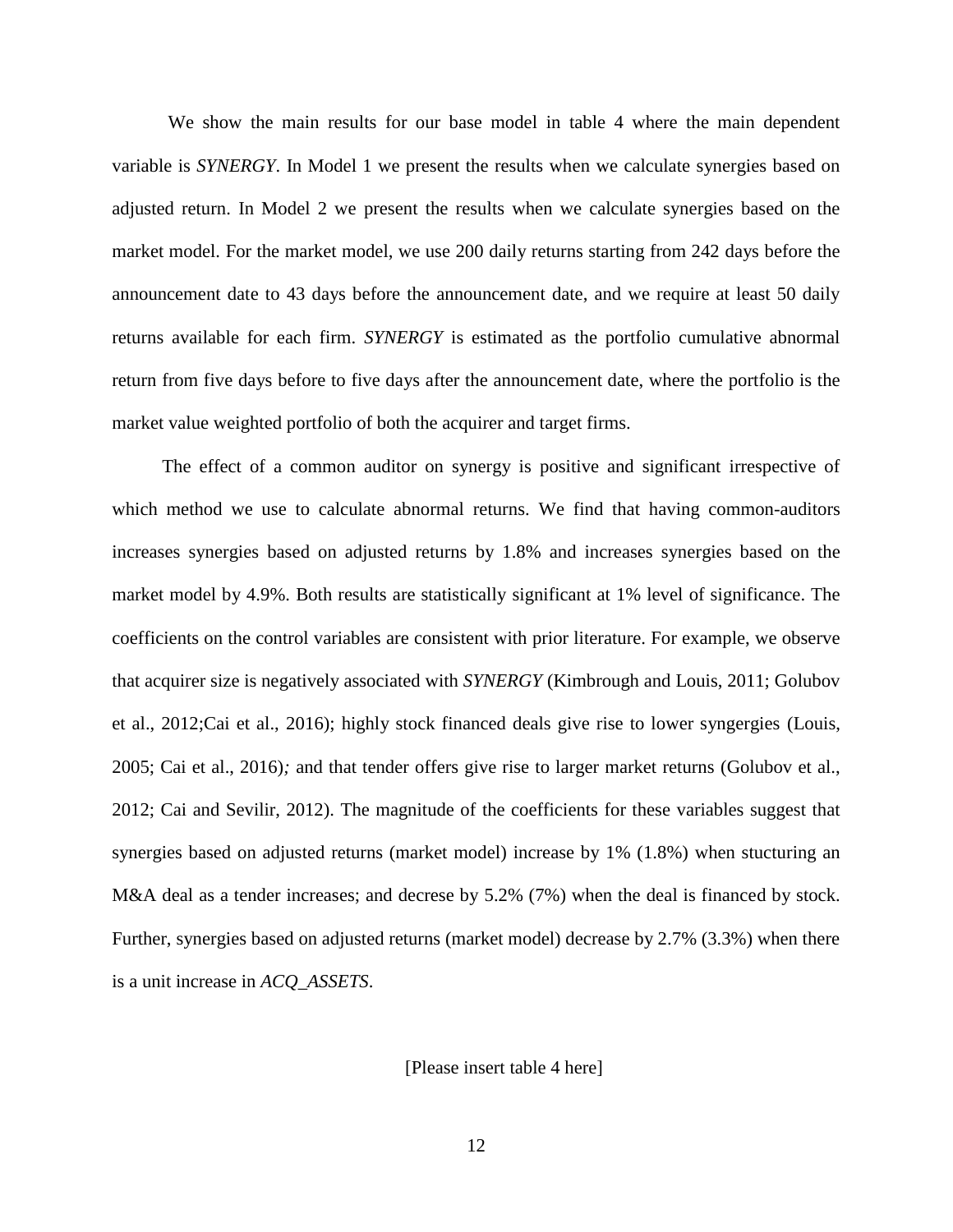#### *4.2.Common auditors in cross-country deals and target characteristics*

In this subsection we examine the effect of common auditors on M&A synergies conditioned on certain target characteristics that proxy for information asymmetry, industry complexity, and growth. We predict that in the presence of greater M&A information asymmetry we should observe a stronger relationship between common auditors and M&A efficiency. We assume that the smaller the target firm the less information is available on its operations and thus the harder it is for the acquirer to accurately measure the expected synergies. Thus, we expect that common auditors are particularly helpful when the transaction involves a small target firm. As we measure the target information asymmetry as the inverse of the target's assets, we expect a positive coefficient on an interaction term between inverse of the target's assets and the indicator variable for common auditors. In table 5 we present univariate and multivariate tests in columns 1 and 2, respectively. The significiant and positive coefficient on the interaction term, *INV\_TRG\_ASSETS\*SAME\_AUDITOR,* suggests that when targets are small the presence of common auditors is incrementally positively related to *SYNERGY*.

#### [Please insert table 5 here]

Subsequently, we expect that when a target operates in an industry that is highly technologically advanced the common auditor effect is greater. Following Loughran and Ritter (2004), we define the high-tech industry as an indicator variable equal to one if the target is from a high-tech industry, and zero otherwise.<sup>3</sup> We focus on high-tech targets since such companies

<sup>&</sup>lt;sup>3</sup> According to Loughran and Ritter (2004) "Tech stocks are defined as those in SIC codes 3571, 3572, 3575, 3577, 3578 (computer hardware), 3661, 3663, 3669 (communications equipment), 3671, 3672, 3674, 3675, 3677, 3678,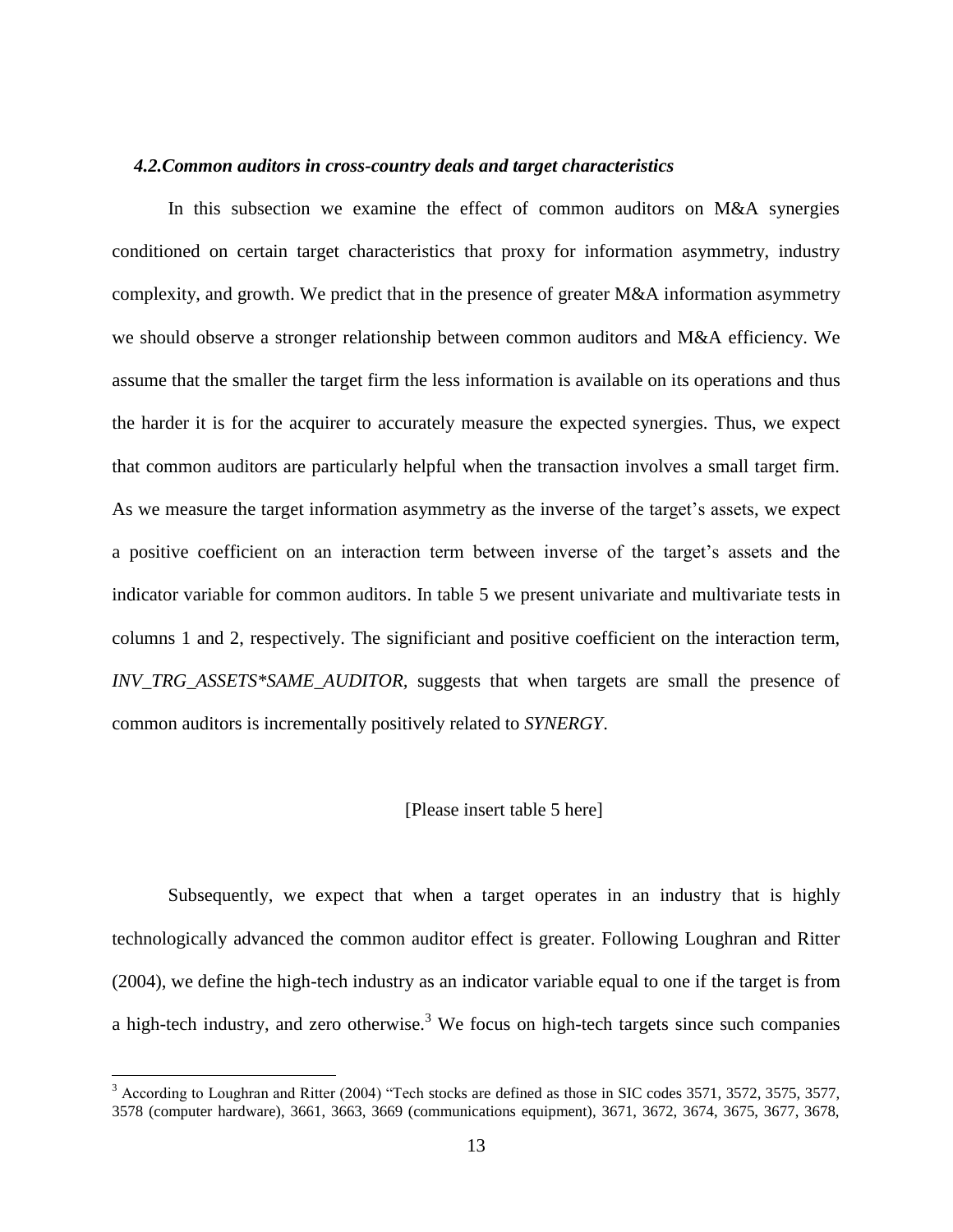potentially pose greater uncertainty to the acquirer. Also, they might affect synergies and postacquisition performance due to the embedded complexity when integrating their operations with those of the acquirer firm. In table 6 we present the results for the univariate and multivariate tests in columns 1 and 2 respectively. The presence of common auditors in deals involving hightech targets generates significantly higher deal synergies when compared to non-common auditor deals involving high-tech targets, as evidenced by the significant and a positive coefficient on the interaction term.

#### [Please insert table 6 here]

Acquiring targets with growth potential is a common growth strategy and an important motivation for acquisitions (Levine, 2013). Yet, it is difficult to estimate the true growth potential of a target company. Common auditors likely facilitate the assessment of target growth potential and are possibly better able to help the acquirer exploit the targets' growth opportunities. Therefore, we predict that common-auditors are particularly important when it comes to the acquisition of target firms with growth potential. In table 7 we report the results when we interact common-auditor with a proxy for targets growth potential i.e. market-to-book value. We find that the incremental effect is positive and significant at the 1% level. It suggests that in transactions where the target has growth potential the positive common auditor effect on synergy is significantly stronger.

[Please insert table 7 here]

<sup>3679 (</sup>electronics), 3812 (navigation equipment), 3823, 3825, 3826, 3827, 3829 (measuring and controlling devices), 3841, 3845 (medical instruments), 4812, 4813 (telephone equipment), 4899 (communications services), and 7371, 7372, 7373, 7374, 7375, 7378, and 7379 (software)."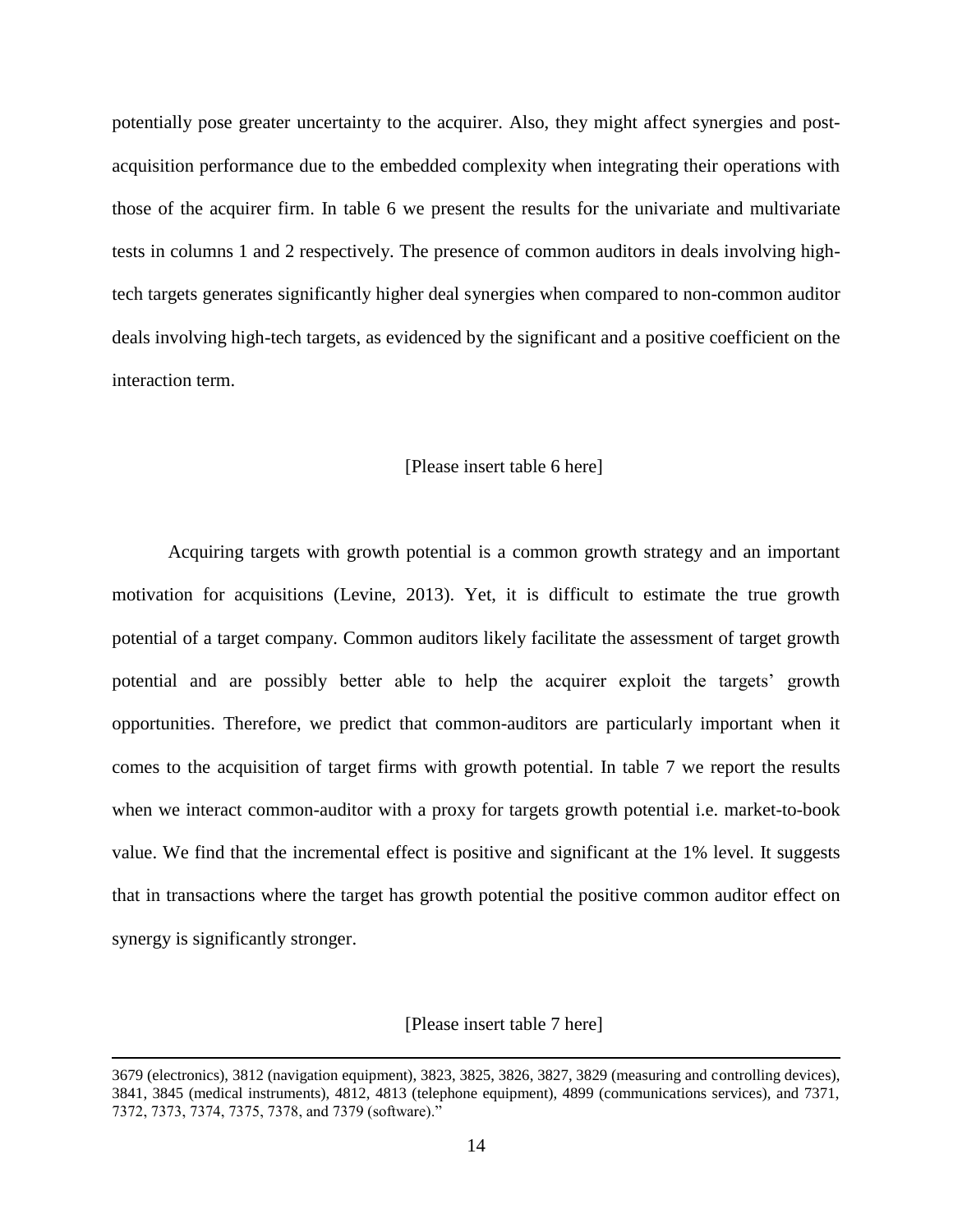#### *4.3. Different accounting standards*

Given the properties of our cross-country sample of M&As we can exploit differences in accounting standards between the target and the acquirer. We are interested if common auditors facilitate the information flow and affect merger synergies in M&A transactions where the target and acquirer have different (local) accounting standards.

We hand collect the data on when the International Financial Reporting Standards (IFRS) were introduced in each country in our sample.<sup>4</sup> We define the variable *DIFF ACC STD* as an indicator variable that takes the value one if the acquirer and the target have different local accounting standards, and zero if both had adopted IFRS.

We expect instances where the target and the acquirer use different accounting standards to result in greater difficulty for one party to understand the financial statements of the other party. This difficulty makes estimating the potential valuation and synergies from the deal more challenging. In this ambit, common auditors in their role as information intermediaries mitigate these challenges. In order to test this prediction, we interact the variable *SAME\_AUDITOR* with *DIFF\_ACC\_STD*. We present the results of this analysis in table 8. We find that the interaction effect has a positive and significant effect, at the 5% level, on M&A synergies. This suggests that the presence of common auditors in M&A deals involving parties using different accounting standards is associated with higher M&A quality.

[Please insert table 8 here]

#### **5. Further analyses**

<sup>&</sup>lt;sup>4</sup> Data are publicly available at: www.ifrs.org.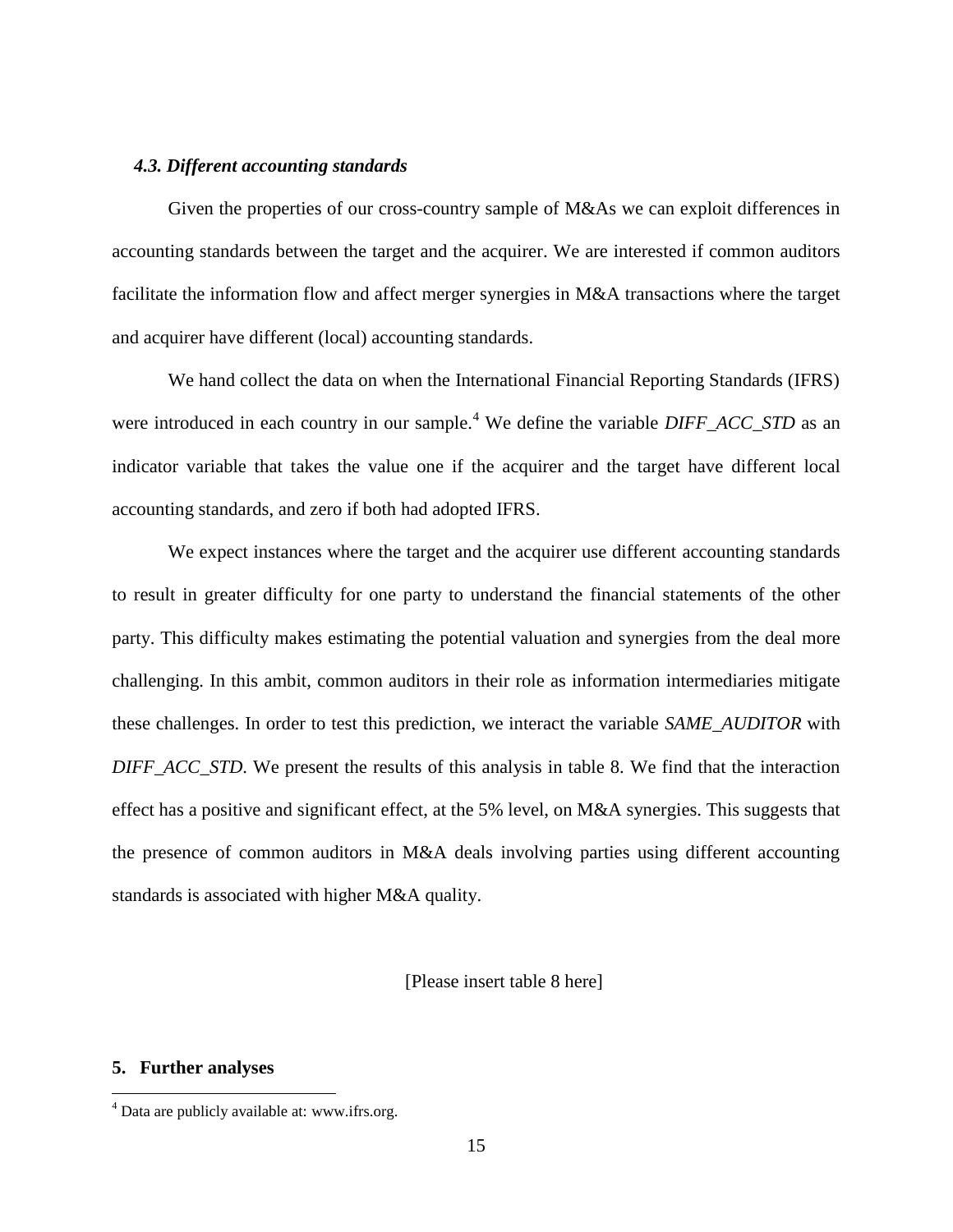While our primary measure of M&A efficiency is synergies, in section 5.1 and 5.2 we look at other measures of M&A deal efficiency that have been used in prior studies (e.g. Dhaliwal et al., 2016), specifically deal premium and deal performance. Finally, in section 5.3 we test whether our main results hold when we control for cultural differences between the acquirer and target firms; while in section 5.4 we test for the common auditor effect of acquirer abnormal returns.

#### *5.1.Common auditors in cross-country deals and deal premium*

In this subsection we examine the effect of common auditors on deal premium in crosscountry transactions. We estimate the following model:

#### PREMIUM  $=\propto$

+SAME\_AUDITOR + DEAL\_CONTROLS + TRG\_CONTROLS + ACQ\_CONTROLS + COUNRY\_CONTROLS + FIXED\_EFFECTS +  $\varepsilon$  (2)

where *PREMIUM* is measured as the difference between the price offered in the bid and the target's trading price four weeks prior to the announcement. Given that Officer (2003) suggests the interpretation of large and negative premiums is difficult, we delete observations with premiums in excess of 150% or less than 0%.

In line with the previously discussed findings, the results shown in table 9 indicate a positive common auditor effect on M&A deals. Specifically, we find that the effect of same auditor on deal premium is negative and significant, as evidenced by the negative coefficient on *SAME\_AUDITOR.*. This result suggests that acquirers are less likely to overpay in M&A deals involving common auditors. The results for the control results are similar to prior analyses.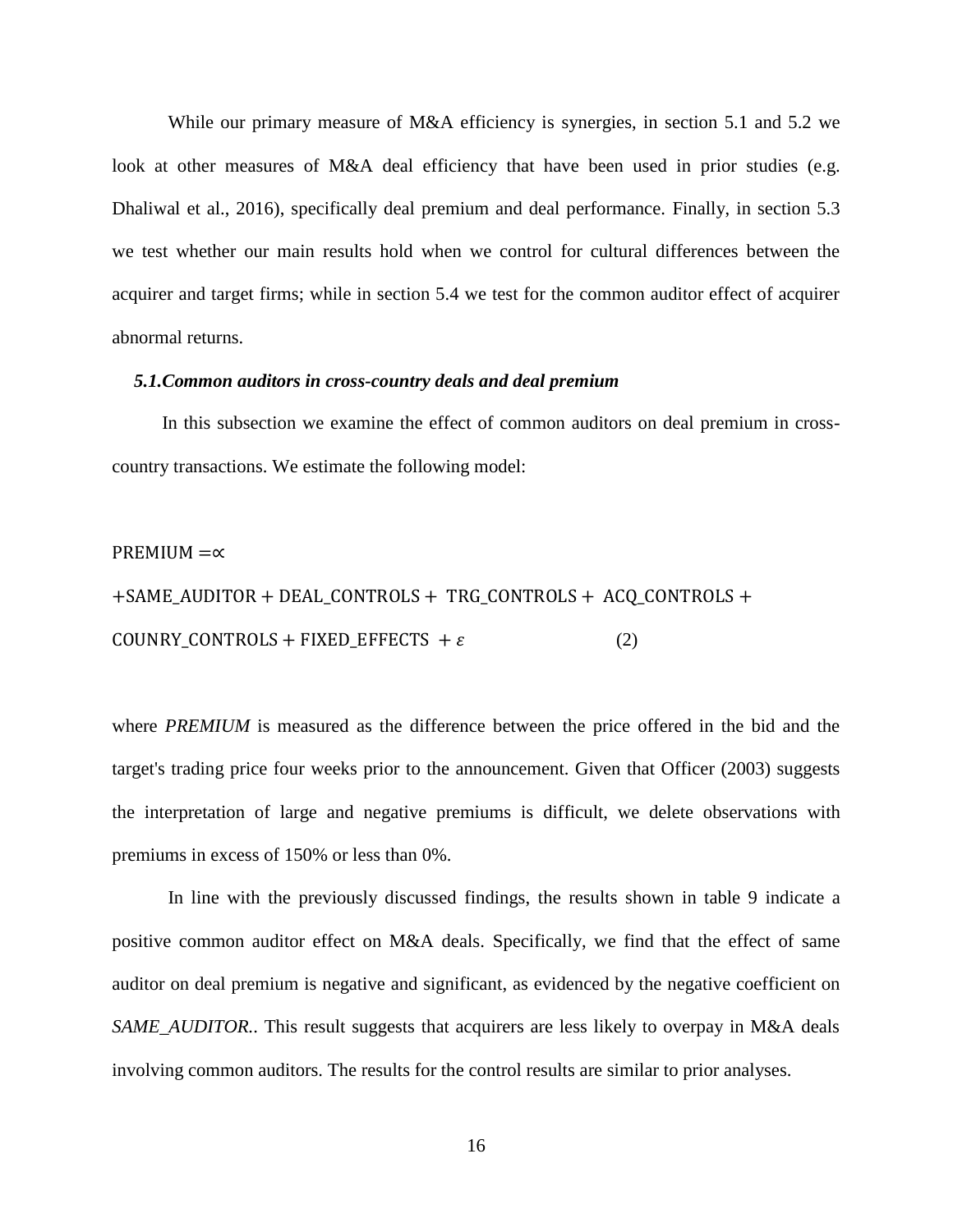[Please insert table 9 here]

#### *5.2. Common auditors in cross-country deals and deal performance*

In this subsection we examine in a cross-country setting the effect of common auditors on deal performance proxied by an accounting based measure. We estimate the following model:

#### CHG ROA  $=\infty$

# +SAME\_AUDITOR + DEAL\_CONTROLS + TRG\_CONTROLS + ACQ\_CONTROLS + COUNRY\_CONTROLS + FIXED\_EFFECTS +  $\varepsilon$  (3)

where *CHG\_ROA* is defined as the difference between the one-year average ROA of the combined firm after the acquisition and one-year weighted-average ROA of the acquirer and the target before the acquisition. ROA is measured as operating income before depreciation at year *t* scaled by average of year *t* and year *t-1* total assets.

In table 10 we present the results for Eq.3. We show that the effect of same auditor on the change in return on assets is positive and significant at the 1% level of significance. This result suggests that having common auditors in cross-country M&A deals increase the change in ROA by 13% when compared to non-common auditor deals. Further, we find that a one unit increase (decrease) in *ACQ\_ASSETS (TRG\_ASSETS)* increase *CHG\_ROA* by 6.9% (4.3%) respectively.

[Please insert table 10 here]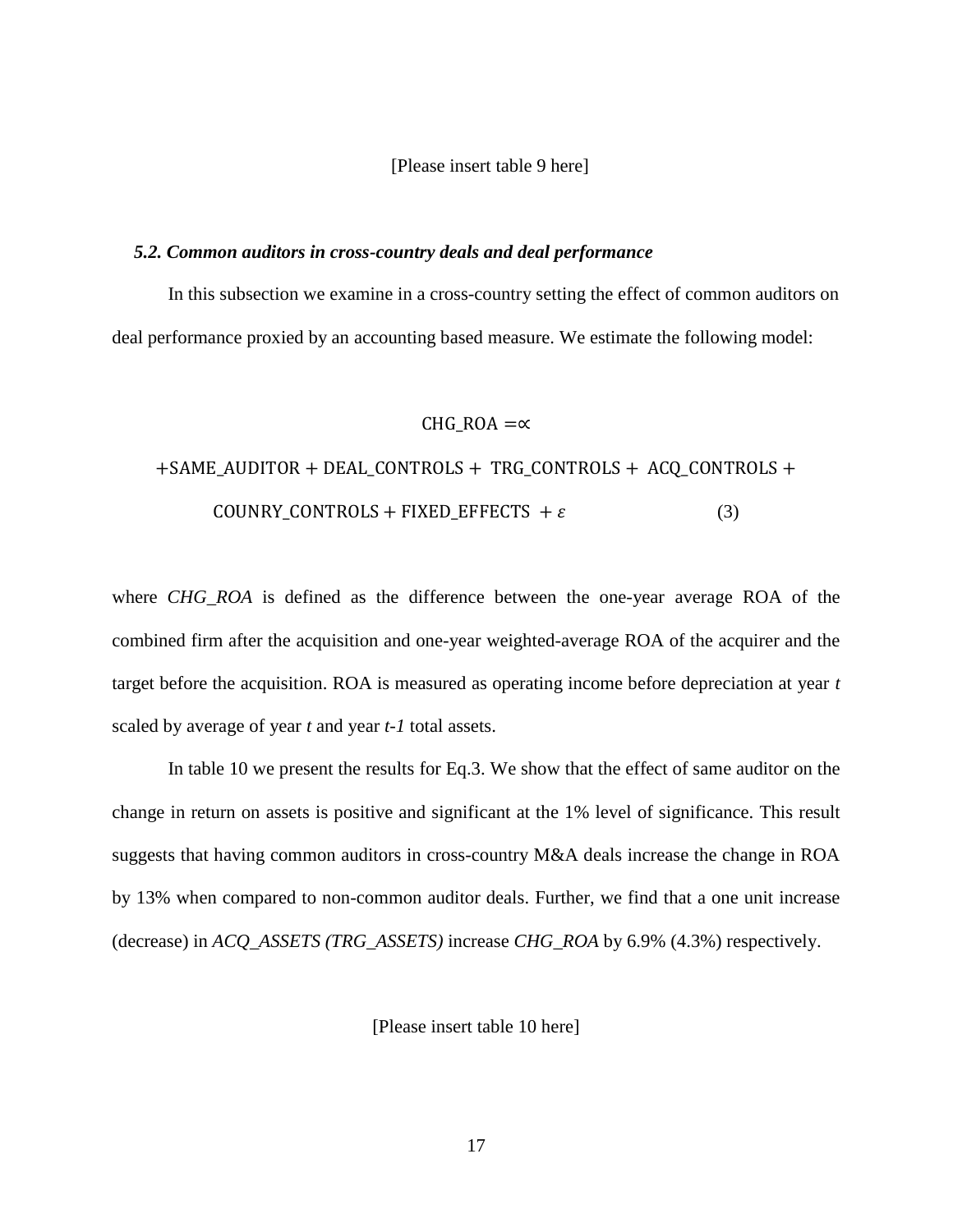#### *5.3.Common auditors in cross-country deals and cultural differences*

To ensure that our results are not driven by cultural differences/similarity between the countries in which the parties to the transaction are based, in this subsection we study the effect of common auditors when controlling for cultural differences. Given that there is no single measure of 'cultural' similarities/differences we first proxy such differences using data from the World Value Survey as used by Ahern et al. (2015), and secondly we use the commonly used Hofsted cultural indices (Datta and Puia, 2015; and Hain et al., 2015). For this analyses, we use synergy based on adjusted returns, *SYNERGY* [-5;5] as our dependent variable.

We present the results for this analysis in table 11. First, in Model 1 we control for the logarithmic transformation of the absolute differences between the parties to the M&A transactions in two cultural values that are taken from World Values Survey (WVS): 1) *TRUST* where respondents in a particular country were asked to answer the following question: "Generally speaking, would you say that most people can be trusted or that you need to be very careful in dealing with people?"; and 2) *INDIVIDUALISM* were respondents in a particular country were asked to answer the following question: "How would you place your views on this scale?"

Second, in Model 2 of table 11 we include the logarithmic transformation of the absolute difference between the parties to the M&A transaction for several cultural values of Hofstede Index (Hofstede and Bond, 1984; and Hofsetde et al.. 2010) such as *PDI* (Power Distance Index), IDV (Individualism vs. Collectivism), MAS (Masculinity vs. Femininity), *UAI* (Uncertainty Avoidance Index), *LTOWVS* (Long-term Orientation vs. Short-term Orientation), and *IVR* (Indulgence vs. Restraint).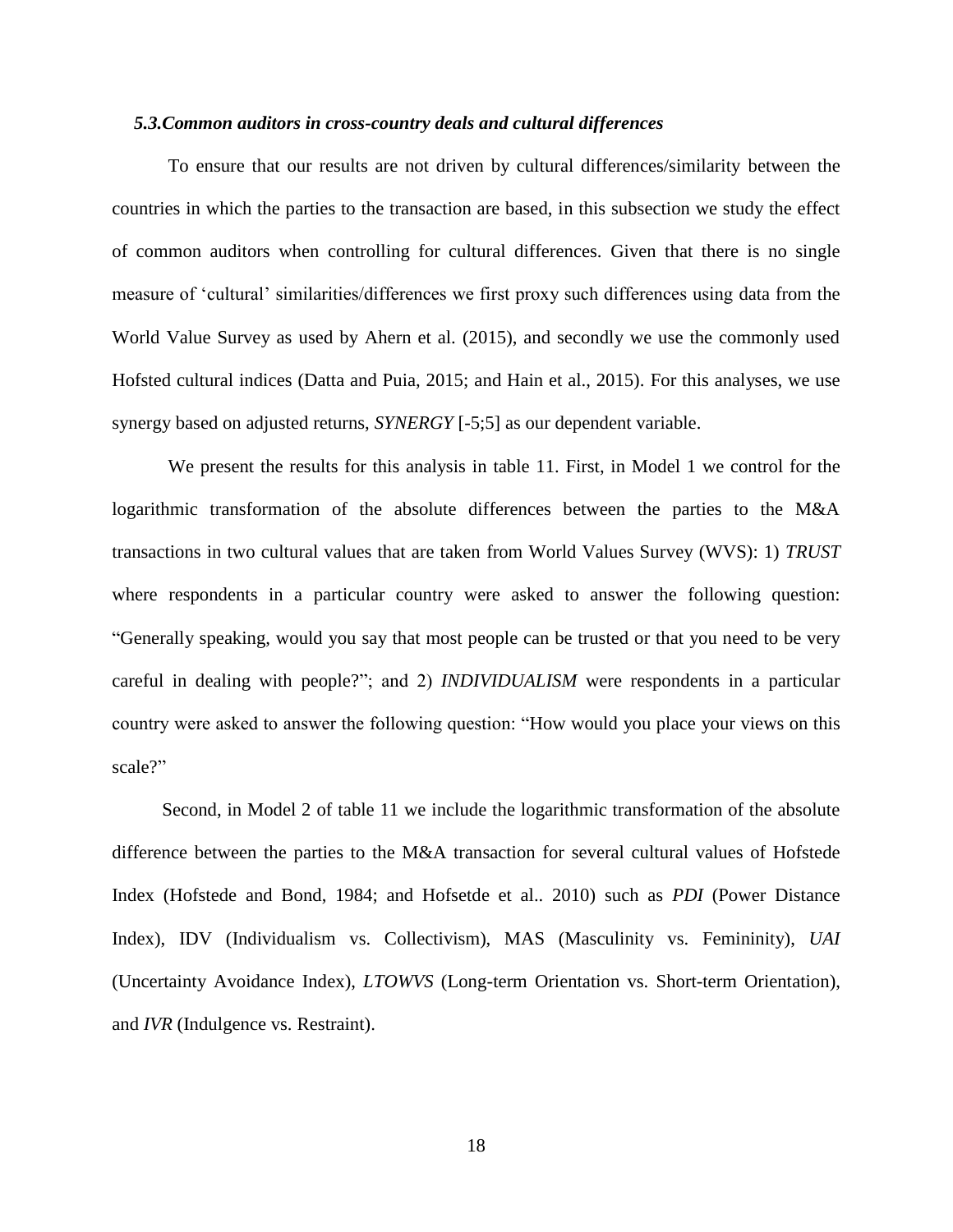In both analyses we find that our previously discussed results are robust to the inclusion of the additional controls. Specifically, the variable *SAME\_AUDITOR* is still positive and significant at 1% level in both analyses. We also find that among the cultural dimensions analyzed, the Power Distance Index and Uncertainty Avoidance Index seem to play important roles in our analyses, where a one-unit increase (decrease) in our measure of power distance (uncertainty avoidance) increases *SYNERGY* by 2.9% (1.9%).

#### [Please insert table 11 here]

#### *5.4.Common auditors in cross-country deals and acquirer value*

In table 12, we show the results of the regression analysis where we substitue *SYNERGY*  with *ACQ\_CAR* as our dependent variable. *ACQ\_CAR [-5;5]* is the 10-day acquirer cumulative abnormal return around the M&A announcement date. The results in Model 1 show a significant and positive association between *COMMON\_AUDITOR* and *ACQ\_CAR* suggesting that the presence of common auditors increases cumulative abnormal acquirer returns around the M&A announcement date. The result is significant at the 1% level and suggests a postive common auditor effect of 2.1% on *ACQ\_CAR.* In model 2, we control for acquirer overpayment (*PREMIUM)* and find that our inference hold albeit the relationship between *COMMON\_AUDITOR* and *ACQ\_CAR* is weaker.

[Please insert table 12 here]

#### **6. Conclusion**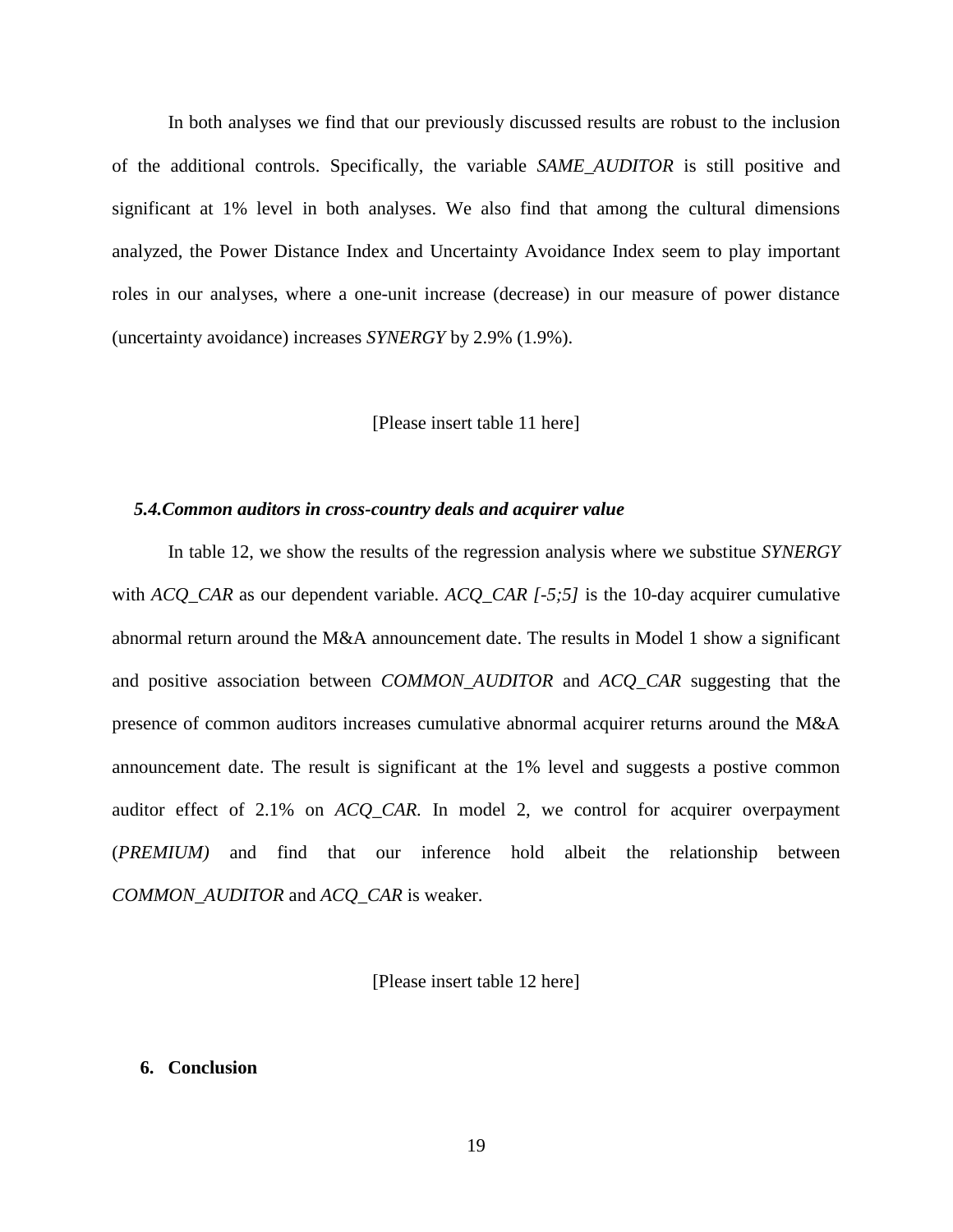In this paper, we study whether the presence of common auditors in cross–country M&A transactions increases the quality of the deal. Cross-country M&A transactions present significant uncertainties to the parties of the transaction as the tacit information required to determine target valuation, deal price, and structure, is harder to formalize and transmit over distance. Also, as it is common in such transactions that the acquirer and the target are operating within different legal systems, and are subject to differing cultural norms and languages, that whatever information that can be codified empirically may still give rise to information asymmetry between the parties due to differing interpretations. Such barriers make the acquirer's assessment of the potential synergies arising from cross-country M&As significantly more difficult than in case of within-country M&As.

Prior literature has found that nearly a quarter of U.S. M&A deals have shared auditors and that common auditors act as information intermediaries, thus mitigating uncertainty in M&A transactions resulting in higher quality M&A deals (eg. Cai et al., 2016 and Dhaliwal et al., 2016). Prior studies analyzing the common auditor effect have however focused on within country deals. In this study we seek to address the Cai et al. (2016) call for further research analyzing the effect of common auditors on M&A transactions.

Given the higher uncertainty of cross-country M&A transactions, the need for information intermediaries is greater. However, differences in cultural and legal norms may pose significant barriers to the sharing of information between common auditors. Thus ex-ante it is unclear whether the common audit effect documented in prior literature may be extended to cross-country M&A transactions.

We find that the use of common auditors give rise to higher quality M&A transactions, as proxied by higher synergy around the M&A announcement date, lower premium and a larger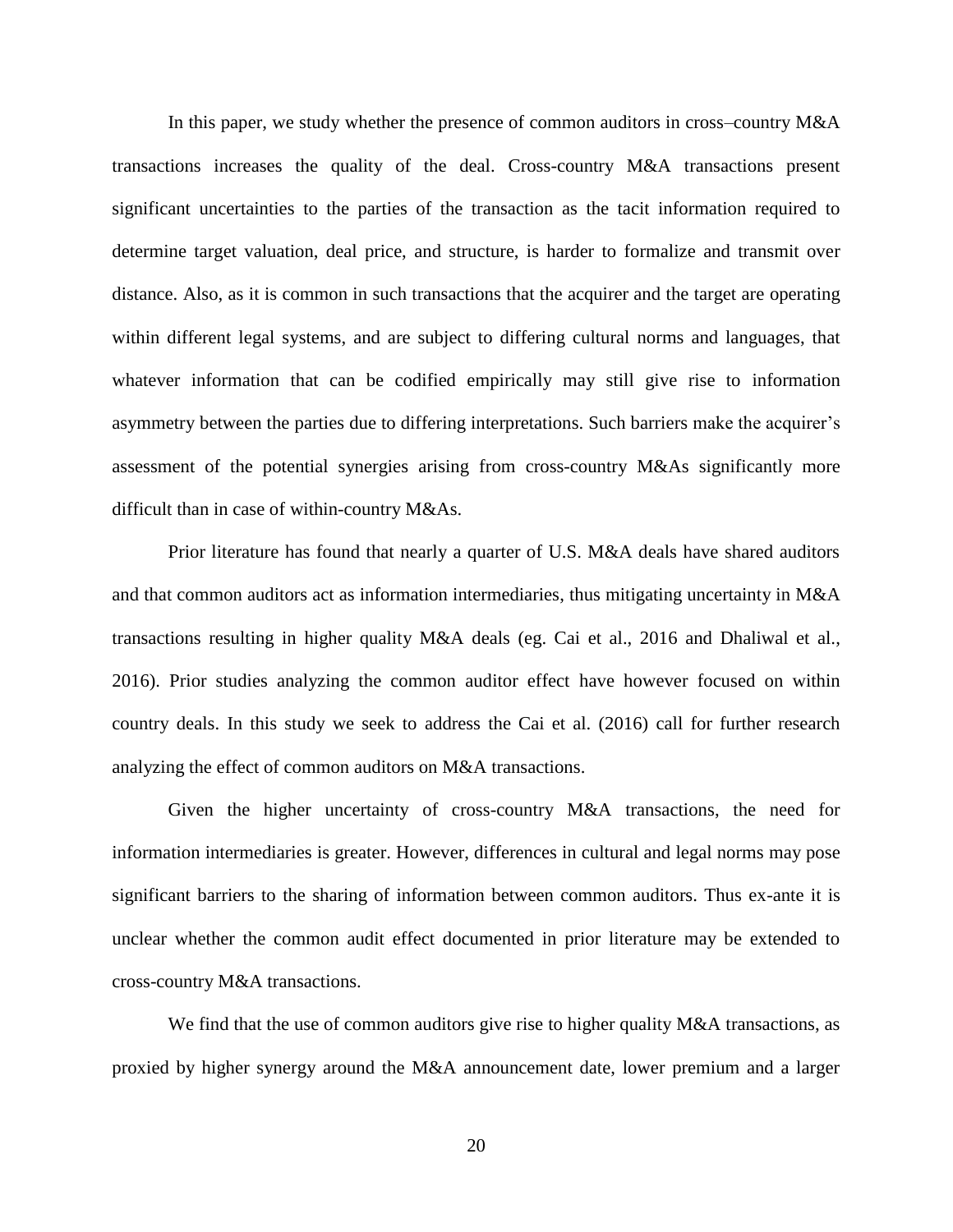change in acquirer return on assets post-acquisitions. Moreover, we find that such common auditor effect is even greater for cross-country M&A deals, which pose additional uncertainty. Such deals include M&A transactions where the target is small, coming from the high-tech industry, and has growth potential. We also find that the common auditor effect is stronger when the parties operate within jurisdictions with different accounting standards. Our cross-country analyses take two separate cultural measures, the World Value Survey and the Hofstede Indices, and we find that controlling for cultural differences, the use common auditors results in better quality deals. Finally, we compare our results by taking into consideration the potential benefit to only the acquirer and find that the use of common auditors creates value to the acquirer. Taken together these results suggest that the common auditor effect documented in prior literature for within-country M&A transactions extends to cross-country M&A transactions.

We note however that in interpreting these results caution should be exercised in that the quantity of information between auditors is unobservable and thus we cannot directly speak to the type, amount and the transfer mechanics of such information. We are also unable to observe when such transfer of information is carried out. Our findings do suggest however that the use of common auditors in M&As may benefit parties as a result of better access to codified or explicit information such as balance sheets or performance records that are standardized and interpreted correspondingly among parties, thus enabling parties to better mitigate financial risk and determine return optimization.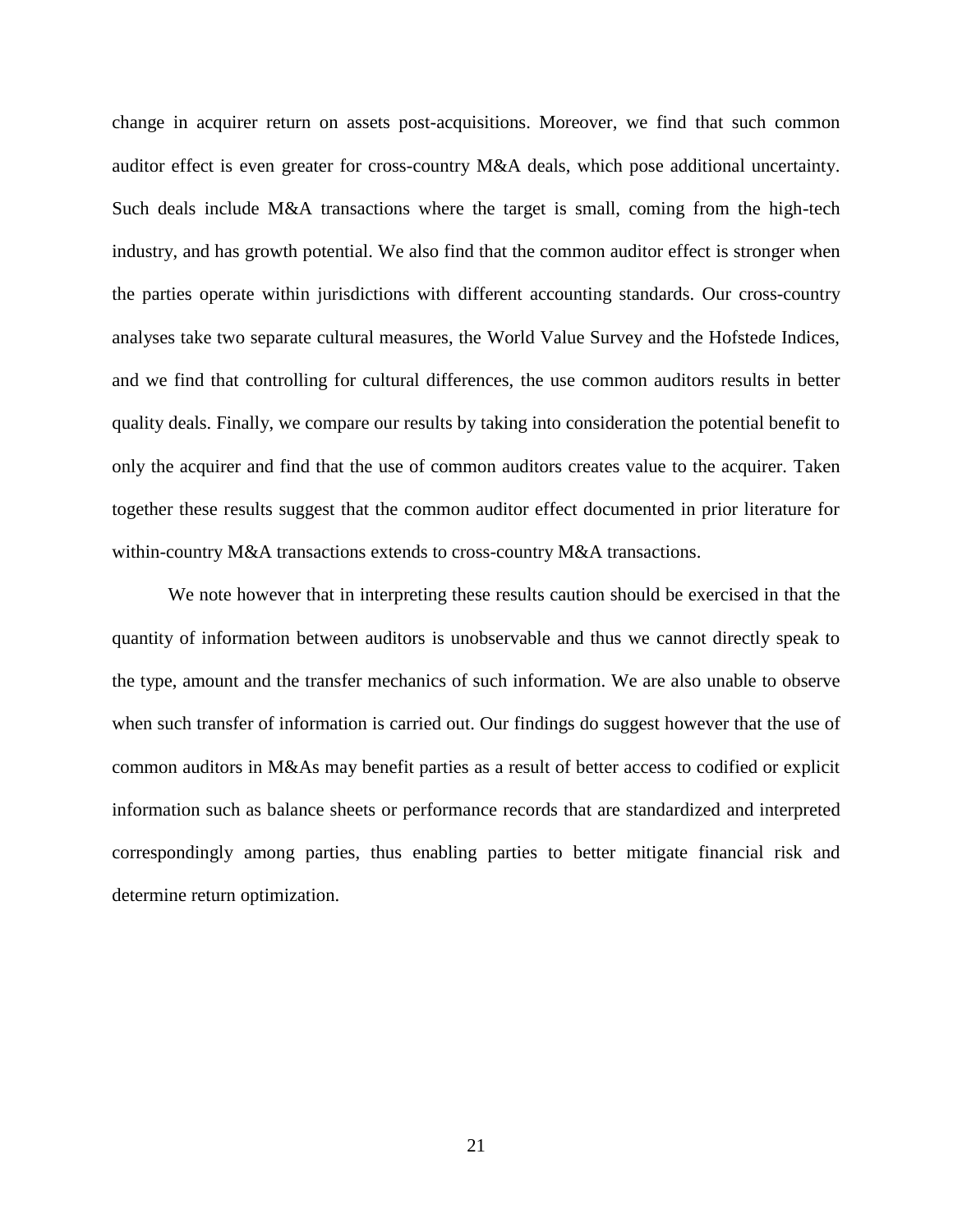### **References**

Agrawal, A., Cooper, T., Lian, Q. and Wang, Q., 2013. Common advisors in mergers and acquisitions: determinants and consequences. *Journal of Law and Economics* 56: 691–740.

Ahern, K. R., D. Daminelli, and C. Fracassi. 2015. Lost in translation? The effect of cultural values on mergers around the world. *Journal of Financial Economics* 117: 165-189.

Arrow, K. J., 1962. Economic welfare and the allocation of resources for invention. In Nelson, R., editor, The Rate and Direction of Inventive Activity, 609–625. Princeton University Press.

Asquith, P., Bruner, R. and Mullins, D., 1983. The gains to bidding firms from merger. *Journal of Financial Economics* 11: 121–139.

Banker, J., Chang H. and Kao Y-C., 2002. Impact of information technology on public accounting firm productivity. *Journal of Information Systems* Fall, 209-222.

Blacconiere, W.G., Frederickson J.R., Johnson M.F. and Lewis M.F., 2011. Are voluntary disclosures that disavow the reliability of mandated fair value information informative or opportunistic? *Journal of Accounting and Economics* 52: 235-251.

Bradley, M., Desai, A. and Kim, E., 1988. Synergistic gains from corporate acquisitions and their division between the stockholders of target and acquiring firms. *Journal of Financial Economics* 21: 3–40.

Bruner, R. F., 2004. *Applied Mergers & Acquisitions*. New Jersey: John Wiley & Sons.

Cai Y., Yongtae K., Park J.C. and White H.D., 2016. Common auditors in M&A transactions. *Journal of Accounting and Economics.* 61: 77-99.

Cai, Y. and Sevilir, M., 2012. Board connections and M&A transactions. *Journal of Financial Economics*. 103: 327–349.

Chen, C.W., Collins, D. W., Kravet, T. D. and Mergenthaler, R., 2016. Financial statement comparability and the efficiency of acquisition decisions. Available at SSRN: [http://ssrn.com/abstract=2169082.](http://ssrn.com/abstract=2169082)

Datta, D.K. and Puia, G., 1995. Cross-border acquisitions: An examination of the influence of relatedness and cultural fit on shareholder value creation in US acquiring firms. *MIR: Management International Review*, 337-359.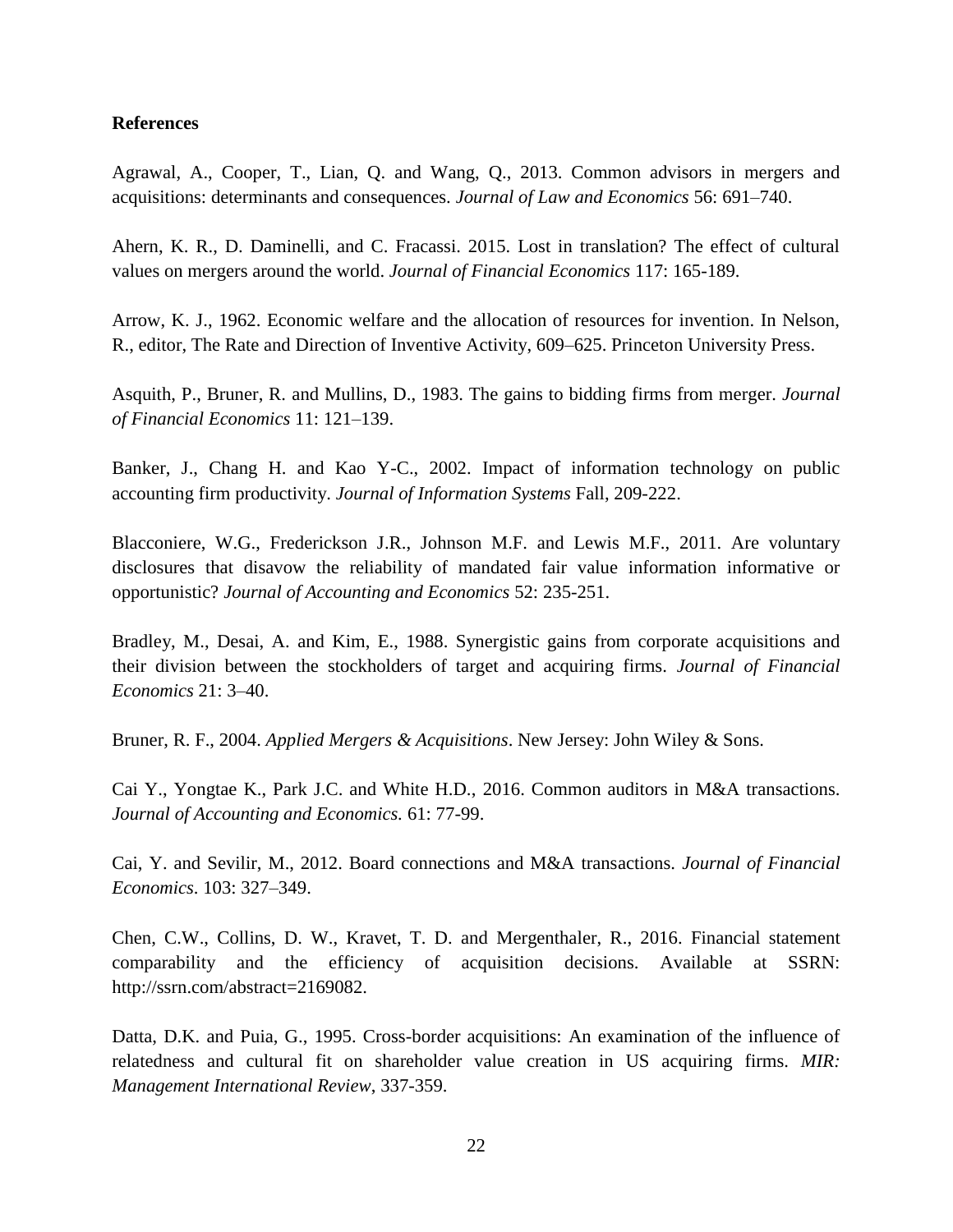Dhaliwal, D.S., Lamoreaux, P.T., Litov, L.P. and Neyland, J.B., 2016. Shared auditors in mergers and acquisitions. *Journal of Accounting and Economics* 61: 49-76.

Erickson, M., Wang, S. and Zhang, F., 2012. The change in information uncertainty and acquirer wealth losses. *Review of Accounting Studies* 17: 913–943.

Francis, J.R., Pinnuck, M. and Watanabe, O., 2014. Auditor style and financial statement comparability. *Accounting Review* 89: 605–633.

Georgieva, D., Jandik, T. and Lee, W.Y., 2012. The impact of laws, regulations, and culture on cross-border joint ventures. *Journal of International Financial Markets, Institutions and Money* 22: 774-795.

Golubov, A., Petmezas, D., Sougiannis, T. and Travlos, N., 2012. Target firm auditor reputation, information asymmetry, and corporate takeovers. Working Paper. University of Illinois.

Goodman, T., Neamtiu, M., Shroff, N. and White, H., 2014. Management forecast quality and capital investment decisions. *Accounting Review* 89: 331–365.

Hain, D., Johan, S. and Wang, D., 2015. Determinants of cross-border venture capital investments in emerging and developed economies: The effects of relational and institutional trust. *Journal of Business Ethics*, 1-22.

Hofstede, G. and Bond, M. H., 1984. Hofstede's culture dimensions. *Journal of Cross-Cultural Psychology*, 15:417.

Hofstede, G., Hofstede, G. J., and Minkov, M., 2010. Cultures and organizations: Software of the mind. McGraw-Hill London.

Levine, O. 2013. Acquiring Growth. Available at SSRN: <http://ssrn.com/abstract=1928255> or [http://dx.doi.org/10.2139/ssrn.1928255.](http://dx.doi.org/10.2139/ssrn.1928255)

Loughran, T. and Ritter, J., 2004. Why has IPO underpricing changed over time? *Financial Management* 33: 5–37.

Louis, H., 2005. Acquirers' abnormal returns and the non-Big 4 auditor clientele effect. *Journal of Accounting and Economics* 40: 75-99.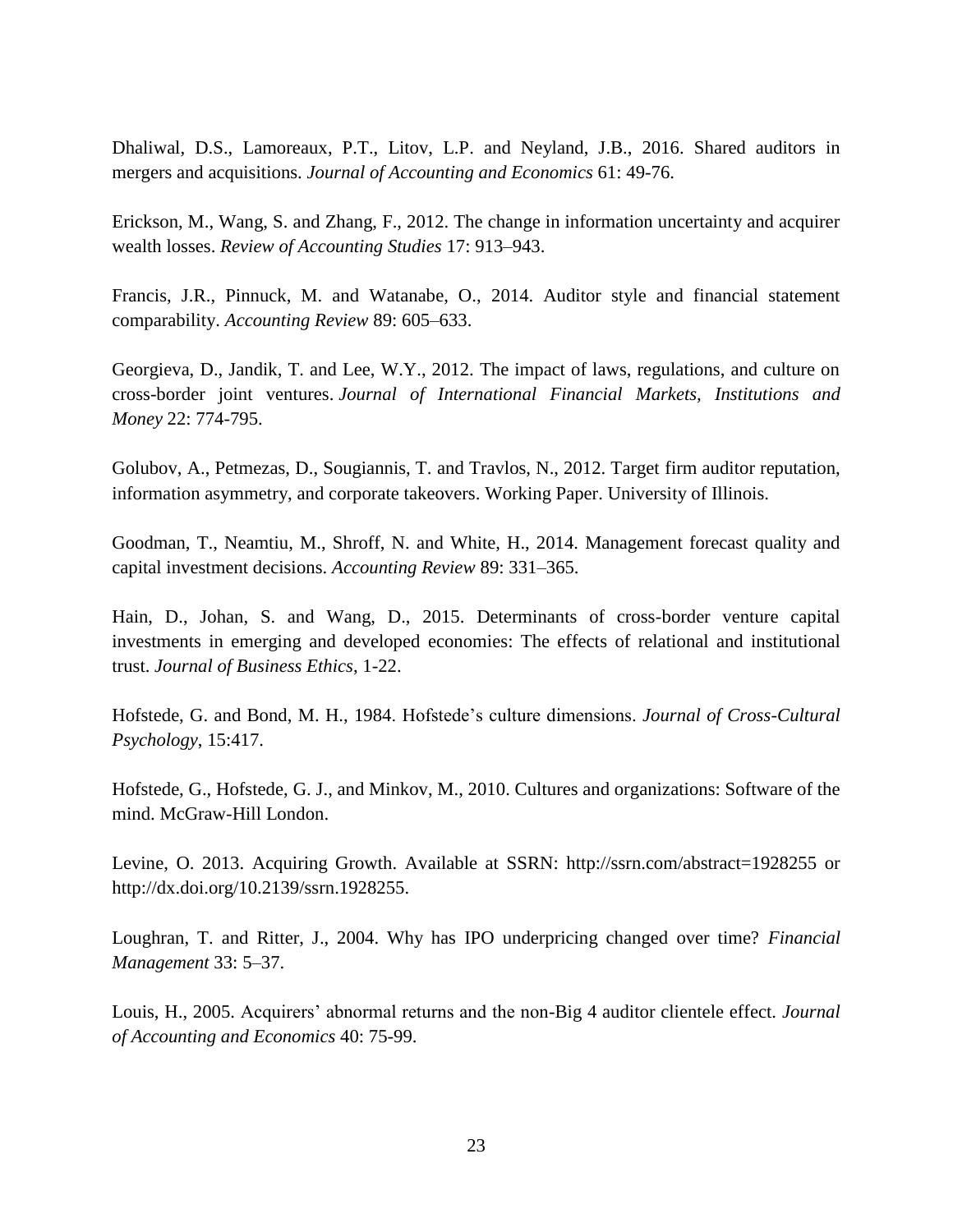Martin, X. and Shalev, R., 2016. Target firm-specific information and expected synergies in acquisitions. *Management Science,* In press.

McNichols, M. and Stubben, S., 2015. The effect of target-firm accounting quality on valuation in acquisitions. *Review of Accounting Studies* 20: 110–140.

Moeller, S.B., Schlingemann, F.P. and Stulz, R.M., 2004. Firm size and the gains from acquisitions. *Journal of Financial Economics*: *73*(2), 201-228.

Officer, M.S. 2003. Termination fees in mergers and acquisitions. *Journal of Financial Economics* 69: 431–467.

Persakis, A. and Iatridis, G.E., 2015. Cost of capital, audit and earnings quality under financial crisis: A global empirical investigation. *Journal of International Financial Markets, Institutions and Money* 38: 3-24.

Polanyi, M., 1966. Personal knowledge: Towards a post-critical philosophy. Chicago: University of Chicago Press.

Rossi, S., and Volpin, P. F. 2004. Cross-country determinants of mergers and acquisitions. *Journal of Financial Economics* 74: 277-304.

Sandra C. Vera‐Munoz, Joanna L. Ho, and Chee W. Chow. 2006. Enhancing knowledge sharing in public accounting firms. *Accounting Horizons* 20: 133-155

Servaes, H. and Zenner, M., 1996. The role of investment banks in acquisitions. *Review of Financial Studies* 9: 787–815

Skaife, H. A. and Wangerin, D.D. 2013. Target financial reporting quality and M&A deals that go bust. *Contemporary Accounting Research* 30: 719–749.

Von Hippel, E., 1994. Sticky information and the locus of problem solving: Implications for innovation. *Management Science*, 40: 429–439.

Wangerin, D. 2016. Do Fools Rush In? The importance of due diligence in M&A transactions. Available at SSRN: http://ssrn.com/abstract=2118836 or http://dx.doi.org/10.2139/ssrn.2118836.

Winograd, B., Gerson J., and Berlin B. 2000. Audit practices of PricewaterhouseCoopers. *Auditing: A Journal of Practice & Theory* Fall, 175-182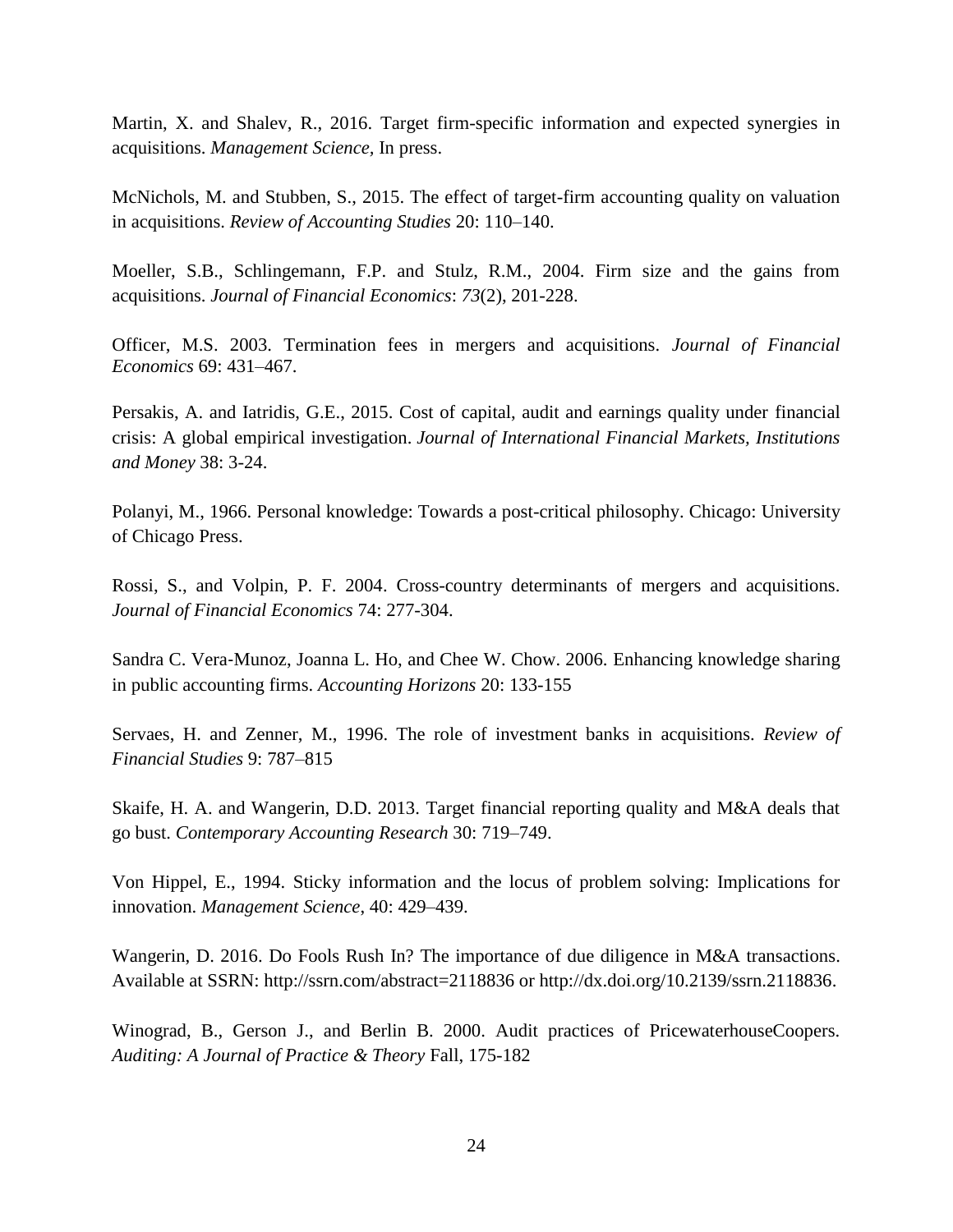Xie, Y., Yi, H., Zhang, Y., 2013. The value of Big N target auditors in corporate takeovers. *Auditing: A Journal of Practice & Theory* 32: 141–169.

Yan, S., 2015. Managerial attitudes and takeover outcomes: Evidence from corporate filings*. Journal of International Financial Markets*, Institutions and Money 35: 30-44.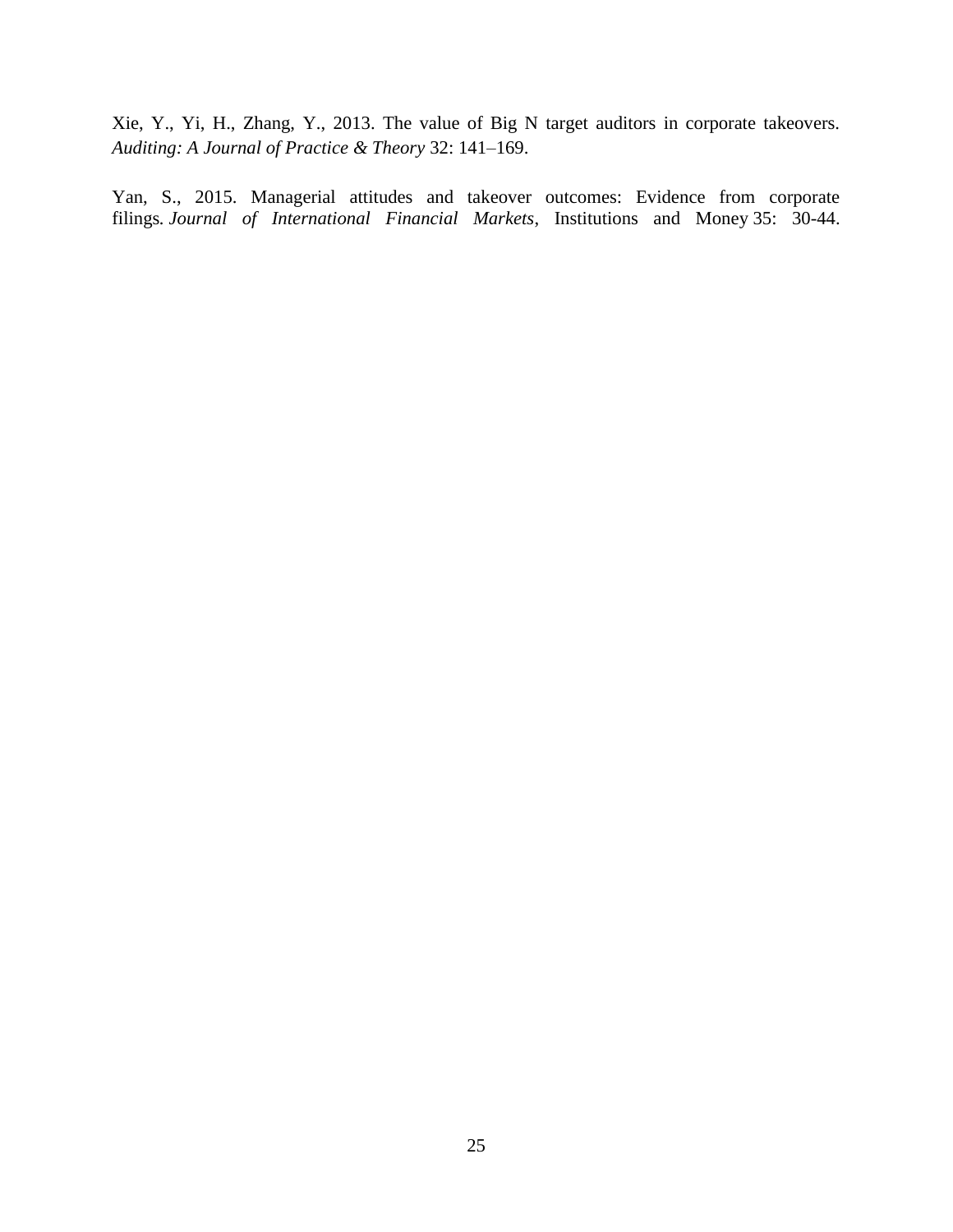| Variable Name                   | Description [Source]                                                                                                                                                                                                                                                                                                                                                                   |
|---------------------------------|----------------------------------------------------------------------------------------------------------------------------------------------------------------------------------------------------------------------------------------------------------------------------------------------------------------------------------------------------------------------------------------|
| Dependent Variables             |                                                                                                                                                                                                                                                                                                                                                                                        |
| CHG_ROA                         | Change in return on assets (ROA). Measured as the difference between 1-year average<br>ROA of the combined firm after the acquisition and 1-year weighted-average ROA of<br>the acquirer and the target before the acquisition. ROA is measured as operating income<br>before depreciation at year $t$ scaled by average of year $t$ and year $t$ -1 total assets<br>[Thomson Reuters] |
| <b>SYNERGY</b>                  | The sum of the weighted 10-day acquirer and target cumulative abnormal return around<br>the M&A announcement date, calculated using the adjusted return [Thomson Reuters,<br>Thomson One SDC]                                                                                                                                                                                          |
| <b>PREMIUM</b>                  | The difference between the price offered in the bid and the target's trading price four<br>weeks' prior [Thomson Reuters, Thomson One SDC]                                                                                                                                                                                                                                             |
| Main Independent<br>Variables   |                                                                                                                                                                                                                                                                                                                                                                                        |
| SAME_AUDITOR                    | An indicator variable equal to one if the acquirer and the target share common auditor,<br>and zero otherwise. [Thomson Reuters]                                                                                                                                                                                                                                                       |
| <b>Acquirer Characteristics</b> |                                                                                                                                                                                                                                                                                                                                                                                        |
| <b>ACQ_ASSETS</b>               | Acquirer's size. Measured as the natural logarithm of acquirer's market value at the end<br>of the quarter prior to the announcement [Thomson Reuters]                                                                                                                                                                                                                                 |
| <b>ACQ_ROA</b>                  | Acquirer's return on assets for the year ended before the announcement year, measured<br>as operating income before depreciation scaled by average total assets [Thomson<br>Reuters]                                                                                                                                                                                                   |
| <b>ACQ_LEV</b>                  | Acquirer's pre-acquisition leverage. Measured as the sum of long term debt and short<br>term debt deflated by total assets at the fiscal year end prior to an acquisition<br>announcement [Thomson Reuters]                                                                                                                                                                            |
| ACQ_MB                          | Acquirer's market-to-book. Measured as shares outstanding times stock price divided by<br>the total equity at the fiscal year end prior to an acquisition announcement [Thomson<br>Reuters]                                                                                                                                                                                            |
| <b>Target Characteristics</b>   |                                                                                                                                                                                                                                                                                                                                                                                        |
| TRG_ASSETS                      | Target's size. Measured as the natural logarithm of acquirer's market value at the end of<br>the quarter prior to the announcement [Thomson Reuters]                                                                                                                                                                                                                                   |
| TRG_ROA                         | Target's return on assets for the year ended before the announcement year, measured as<br>operating income before depreciation scaled by average total assets [Thomson Reuters]                                                                                                                                                                                                        |
| TRG_LEV                         | Target's pre-acquisition leverage. Measured as the sum of long term debt and short term<br>debt deflated by total assets at the fiscal year end prior to an acquisition announcement<br>[Thomson Reuters]                                                                                                                                                                              |
| TRG_MB                          | Target's market-to-book. Measured as shares outstanding times stock price divided by<br>the total equity at the fiscal year end prior to an acquisition announcement [Thomson<br>Reuters]                                                                                                                                                                                              |
| <b>Deal Characteristics</b>     |                                                                                                                                                                                                                                                                                                                                                                                        |
| SAME_INDUSTRY                   | An indicator variable that takes the value 1 if the acquirer and the target are in the same<br>industries, and zero otherwise [Thomson One SDC]                                                                                                                                                                                                                                        |
| <b>TOEHOLD</b>                  | Acquirer's percentage equity ownership in the target firm prior to the deal announcement<br>[Thomson One SDC]                                                                                                                                                                                                                                                                          |
| <b>TENDER</b>                   | An indicator variable that takes the value 1 if the acquisition is classified as tender offer,<br>and zero otherwise [Thomson One SDC]                                                                                                                                                                                                                                                 |
| TARGET_FEE                      | An indicator variable that takes the value 1 if the target has a termination fee, and zero<br>otherwise [Thomson One SDC]                                                                                                                                                                                                                                                              |
| <b>CASH</b>                     | An indicator variable that takes the value 1 if the acquisition was financed at least 90<br>percent by cash, and zero otherwise [Thomson One SDC]                                                                                                                                                                                                                                      |
| <b>STOCK</b>                    | An indicator variable that takes the value 1 if the acquisition was financed at least 90                                                                                                                                                                                                                                                                                               |

# **Appendix 1. Variable Definitions**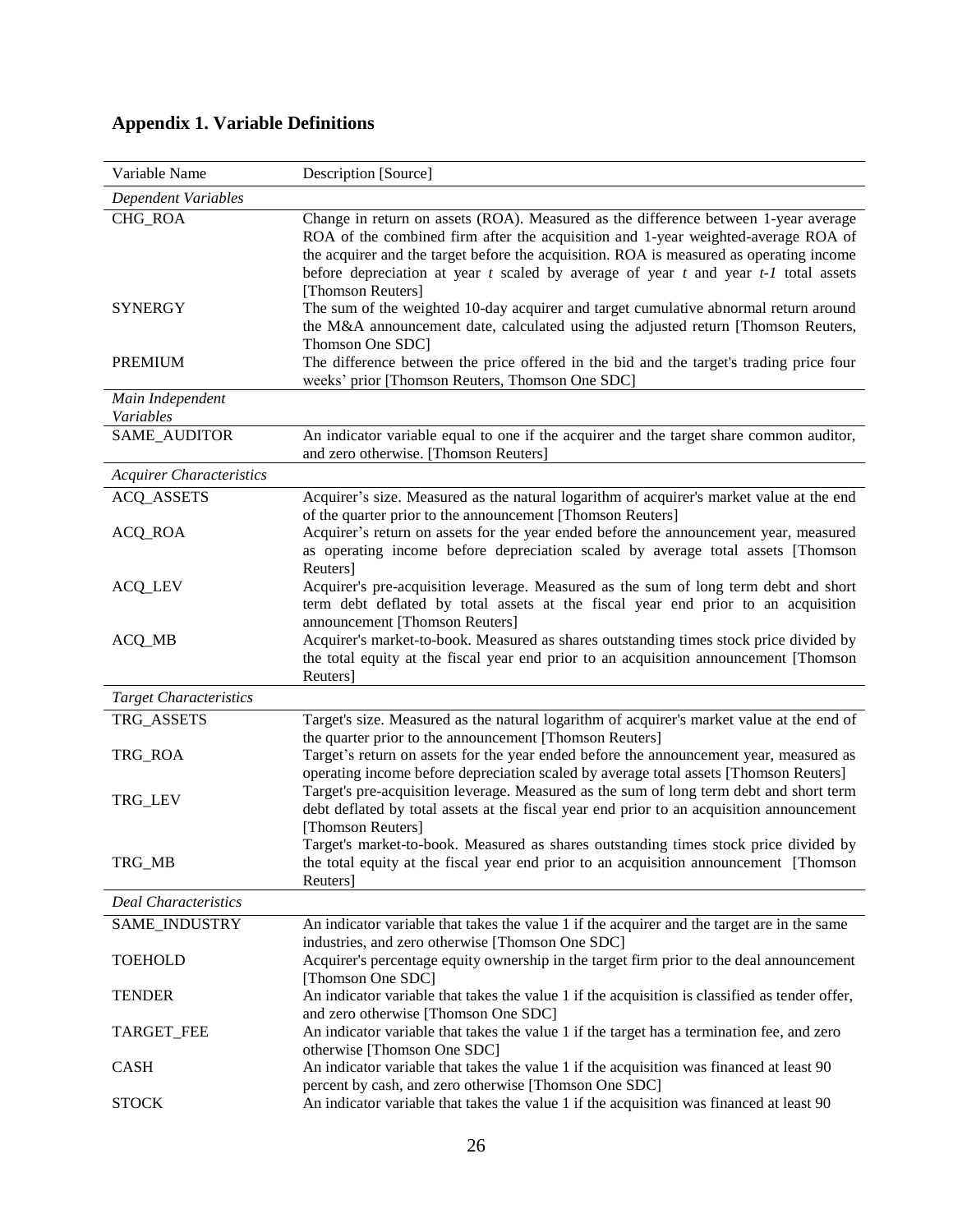|                                | percent by acquirer's stocks, and zero otherwise [Thomson One SDC]                                                                                                                                                                                                                                                                                                                                                                                                                                                                                                                                                                                                                                                                                                                               |
|--------------------------------|--------------------------------------------------------------------------------------------------------------------------------------------------------------------------------------------------------------------------------------------------------------------------------------------------------------------------------------------------------------------------------------------------------------------------------------------------------------------------------------------------------------------------------------------------------------------------------------------------------------------------------------------------------------------------------------------------------------------------------------------------------------------------------------------------|
| TRG_HIGHTECH                   | An indicator variable equals one if the acquirer and the target are both from the high-<br>tech industries as defined in Loughran and Ritter (2004) and zero otherwise. [Thomson<br>One SDC                                                                                                                                                                                                                                                                                                                                                                                                                                                                                                                                                                                                      |
| <b>RELATIVE</b>                | Relative deal size. Measured as the ratio of the transaction value to the market value of<br>the bidder [Thomson One SDC, CRSP]                                                                                                                                                                                                                                                                                                                                                                                                                                                                                                                                                                                                                                                                  |
| DIFF_ACC_STD                   | An indicator variable that takes the value 1 if acquirer and the target have different<br>accounting standards, and zero otherwise [www.ifrs.org]                                                                                                                                                                                                                                                                                                                                                                                                                                                                                                                                                                                                                                                |
| <b>Country Characteristics</b> |                                                                                                                                                                                                                                                                                                                                                                                                                                                                                                                                                                                                                                                                                                                                                                                                  |
| LEGOR_UK_ACQ                   | An indicator variable equal to one if the acquirer firm is from a Common Law region,<br>and zero otherwise [LLSV, 2001]                                                                                                                                                                                                                                                                                                                                                                                                                                                                                                                                                                                                                                                                          |
| LEGOR_UK_TRG                   | An indicator variable equal to one if the target firm is from a Common Law region, and<br>zero otherwise [LLSV, 2001]                                                                                                                                                                                                                                                                                                                                                                                                                                                                                                                                                                                                                                                                            |
| CREDITOR_ACQ                   | An index aggregating different creditor rights of the acquirer firm's country from La<br>Porta et al. (1998). The index is formed by adding 1 when (1) the country imposes<br>restrictions, such as creditors' consent or minimum dividends to file for reorganization;<br>(2) secured creditors are able to gain possession of their security once the reorganization<br>petition has been approved (no automatic stay); (3) secured creditors are ranked first in<br>the distribution of the proceeds that result from the disposition of the assets of a<br>bankrupt firm; and (4) the debtor does not retain the administration of its property<br>pending the resolution of the reorganization<br>An index aggregating different creditor rights of the target firm's country from La Porta |
| CREDITOR_TRG                   | et al. (1998)                                                                                                                                                                                                                                                                                                                                                                                                                                                                                                                                                                                                                                                                                                                                                                                    |
| GDPPC_ACQ                      | GDP per capital in the acquirer firm's country [World Bank]                                                                                                                                                                                                                                                                                                                                                                                                                                                                                                                                                                                                                                                                                                                                      |
| GDPPC_TRG                      | GDP per capital in the target firm's country [World Bank]                                                                                                                                                                                                                                                                                                                                                                                                                                                                                                                                                                                                                                                                                                                                        |
| <b>Cultural Differences</b>    |                                                                                                                                                                                                                                                                                                                                                                                                                                                                                                                                                                                                                                                                                                                                                                                                  |
| <b>TRUST</b>                   | Average answer to the following question: "Generally speaking, would you say that (1)                                                                                                                                                                                                                                                                                                                                                                                                                                                                                                                                                                                                                                                                                                            |
|                                | Most people can be trusted (2) Need to be very careful" (Question V25) [Source: World<br>Values Survey]                                                                                                                                                                                                                                                                                                                                                                                                                                                                                                                                                                                                                                                                                          |
| <b>INDIVIDUALISM</b>           | Average answer to the following question: "Incomes should be more equal or We need<br>larger income differences as incentives for individual effort" (Question V141) [Source:<br>World Values Survey]<br>Power Distance Index of the respective target and acquirer countries (see http://geert-                                                                                                                                                                                                                                                                                                                                                                                                                                                                                                 |
| PDI                            | hofstede.com/national-culture.html)<br>Individualism versus Collectivism of the respective target and acquirer countries (see                                                                                                                                                                                                                                                                                                                                                                                                                                                                                                                                                                                                                                                                    |
| <b>IDV</b>                     | http://geerthofstede.com/national-culture.html)                                                                                                                                                                                                                                                                                                                                                                                                                                                                                                                                                                                                                                                                                                                                                  |
|                                | Masculinity versus Femininity of the respective target and acquirer countries (see                                                                                                                                                                                                                                                                                                                                                                                                                                                                                                                                                                                                                                                                                                               |
| <b>MAS</b>                     | http://geerthofstede.com/national-culture.html)                                                                                                                                                                                                                                                                                                                                                                                                                                                                                                                                                                                                                                                                                                                                                  |
|                                | Uncertainty Avoidance Index of the respective country target and acquirer countries (see                                                                                                                                                                                                                                                                                                                                                                                                                                                                                                                                                                                                                                                                                                         |
| <b>UAI</b>                     | http://geerthofstede.com/national-culture.html)                                                                                                                                                                                                                                                                                                                                                                                                                                                                                                                                                                                                                                                                                                                                                  |
| <b>LTOWVS</b>                  | Long -Term Orientation versus Short-Term Normative Orientation of the respective                                                                                                                                                                                                                                                                                                                                                                                                                                                                                                                                                                                                                                                                                                                 |
|                                | target and acquirer countries (see http://geert-hofstede.com/nationalculture.html)                                                                                                                                                                                                                                                                                                                                                                                                                                                                                                                                                                                                                                                                                                               |
| <b>IVR</b>                     | Indulgence versus Restraint of the respective target and acquirer countries (see                                                                                                                                                                                                                                                                                                                                                                                                                                                                                                                                                                                                                                                                                                                 |
|                                | http://geert-hofstede.com/nationalculture.html)                                                                                                                                                                                                                                                                                                                                                                                                                                                                                                                                                                                                                                                                                                                                                  |

Note: All accounting variables are as of the latest fiscal year ending before the acquisition announcement date.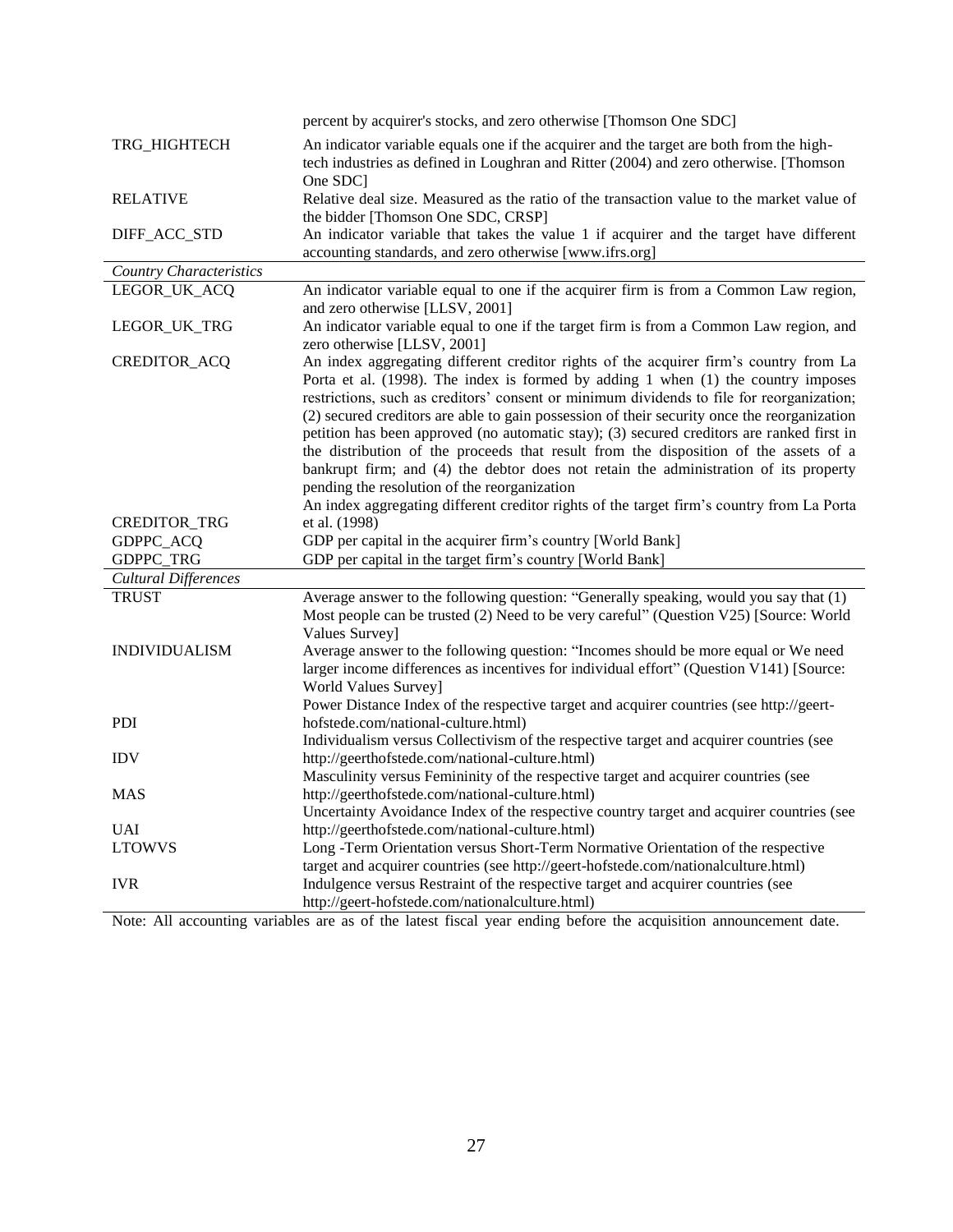# **Table 1. Sample distribution**

This table shows the distribution of M&A transactions across the sample period. The sample includes all cross-country acquisitions announced between 2000 and 2014 in which the acquirer owned less than 50% of the target prior to the purchase and acquired 100% of the target.

|       |                |            | Common auditor |            |                | Non-common auditor |  |
|-------|----------------|------------|----------------|------------|----------------|--------------------|--|
|       | Full sample    |            |                | deals      | deals          |                    |  |
| Year  | Number         | Percentage | Number         | Percentage | Number         | Percentage         |  |
| 2000  | $\overline{4}$ | 1.14       | $\overline{2}$ | 3.23       | $\overline{2}$ | 0.69               |  |
| 2001  | 19             | 5.41       | $\overline{4}$ | 6.45       | 15             | 5.19               |  |
| 2002  | $\overline{2}$ | 0.57       | 1              | 1.61       | $\mathbf{1}$   | 0.35               |  |
| 2003  | $\overline{7}$ | 1.99       | 3              | 4.84       | $\overline{4}$ | 1.38               |  |
| 2004  | 18             | 5.13       | 5              | 8.06       | 13             | 4.50               |  |
| 2005  | 22             | 6.27       | 6              | 9.68       | 16             | 5.54               |  |
| 2006  | 29             | 8.26       | 6              | 9.68       | 23             | 7.96               |  |
| 2007  | 33             | 9.40       | 14             | 22.58      | 19             | 6.57               |  |
| 2008  | 20             | 5.70       | $\mathbf{1}$   | 1.61       | 19             | 6.57               |  |
| 2009  | 22             | 6.27       | $\mathbf{1}$   | 1.61       | 21             | 7.27               |  |
| 2010  | 43             | 12.25      | $\overline{4}$ | 6.45       | 39             | 13.49              |  |
| 2011  | 30             | 8.55       | $\overline{4}$ | 6.45       | 26             | 9.00               |  |
| 2012  | 47             | 13.39      | 7              | 11.29      | 40             | 13.84              |  |
| 2013  | 23             | 6.55       | $\overline{2}$ | 3.23       | 21             | 7.27               |  |
| 2014  | 32             | 9.12       | $\overline{2}$ | 3.23       | 30             | 10.38              |  |
| Total | 351            | 100        | 62             | 100        | 289            | 100                |  |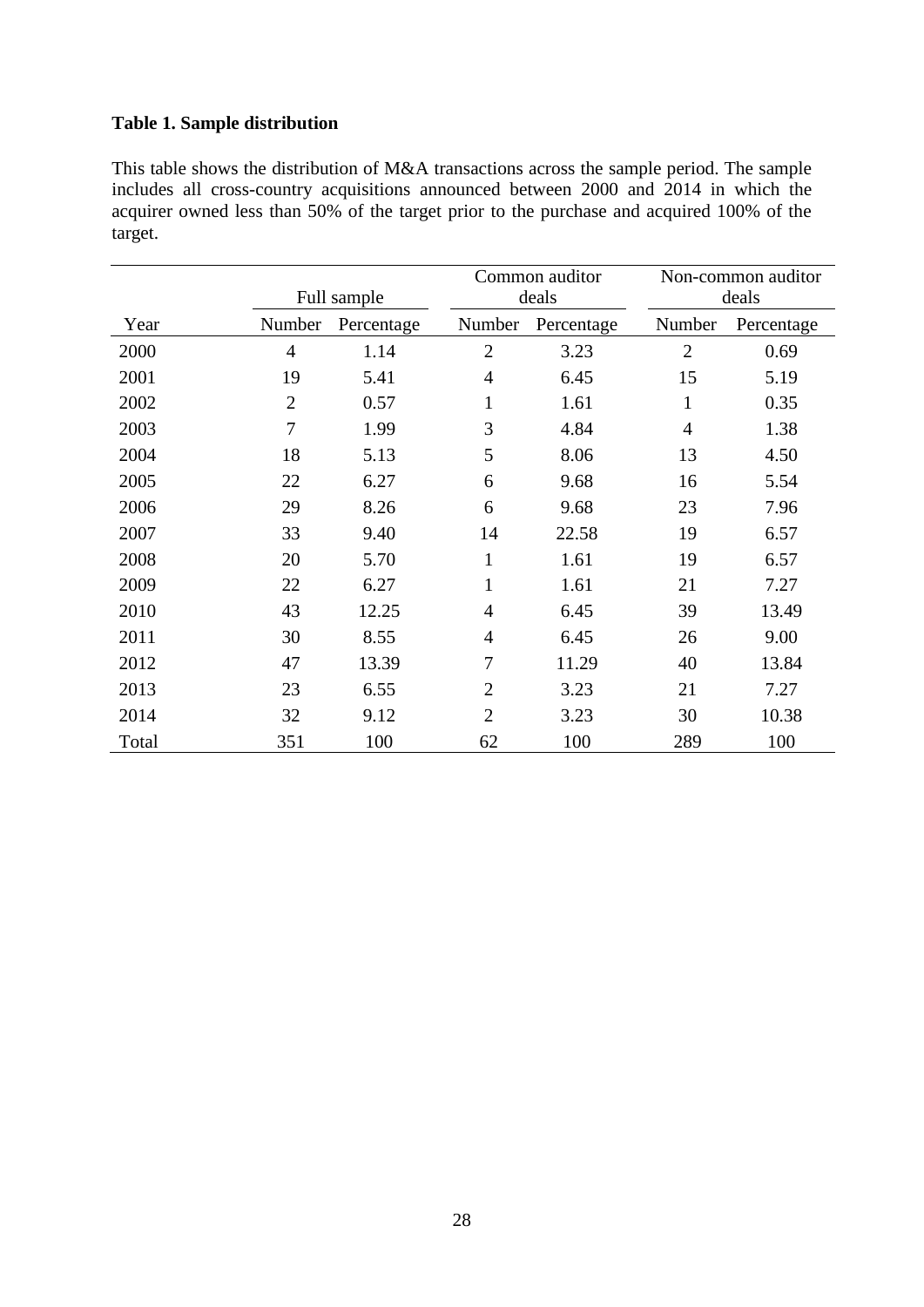# **Table 2. Descriptive statistics**

This table shows summary statistics for the variables used in our base model. The sample includes all cross-country mergers and acquisitions announced between 2000 and 2014 in which the acquirer owned less than 50% of the target prior to the purchase and acquired 100% of the target. The sample size consists of 351 deals.

|                      |             | Common    |         |               | Non-common |               |            |         |
|----------------------|-------------|-----------|---------|---------------|------------|---------------|------------|---------|
|                      | Full sample |           |         | auditor deals |            | auditor deals | Difference |         |
|                      | Mean        | <b>SD</b> | Mean    | <b>SD</b>     | Mean       | <b>SD</b>     | in Mean    | t-stat  |
| Announcement returns |             |           |         |               |            |               |            |         |
| $SYNERGY[-5;5]$      | 0.03        | 0.12      | 0.05    | 0.18          | 0.03       | 0.09          | 0.02       | $-1.48$ |
| $SYNERGY[-10;10]$    | 0.04        | 0.14      | 0.06    | 0.22          | 0.04       | 0.12          | 0.02       | $-1.02$ |
| SYNERGY[-20;20]      | 0.05        | 0.18      | 0.09    | 0.26          | 0.04       | 0.15          | $0.05*$    | $-2.00$ |
| Controls             |             |           |         |               |            |               |            |         |
| SAME_INDUSTRY        | 0.62        | 0.49      | 0.61    | 0.49          | 0.62       | 0.49          | $-0.01$    | 0.15    |
| <b>TOEHOLD</b>       | 0.10        | 0.30      | 0.13    | 0.34          | 0.10       | 0.30          | 0.03       | $-0.76$ |
| <b>TENDER</b>        | 0.38        | 0.49      | 0.39    | 0.49          | 0.37       | 0.48          | 0.01       | $-0.20$ |
| <b>TARGET_FEE</b>    | 0.53        | 0.50      | 0.52    | 0.50          | 0.53       | 0.50          | $-0.01$    | 0.19    |
| <b>CASH</b>          | 0.55        | 0.50      | 0.47    | 0.50          | 0.57       | 0.50          | $-0.10$    | 1.48    |
| <b>STOCK</b>         | 0.19        | 0.40      | 0.26    | 0.44          | 0.18       | 0.38          | 0.08       | $-1.41$ |
| TRG_HIGHTECH         | 0.37        | 0.48      | 0.29    | 0.46          | 0.39       | 0.49          | $-0.10$    | 1.44    |
| TRG_ASSETS           | 5.64        | 2.07      | 6.18    | 2.15          | 5.53       | 2.04          | $0.65**$   | $-2.24$ |
| <b>ACQ_ASSETS</b>    | 8.06        | 2.36      | 8.31    | 2.08          | 8.00       | 2.42          | 0.31       | $-0.93$ |
| TRG_ROA              | $-0.04$     | 0.22      | $-0.03$ | 0.26          | $-0.04$    | 0.21          | 0.01       | $-0.29$ |
| ACQ_ROA              | 0.02        | 0.15      | 0.02    | 0.16          | 0.02       | 0.15          | $-0.00$    | $-0.06$ |
| TRG_LEVERAGE         | 0.15        | 0.18      | 0.16    | 0.19          | 0.14       | 0.17          | 0.02       | $-0.84$ |
| <b>ACQ_LEVERAGE</b>  | 0.19        | 0.15      | 0.22    | 0.15          | 0.18       | 0.15          | 0.03       | $-1.58$ |
| TRG_MB               | 2.43        | 2.88      | 3.06    | 4.09          | 2.29       | 2.54          | $0.77*$    | $-1.91$ |
| ACQ_MB               | 2.57        | 2.80      | 2.73    | 3.37          | 2.53       | 2.66          | 0.20       | $-0.51$ |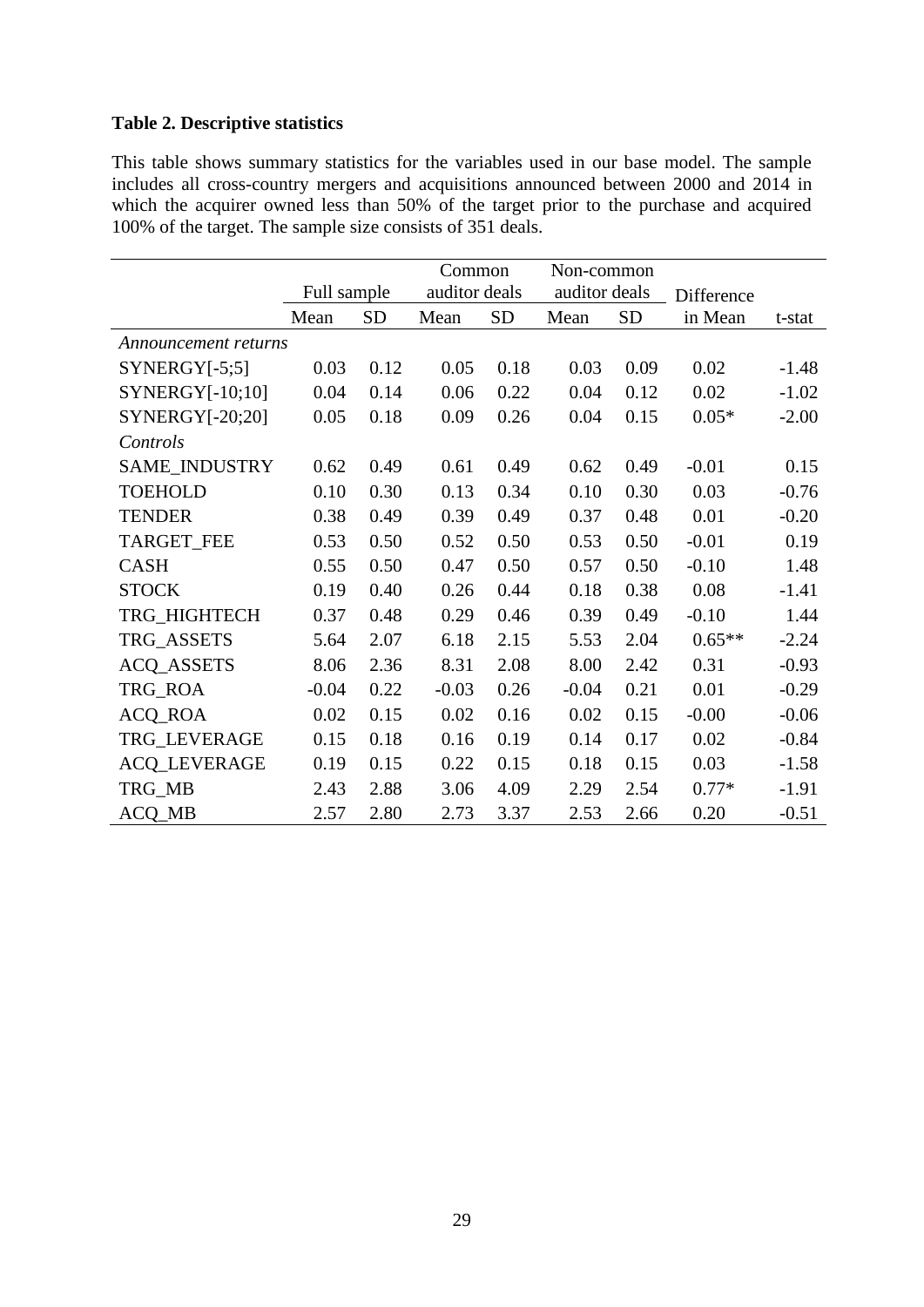# **Table 3. Correlation matrix**

This table shows Pearson correlation for the variables used in our base model. N=351.

|      |                     | (1)      | (2)     | (3)      | (4)      | (5)      | (6)     | (7)      | (8)      | (9)      | (10)     | (11)     | (12)     | (13)     | (14)    | (15)    | (16)    | (17) |
|------|---------------------|----------|---------|----------|----------|----------|---------|----------|----------|----------|----------|----------|----------|----------|---------|---------|---------|------|
| (1)  | <b>SYNERGY</b>      | 1.00     |         |          |          |          |         |          |          |          |          |          |          |          |         |         |         |      |
| (2)  | SAME_AUDITOR        | 0.08     | 1.00    |          |          |          |         |          |          |          |          |          |          |          |         |         |         |      |
| (3)  | SAME_INDUSTRY       | $-0.05$  | $-0.01$ | 1.00     |          |          |         |          |          |          |          |          |          |          |         |         |         |      |
| (4)  | <b>TOEHOLD</b>      | $-0.03$  | 0.04    | 0.09     | 1.00     |          |         |          |          |          |          |          |          |          |         |         |         |      |
| (5)  | <b>TENDER</b>       | $-0.03$  | 0.01    | $-0.08$  | $0.13*$  | 1.00     |         |          |          |          |          |          |          |          |         |         |         |      |
| (6)  | TARGET_FEE          | $-0.06$  | $-0.01$ | 0.02     | $-0.17*$ | $-0.16*$ | 1.00    |          |          |          |          |          |          |          |         |         |         |      |
| (7)  | <b>CASH</b>         | 0.03     | $-0.08$ | $-0.16*$ | 0.02     | $0.21*$  | 0.07    | 1.00     |          |          |          |          |          |          |         |         |         |      |
| (8)  | <b>STOCK</b>        | $-0.08$  | 0.08    | $0.23*$  | 0.10     | $-0.20*$ | $-0.06$ | $-0.54*$ | 1.00     |          |          |          |          |          |         |         |         |      |
| (9)  | TRG_HIGHTECH        | 0.06     | $-0.08$ | $-0.03$  | $-0.10$  | 0.01     | 0.04    | $0.13*$  | $-0.09$  | 1.00     |          |          |          |          |         |         |         |      |
| (10) | TRG_ASSETS          | $-0.05$  | $0.12*$ | $-0.05$  | 0.07     | 0.05     | 0.08    | $-0.04$  | $-0.10$  | $-0.17*$ | 1.00     |          |          |          |         |         |         |      |
| (11) | <b>ACQ_ASSETS</b>   | $-0.21*$ | 0.05    | $-0.10$  | 0.03     | $0.16*$  | $0.15*$ | $0.23*$  | $-0.31*$ | $-0.07$  | $0.67*$  | 1.00     |          |          |         |         |         |      |
| (12) | TRG_ROA             | $-0.09$  | 0.02    | $-0.12*$ | $-0.03$  | $0.19*$  | $-0.01$ | $0.21*$  | $-0.29*$ | $-0.15*$ | $0.36*$  | $0.32*$  | 1.00     |          |         |         |         |      |
| (13) | ACQ_ROA             | $-0.04$  | 0.00    | $-0.11*$ | 0.04     | $0.12*$  | $-0.00$ | $0.23*$  | $-0.27*$ | $-0.07$  | $0.25*$  | $0.44*$  | $0.25*$  | 1.00     |         |         |         |      |
| (14) | TRG_LEVERAGE        | $0.14*$  | 0.05    | $-0.15*$ | 0.03     | $-0.01$  | 0.01    | $-0.04$  | $-0.11*$ | $-0.14*$ | $0.32*$  | $0.14*$  | 0.05     | 0.09     | 1.00    |         |         |      |
| (15) | <b>ACQ_LEVERAGE</b> | 0.08     | 0.08    | $-0.10$  | 0.02     | 0.08     | 0.05    | 0.01     | $-0.08$  | $-0.13*$ | $0.13*$  | $0.14*$  | 0.06     | $-0.03$  | $0.27*$ | 1.00    |         |      |
| (16) | TRG_MB              | $0.24*$  | 0.10    | $-0.01$  | 0.02     | $-0.07$  | 0.03    | $-0.11*$ | $0.11*$  | 0.06     | $-0.09$  | $-0.08$  | $-0.15*$ | $-0.01$  | 0.06    | $-0.03$ | 1.00    |      |
| (17) | $ACQ_MB$            | $0.18*$  | 0.03    | 0.05     | $-0.01$  | $-0.03$  | 0.02    | $-0.03$  | 0.10     | $0.11*$  | $-0.16*$ | $-0.31*$ | $-0.10$  | $-0.18*$ | $-0.01$ | $0.12*$ | $0.17*$ | 1.00 |

Note: \* p<0.05. The correlations with country characteristics are omitted. They are available from the authors upon request.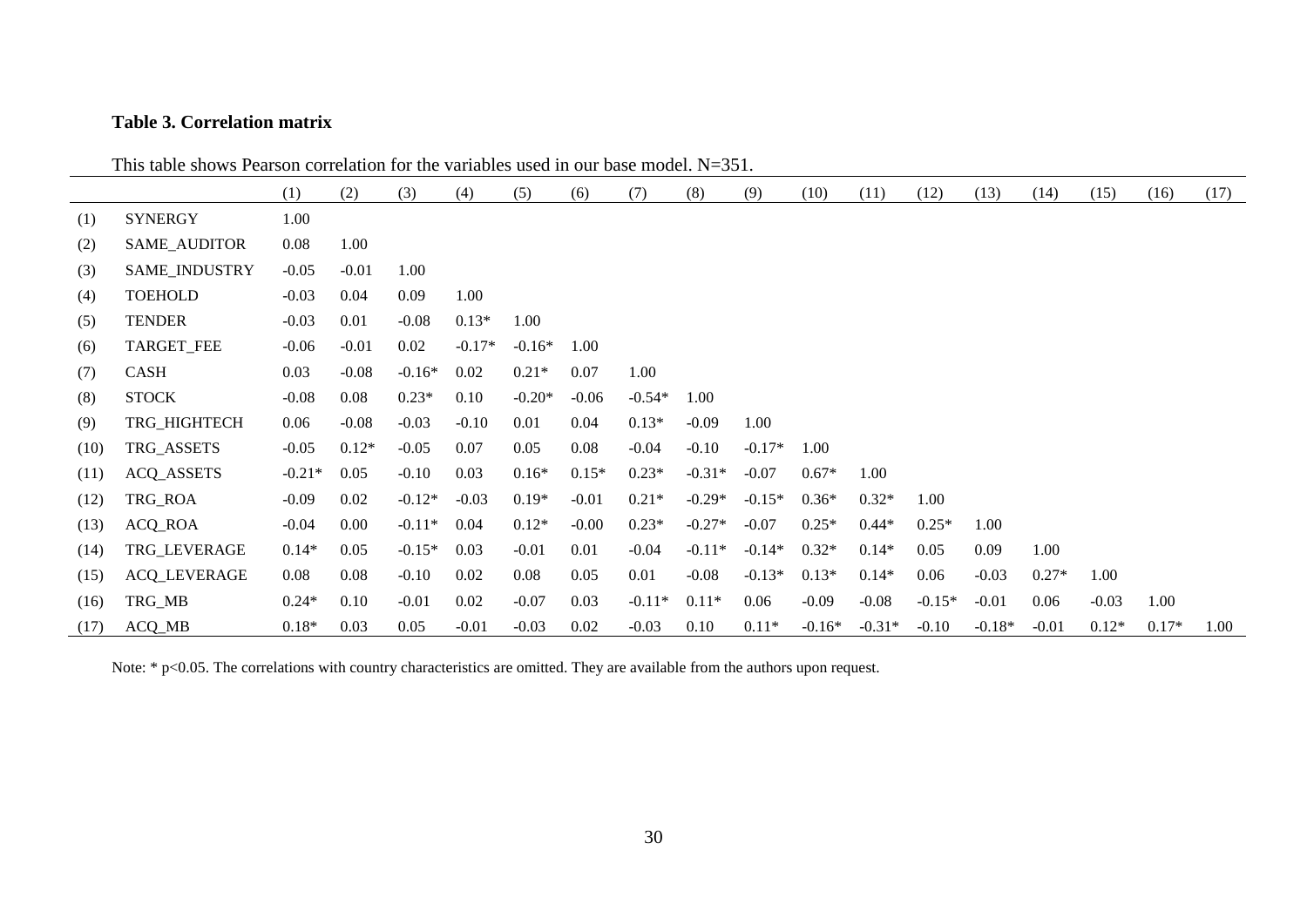### **Table 4. The effect of same auditor on M&A synergies**

This table shows the main results of the regression analysis where the main dependent variable is SYNERGY[-5;5]. In Model 1 we present the results where we calculate the synergies based on adjusted return and in Model 2 we present the results where we calculate the synergies the Market Model. The sample consists of all completed mergers and acquisitions announced between 2000 and 2014 in which the acquirer owned less than 50% of the target prior to the purchase and acquired 100% of the target. All regressions include constant, year and industry dummies. All variables are defined in Appendix 1. \*\*\*, \*\*, and \* represent 1%, 5%, and 10% significance levels respectively. Standard errors are clustered by year and industry.

| Variable            | (1)         |            | (2)         |            |  |
|---------------------|-------------|------------|-------------|------------|--|
| SAME_AUDITOR        | $0.018***$  | (3.31)     | $0.049***$  | (2.79)     |  |
| SAME_INDUSTRY       | $-0.001$    | $(-0.10)$  | $0.025***$  | (3.11)     |  |
| <b>TOEHOLD</b>      | $-0.026***$ | $(-18.08)$ | $-0.033***$ | $(-5.90)$  |  |
| <b>TENDER</b>       | $0.010***$  | (3.97)     | $0.018*$    | (1.74)     |  |
| <b>TARGET_FEE</b>   | $-0.005$    | $(-0.24)$  | 0.009       | (0.48)     |  |
| <b>CASH</b>         | 0.018       | (0.81)     | 0.034       | (1.53)     |  |
| <b>STOCK</b>        | $-0.052**$  | $(-2.26)$  | $-0.070**$  | $(-2.23)$  |  |
| TRG_HIGHTECH        | $-0.005$    | $(-0.37)$  | $-0.005$    | $(-0.28)$  |  |
| TRG_ASSETS          | $0.013**$   | (2.58)     | $0.020***$  | (4.31)     |  |
| <b>ACQ_ASSETS</b>   | $-0.027***$ | $(-4.49)$  | $-0.033***$ | $(-12.73)$ |  |
| TRG_ROA             | $-0.025$    | $(-0.41)$  | $-0.030$    | $(-0.32)$  |  |
| <b>ACQ_ROA</b>      | 0.063       | (1.65)     | $0.106***$  | (3.91)     |  |
| TRG_LEVERAGE        | 0.026       | (0.69)     | 0.041       | (0.84)     |  |
| <b>ACQ_LEVERAGE</b> | 0.054       | (1.28)     | 0.028       | (0.37)     |  |
| TRG_MB              | 0.010       | (1.51)     | $0.012**$   | (2.11)     |  |
| ACQ_MB              | 0.000       | (0.08)     | $-0.000$    | $(-0.07)$  |  |
| LEGOR_UK_ACQ        | $-0.013**$  | $(-2.02)$  | $-0.026$    | $(-1.65)$  |  |
| LEGOR_UK_TRG        | 0.018       | (0.68)     | 0.002       | (0.06)     |  |
| CREDITOR_ACQ        | $-0.002$    | $(-0.37)$  | 0.003       | (0.31)     |  |
| <b>CREDITOR_TRG</b> | $-0.012$    | $(-1.32)$  | $-0.009$    | $(-1.29)$  |  |
| GDPPC_ACQ           | $0.010***$  | (11.72)    | 0.015       | (1.50)     |  |
| GDPPC_TRG           | $-0.023***$ | $(-3.03)$  | $-0.023***$ | $(-3.02)$  |  |
| <b>OBSERVATIONS</b> | 351         |            | 242         |            |  |
| $R-SQ$              | 0.328       |            | 0.471       |            |  |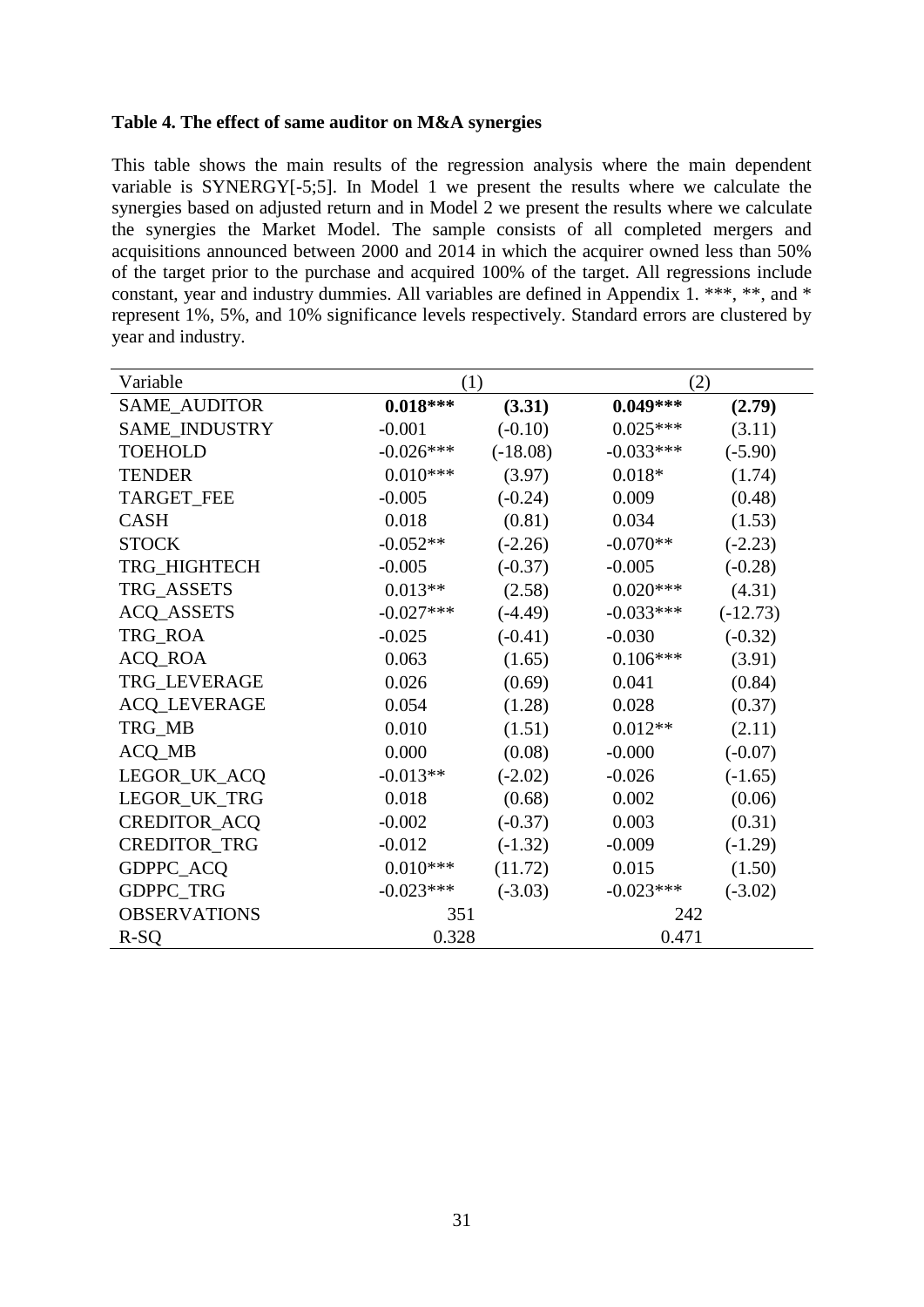# **Table 5. Common auditor and target size**

This table shows the results of the regression analysis where the main dependent variable is SYNERGY [-5;5]. The sample consists of all completed mergers and acquisitions announced between 2000 and 2014 in which the acquirer owned less than 50% of the target prior to the purchase and acquired 100% of the target. INV\_TRG\_ASSETS is the inverse of TRG\_ASSETS. All regressions include constant, year and industry dummies. All variables are defined in Appendix 1. \*\*\*, \*\*, and \* represent 1%, 5%, and 10% significance levels respectively. Standard errors are clustered by year and industry.

| Variable                    |          | (1)       |             | (2)       |
|-----------------------------|----------|-----------|-------------|-----------|
| INV_TRG_ASSETS*SAME_AUDITOR | 0.599    | (1.31)    | $0.616*$    | (1.69)    |
| <b>SAME AUDITOR</b>         | $-0.092$ | $(-1.38)$ | $-0.097$    | $(-1.50)$ |
| INV_TRG_ASSETS              | 0.046    | (1.27)    | $-0.066$    | $(-0.92)$ |
| SAME_INDUSTRY               |          |           | 0.005       | (0.52)    |
| <b>TOEHOLD</b>              |          |           | $-0.022**$  | $(-2.54)$ |
| <b>TENDER</b>               |          |           | 0.003       | (0.71)    |
| TARGET_FEE                  |          |           | $-0.003$    | $(-0.16)$ |
| <b>CASH</b>                 |          |           | 0.004       | (0.22)    |
| <b>STOCK</b>                |          |           | $-0.053**$  | $(-2.63)$ |
| TRG_HIGHTECH                |          |           | $-0.012$    | $(-1.00)$ |
| <b>ACQ_ASSETS</b>           |          |           | $-0.020***$ | $(-4.99)$ |
| TRG_ROA                     |          |           | 0.023       | (0.56)    |
| <b>ACQ_ROA</b>              |          |           | $0.081**$   | (2.20)    |
| TRG_LEVERAGE                |          |           | 0.061       | (1.29)    |
| <b>ACQ_LEVERAGE</b>         |          |           | 0.028       | (0.50)    |
| TRG_MB                      |          |           | 0.008       | (1.45)    |
| ACQ_MB                      |          |           | 0.002       | (0.37)    |
| LEGOR_UK_ACQ                |          |           | $-0.018***$ | $(-5.99)$ |
| LEGOR_UK_TRG                |          |           | 0.012       | (0.52)    |
| CREDITOR_ACQ                |          |           | $-0.003$    | $(-0.57)$ |
| <b>CREDITOR_TRG</b>         |          |           | $-0.010$    | $(-1.47)$ |
| GDPPC_ACQ                   |          |           | $0.009***$  | (3.28)    |
| GDPPC_TRG                   |          |           | $-0.018***$ | $(-3.15)$ |
| <b>OBSERVATIONS</b>         |          | 351       | 351         |           |
| $R-SO$                      |          | 0.195     | 0.344       |           |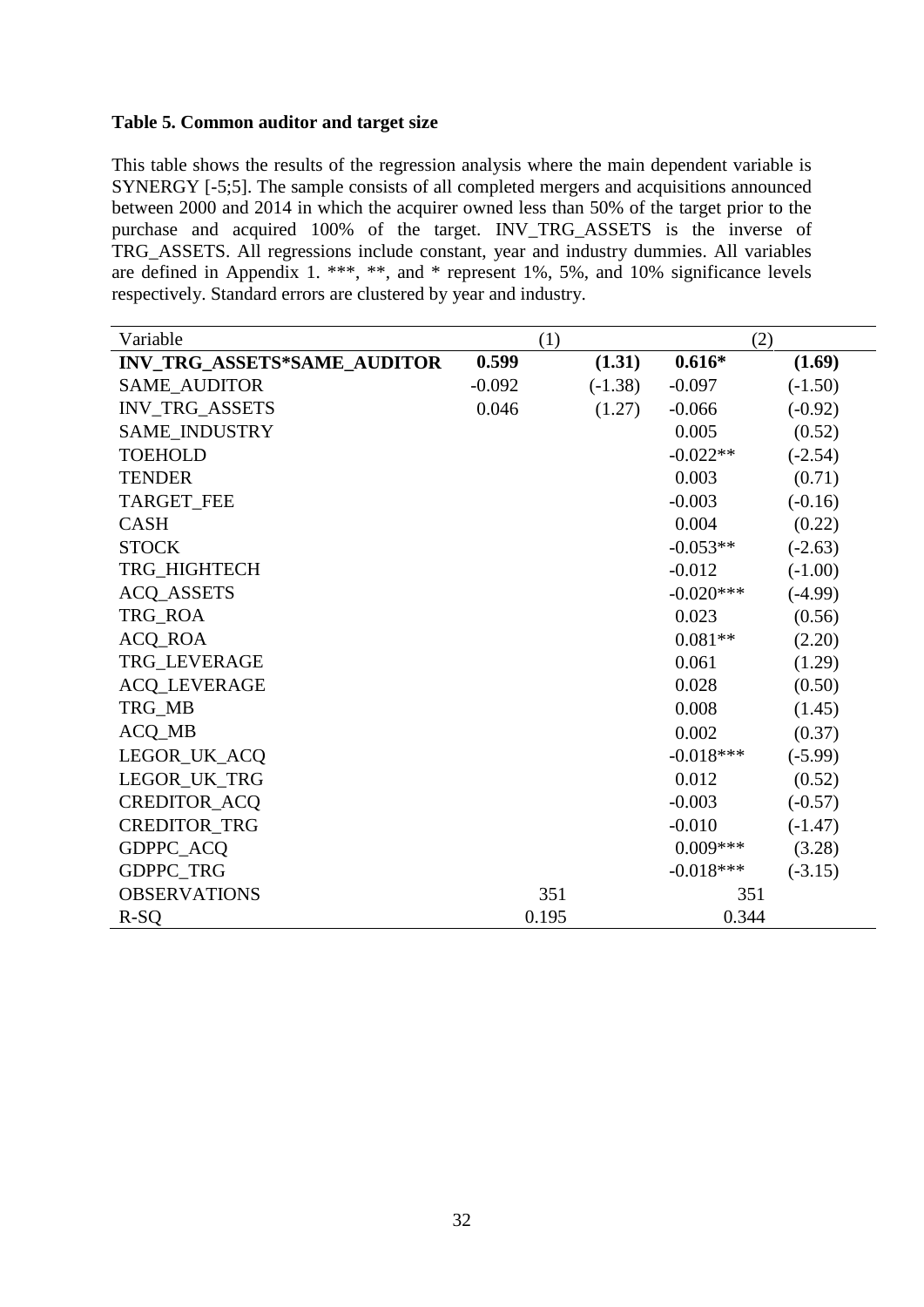# **Table 6. Common auditor and target industry**

This table shows the main results of the regression analysis where the main dependent variable is SYNERGY [-5;5]. The sample consists of all completed mergers and acquisitions announced between 2000 and 2014 in which the acquirer owned less than 50% of the target prior to the purchase and acquired 100% of the target. All regressions include constant, year and industry dummies. All variables are defined in Appendix 1. \*\*\*, \*\*, and \* represent 1%, 5%, and 10% significance levels respectively. Standard errors are clustered by year and industry.

| Variable                  | (1)         |           | (2)         |           |  |
|---------------------------|-------------|-----------|-------------|-----------|--|
| TRG_HIGHTECH*SAME_AUDITOR | $0.150*$    | (1.89)    | $0.097*$    | (1.90)    |  |
| <b>SAME_AUDITOR</b>       | $-0.022***$ | $(-2.90)$ | $-0.012$    | $(-1.07)$ |  |
| TRG_HIGHTECH              | $-0.026***$ | $(-2.70)$ | $-0.021$    | $(-1.18)$ |  |
| SAME_INDUSTRY             |             |           | 0.002       | (0.20)    |  |
| <b>TOEHOLD</b>            |             |           | $-0.024***$ | $(-3.81)$ |  |
| <b>TENDER</b>             |             |           | $0.014***$  | (7.13)    |  |
| TARGET_FEE                |             |           | $-0.003$    | $(-0.15)$ |  |
| <b>CASH</b>               |             |           | 0.013       | (0.62)    |  |
| <b>STOCK</b>              |             |           | $-0.051**$  | $(-2.25)$ |  |
| TRG_ASSETS                |             |           | $0.013***$  | (2.67)    |  |
| <b>ACQ_ASSETS</b>         |             |           | $-0.025***$ | $(-4.51)$ |  |
| TRG_ROA                   |             |           | $-0.025$    | $(-0.46)$ |  |
| <b>ACQ_ROA</b>            |             |           | $0.070**$   | (2.11)    |  |
| TRG LEVERAGE              |             |           | 0.027       | (0.77)    |  |
| <b>ACQ_LEVERAGE</b>       |             |           | 0.049       | (1.05)    |  |
| TRG_MB                    |             |           | 0.009       | (1.48)    |  |
| ACQ_MB                    |             |           | 0.001       | (0.10)    |  |
| LEGOR_UK_ACQ              |             |           | $-0.011*$   | $(-1.73)$ |  |
| LEGOR_UK_TRG              |             |           | 0.019       | (0.64)    |  |
| CREDITOR_ACQ              |             |           | $-0.002$    | $(-0.37)$ |  |
| <b>CREDITOR_TRG</b>       |             |           | $-0.012$    | $(-1.32)$ |  |
| GDPPC_ACQ                 |             |           | 0.008       | (1.07)    |  |
| GDPPC_TRG                 |             |           | $-0.019***$ | $(-2.66)$ |  |
| <b>OBSERVATIONS</b>       | 351         |           | 351         |           |  |
| $R-SQ$                    | 0.190       |           | 0.346       |           |  |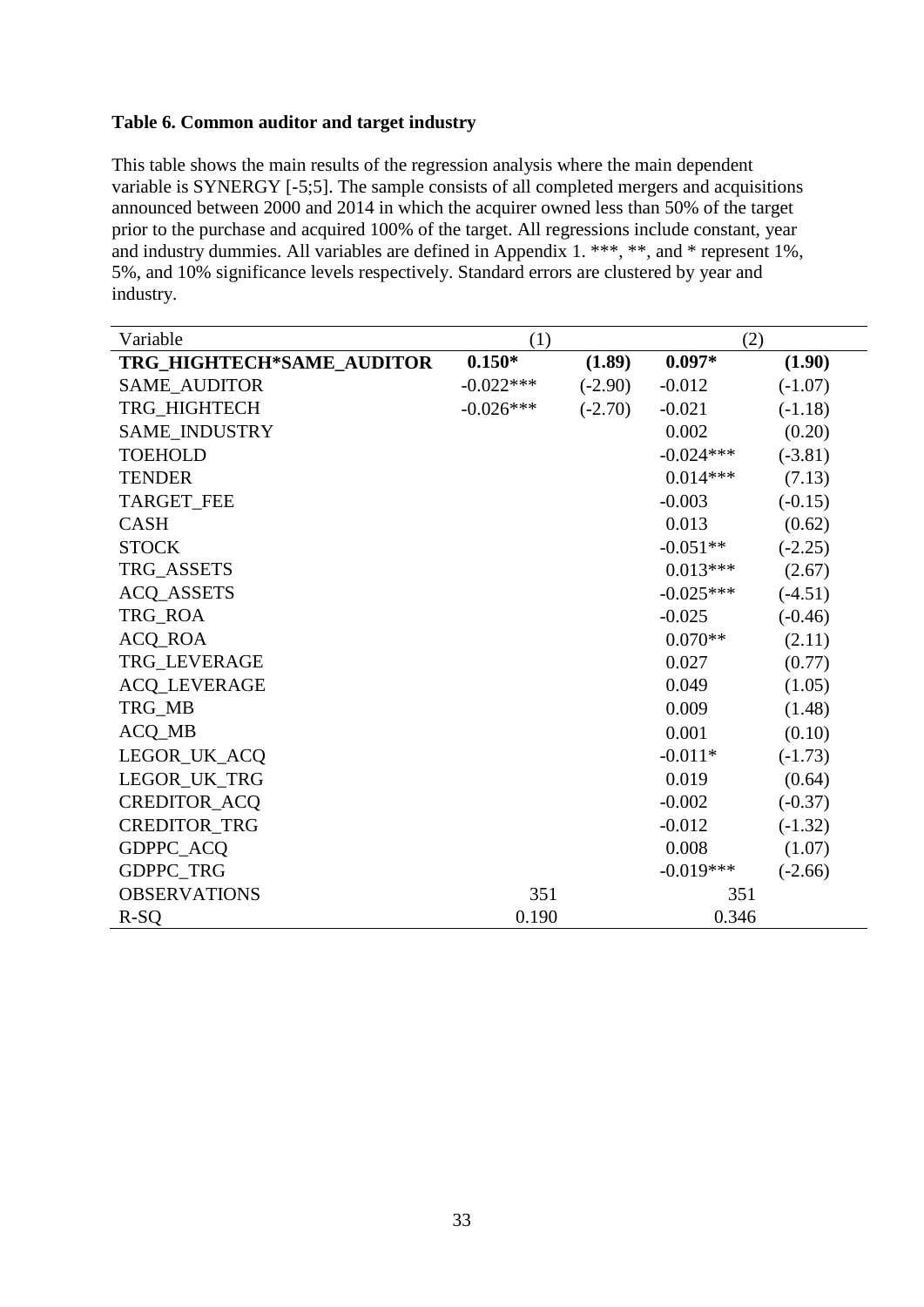# **Table 7. Common auditor and target growth**

This table shows the main results of the regression analysis where the main dependent variable is SYNERGY [-5;5]. The sample consists of all completed mergers and acquisitions announced between 2000 and 2014 in which the acquirer owned less than 50% of the target prior to the purchase and acquired 100% of the target. All regressions include constant, year and industry dummies. All variables are defined in Appendix 1. \*\*\*, \*\*, and \* represent 1%, 5%, and 10% significance levels respectively. Standard errors are clustered by year and industry.

| Variable             | (1)        |           | (2)         |           |
|----------------------|------------|-----------|-------------|-----------|
| TRG_MB*SAME_AUDITO   | $0.026***$ | (3.12)    | $0.025***$  | (4.41)    |
| $\bf{R}$             |            |           |             |           |
| <b>SAME AUDITOR</b>  | $-0.056*$  | $(-1.93)$ | $-0.052**$  | $(-2.60)$ |
| TRG_MB               | $-0.0003$  | $(-0.16)$ | 0.001       | (0.58)    |
| <b>SAME INDUSTRY</b> |            |           | 0.009       | (1.04)    |
| <b>TOEHOLD</b>       |            |           | $-0.034*$   | $(-1.84)$ |
| <b>TENDER</b>        |            |           | 0.006       | (0.70)    |
| TARGET_FEE           |            |           | $-0.006$    | $(-0.29)$ |
| <b>CASH</b>          |            |           | 0.024       | (1.29)    |
| <b>STOCK</b>         |            |           | $-0.054**$  | $(-2.57)$ |
| TRG_HIGHTECH         |            |           | $-0.009$    | $(-0.78)$ |
| TRG_ASSETS           |            |           | $0.013**$   | (2.55)    |
| <b>ACQ_ASSETS</b>    |            |           | $-0.025***$ | $(-4.74)$ |
| TRG_ROA              |            |           | $-0.040$    | $(-0.85)$ |
| <b>ACQ_ROA</b>       |            |           | $0.073**$   | (2.03)    |
| <b>TRG LEVERAGE</b>  |            |           | 0.014       | (0.31)    |
| <b>ACQ_LEVERAGE</b>  |            |           | $0.063*$    | (1.81)    |
| <b>ACQ_MB</b>        |            |           | $-0.001$    | $(-0.40)$ |
| LEGOR_UK_ACQ         |            |           | $-0.017***$ | $(-2.71)$ |
| LEGOR_UK_TRG         |            |           | 0.015       | (0.72)    |
| CREDITOR_ACQ         |            |           | $-0.001$    | $(-0.13)$ |
| <b>CREDITOR_TRG</b>  |            |           | $-0.011$    | $(-1.51)$ |
| GDPPC_ACQ            |            |           | $0.011***$  | (2.67)    |
| GDPPC_TRG            |            |           | $-0.021***$ | $(-2.92)$ |
| <b>OBSERVATIONS</b>  | 351        |           | 351         |           |
| $R-SQ$               | 0.271      |           | 0.395       |           |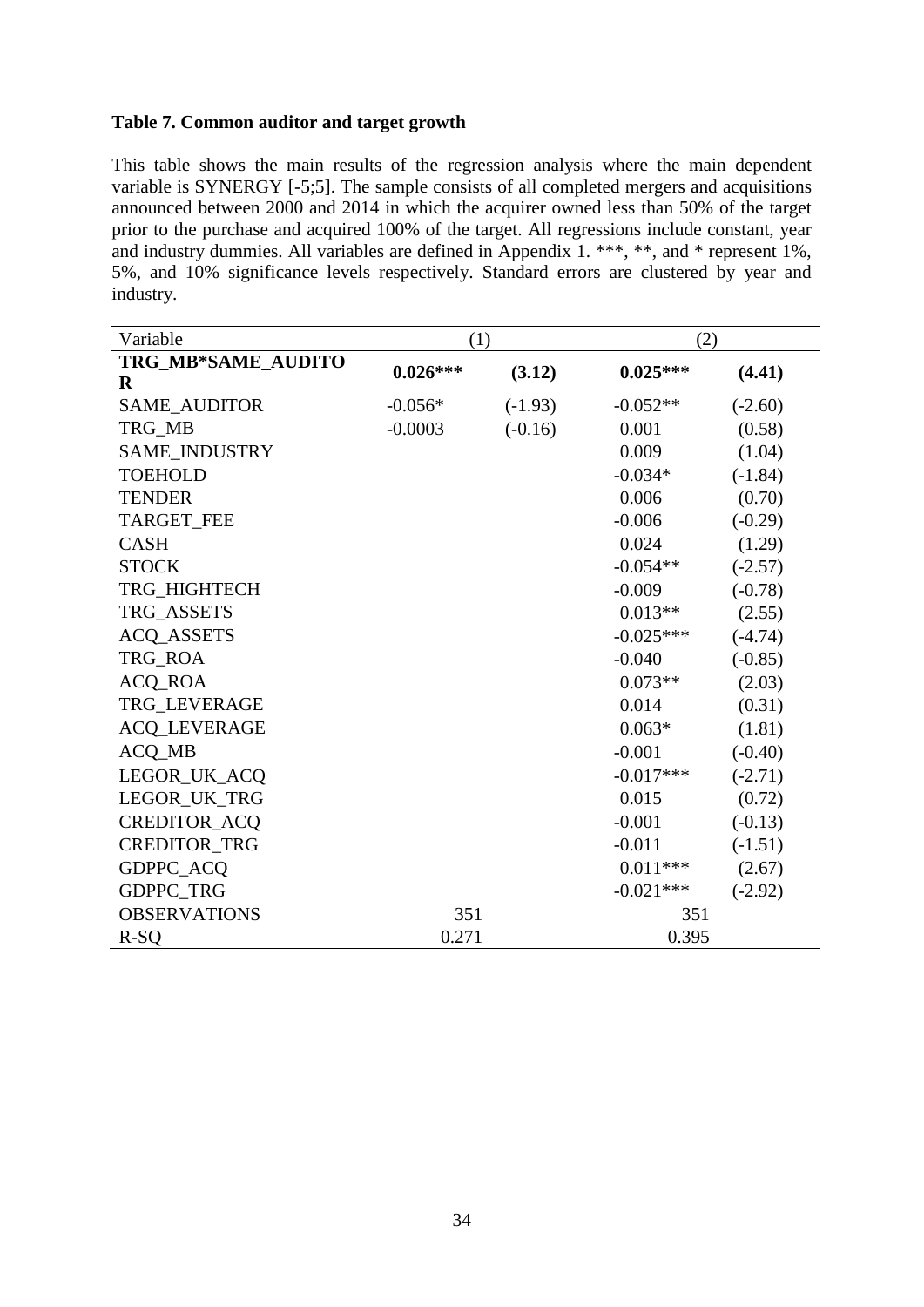# **Table 8. Different accounting standards**

This table shows the main results of the regression analysis where the main dependent variable is SYNERGY [-5;5]. The sample consists of all completed mergers and acquisitions announced between 2000 and 2014 in which the acquirer owned less than 50% of the target prior to the purchase and acquired 100% of the target. All regressions include constant, year and industry dummies. All variables are defined in Appendix 1. \*\*\*, \*\*, and \* represent 1%, 5%, and 10% significance levels respectively. Standard errors are clustered by year and industry.

| Variable             |          | (1)       | (2)         |            |  |
|----------------------|----------|-----------|-------------|------------|--|
| DIFF ACC STD*        | $0.104*$ | (1.67)    | $0.085**$   | (2.29)     |  |
| <b>SAME AUDITOR</b>  |          |           |             |            |  |
| <b>SAME AUDITOR</b>  | $-0.026$ | $(-1.13)$ | $-0.021$    | $(-0.92)$  |  |
| DIFF ACC STD         | 0.013    | (0.74)    | 0.002       | (0.10)     |  |
| <b>SAME INDUSTRY</b> |          |           | $-0.005$    | $(-0.32)$  |  |
| <b>TOEHOLD</b>       |          |           | $-0.029***$ | $(-13.37)$ |  |
| <b>TENDER</b>        |          |           | 0.007       | (1.20)     |  |
| <b>TARGET FEE</b>    |          |           | $-0.003$    | $(-0.18)$  |  |
| <b>CASH</b>          |          |           | 0.018       | (0.86)     |  |
| <b>STOCK</b>         |          |           | $-0.050**$  | $(-2.11)$  |  |
| TRG HIGHTECH         |          |           | $-0.006$    | $(-0.35)$  |  |
| TRG_ASSETS           |          |           | $0.013**$   | (2.46)     |  |
| <b>ACQ_ASSETS</b>    |          |           | $-0.026***$ | $(-4.82)$  |  |
| TRG_ROA              |          |           | $-0.022$    | $(-0.37)$  |  |
| <b>ACQ_ROA</b>       |          |           | $0.065*$    | (1.74)     |  |
| <b>TRG_LEVERAGE</b>  |          |           | 0.019       | (0.50)     |  |
| <b>ACQ_LEVERAGE</b>  |          |           | 0.062       | (1.37)     |  |
| TRG_MB               |          |           | 0.009       | (1.56)     |  |
| ACQ_MB               |          |           | 0.000       | (0.09)     |  |
| LEGOR_UK_ACQ         |          |           | $-0.016**$  | $(-2.37)$  |  |
| LEGOR_UK_TRG         |          |           | 0.008       | (0.37)     |  |
| CREDITOR_ACQ         |          |           | 0.000       | (0.05)     |  |
| <b>CREDITOR TRG</b>  |          |           | $-0.009$    | $(-1.16)$  |  |
| <b>GDPPC ACQ</b>     |          |           | 0.009       | (0.06)     |  |
| GDPPC_TRG            |          |           | $-0.020**$  | $(-2.35)$  |  |
| <b>OBSERVATIONS</b>  | 351      |           | 351         |            |  |
| $R-SO$               | 0.181    |           | 0.347       |            |  |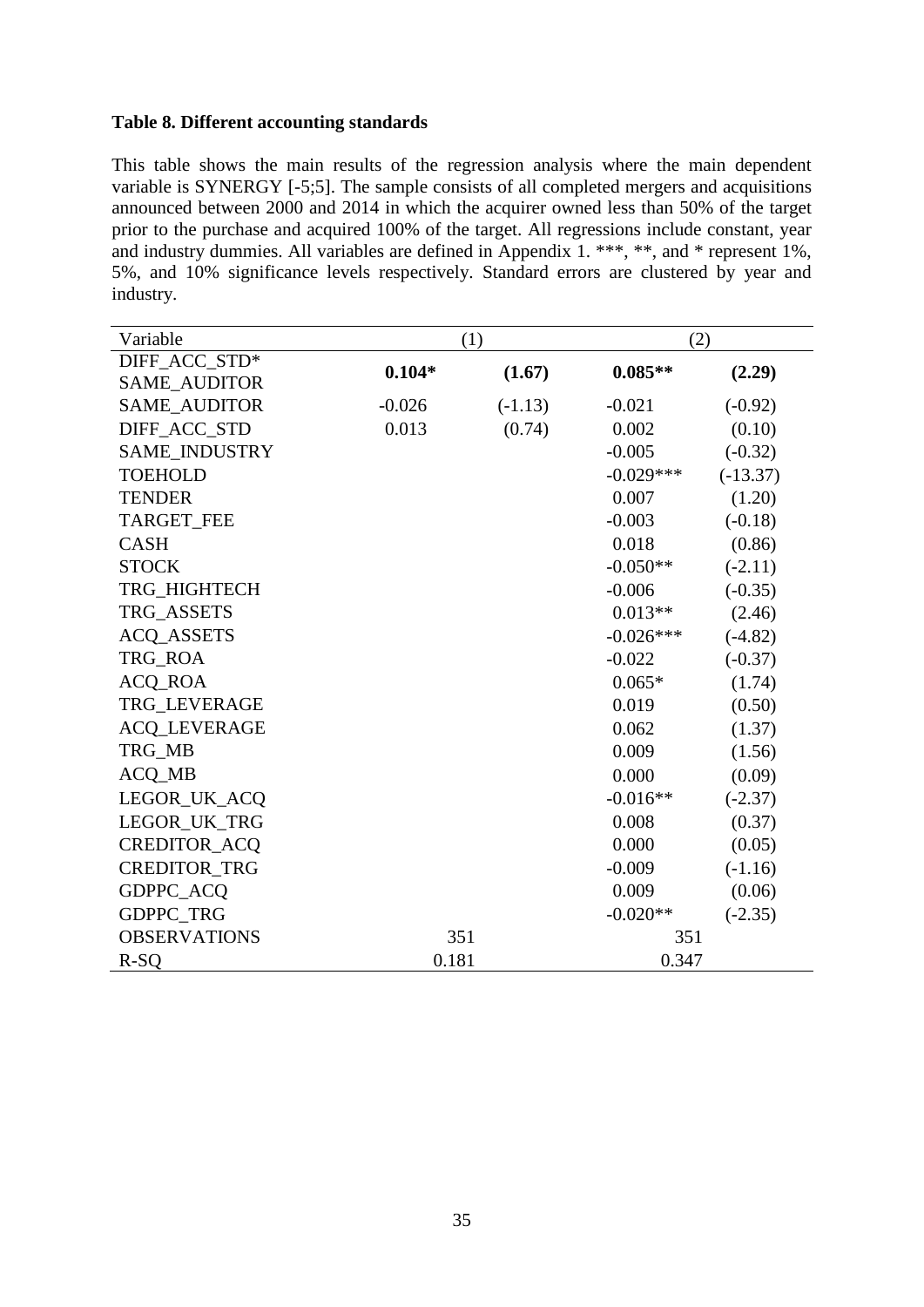# **Table 9. The effect of same auditor on M&A premium**

This table shows the main results of the regression analysis where the main dependent variable is PREMIUM. The sample consists of all completed mergers and acquisitions announced between 2000 and 2014 in which the acquirer owned less than 50% of the target prior to the purchase and acquired 100% of the target. All regressions include constant, year and industry dummies. All variables are defined in Appendix 1. \*\*\*, \*\*, and \* represent 1%, 5%, and 10% significance levels respectively. Standard errors are clustered by year and industry.

| Variable            |             | (1)       | (2)          |           |
|---------------------|-------------|-----------|--------------|-----------|
| <b>SAME_AUDITOR</b> | $-11.294**$ | $(-2.50)$ | $-9.024*$    | $(-1.71)$ |
| SAME_INDUSTRY       |             |           | $3.410*$     | (1.90)    |
| <b>TOEHOLD</b>      |             |           | $-4.566$     | $(-0.73)$ |
| <b>TENDER</b>       |             |           | 9.904***     | (7.18)    |
| <b>TARGET_FEE</b>   |             |           | $-4.537*$    | $(-1.70)$ |
| <b>CASH</b>         |             |           | $-9.495$     | $(-1.39)$ |
| <b>STOCK</b>        |             |           | $-12.314***$ | $(-5.80)$ |
| TRG_HIGHTECH        |             |           | 4.320        | (0.64)    |
| TRG_ASSETS          |             |           | $-2.837**$   | $(-2.39)$ |
| <b>ACQ_ASSETS</b>   |             |           | $-2.079$     | $(-1.31)$ |
| TRG_ROA             |             |           | $-2.640$     | $(-0.42)$ |
| <b>ACQ_ROA</b>      |             |           | 17.525       | (1.60)    |
| TRG_LEVERAGE        |             |           | $-3.561$     | $(-0.26)$ |
| <b>ACQ_LEVERAGE</b> |             |           | $-3.374$     | $(-0.25)$ |
| TRG_MB              |             |           | $-0.347$     | $(-0.39)$ |
| ACQ_MB              |             |           | 0.444        | (0.46)    |
| LEGOR_UK_ACQ        |             |           | $-1.275$     | $(-0.41)$ |
| LEGOR_UK_TRG        |             |           | 15.551***    | (2.95)    |
| CREDITOR_ACQ        |             |           | 1.482        | (0.88)    |
| <b>CREDITOR_TRG</b> |             |           | $-1.392$     | $(-1.00)$ |
| GDPPC_ACQ           |             |           | 2.678        | (0.82)    |
| GDPPC_TRG           |             |           | $-0.252$     | $(-0.05)$ |
| <b>OBSERVATIONS</b> |             | 287       | 287          |           |
| $R-SQ$              | 0.064       |           | 0.138        |           |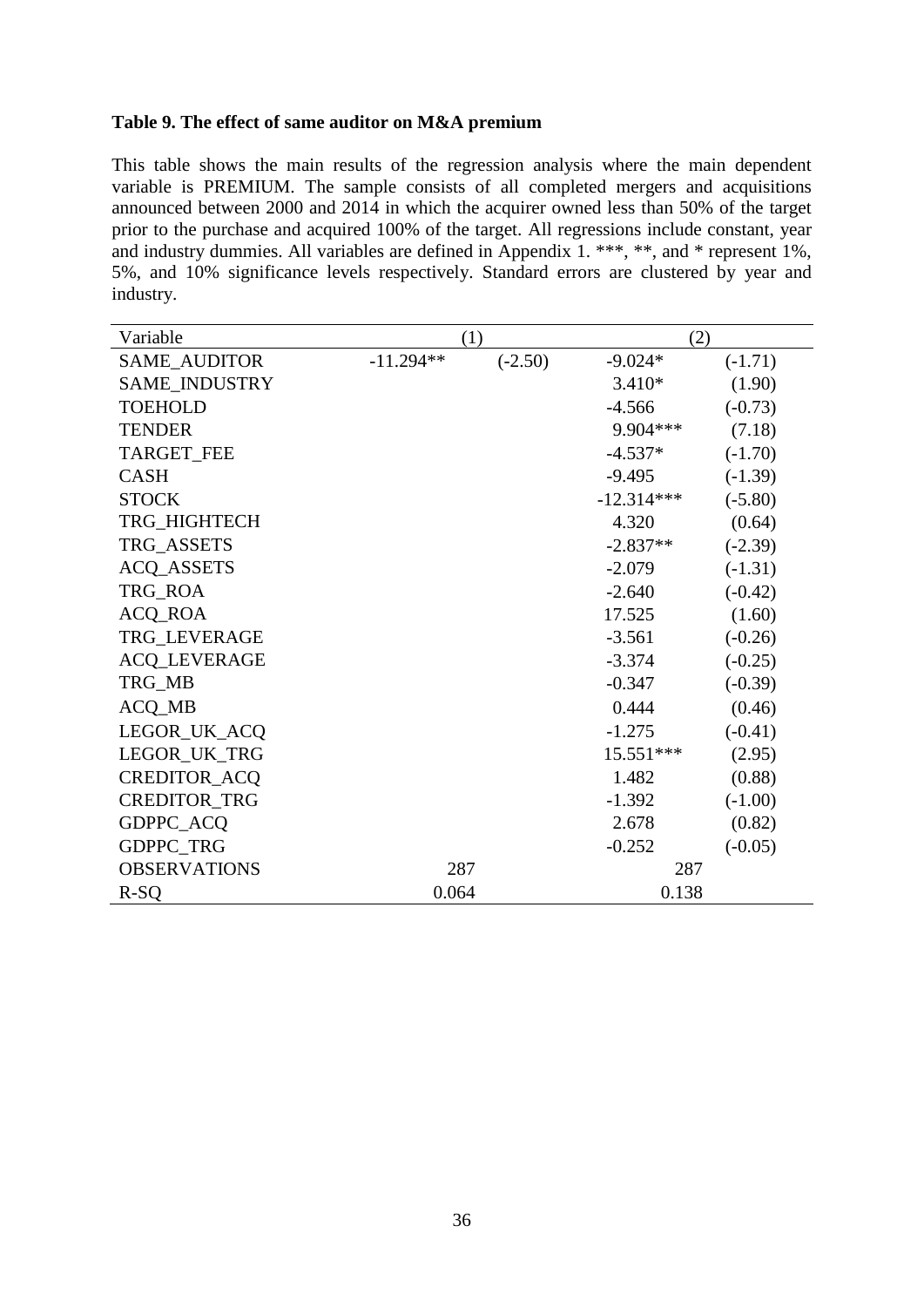## **Table 10. The effect of common auditor on M&A performance**

This table shows the main results of the regression analysis where the main dependent variable is CHG\_ROA. The sample consists of all completed mergers and acquisitions announced between 2000 and 2014 in which the acquirer owned less than 50% of the target prior to the purchase and acquired 100% of the target. All regressions include constant, year and industry dummies. All variables are defined in Appendix 1. \*\*\*, \*\*, and \* represent 1%, 5%, and 10% significance levels respectively. Standard errors are clustered by year and industry.

| Variable            | (1)        |        | (2)         |           |
|---------------------|------------|--------|-------------|-----------|
| SAME_AUDITOR        | $0.120***$ | (3.18) | $0.130***$  | (3.73)    |
| SAME_INDUSTRY       |            |        | 0.043       | (1.12)    |
| <b>TOEHOLD</b>      |            |        | $-0.074$    | $(-0.96)$ |
| <b>TENDER</b>       |            |        | 0.066       | (1.30)    |
| <b>TARGET_FEE</b>   |            |        | 0.008       | (0.14)    |
| <b>CASH</b>         |            |        | 0.031       | (0.35)    |
| <b>STOCK</b>        |            |        | 0.201       | (0.67)    |
| TRG_HIGHTECH        |            |        | $-0.078$    | $(-0.91)$ |
| TRG_ASSETS          |            |        | $-0.043***$ | $(-2.85)$ |
| <b>ACQ_ASSETS</b>   |            |        | $0.069***$  | (2.87)    |
| TRG_ROA             |            |        | $-0.299$    | $(-1.23)$ |
| <b>ACQ_ROA</b>      |            |        | $2.511***$  | (4.03)    |
| TRG_LEVERAGE        |            |        | 0.015       | (0.13)    |
| <b>ACQ_LEVERAGE</b> |            |        | 0.066       | (0.17)    |
| TRG_MB              |            |        | 0.004       | (0.34)    |
| ACQ_MB              |            |        | 0.023       | (1.45)    |
| LEGOR_UK_ACQ        |            |        | $-0.004$    | $(-0.13)$ |
| LEGOR_UK_TRG        |            |        | $-0.105**$  | $(-2.12)$ |
| CREDITOR_ACQ        |            |        | 0.001       | (0.03)    |
| <b>CREDITOR_TRG</b> |            |        | $-0.073***$ | $(-3.99)$ |
| GDPPC_ACQ           |            |        | $0.027***$  | (3.02)    |
| GDPPC_TRG           |            |        | $-0.073*$   | $(-1.71)$ |
| <b>OBSERVATIONS</b> | 349        |        | 349         |           |
| $R-SQ$              | 0.048      |        | 0.393       |           |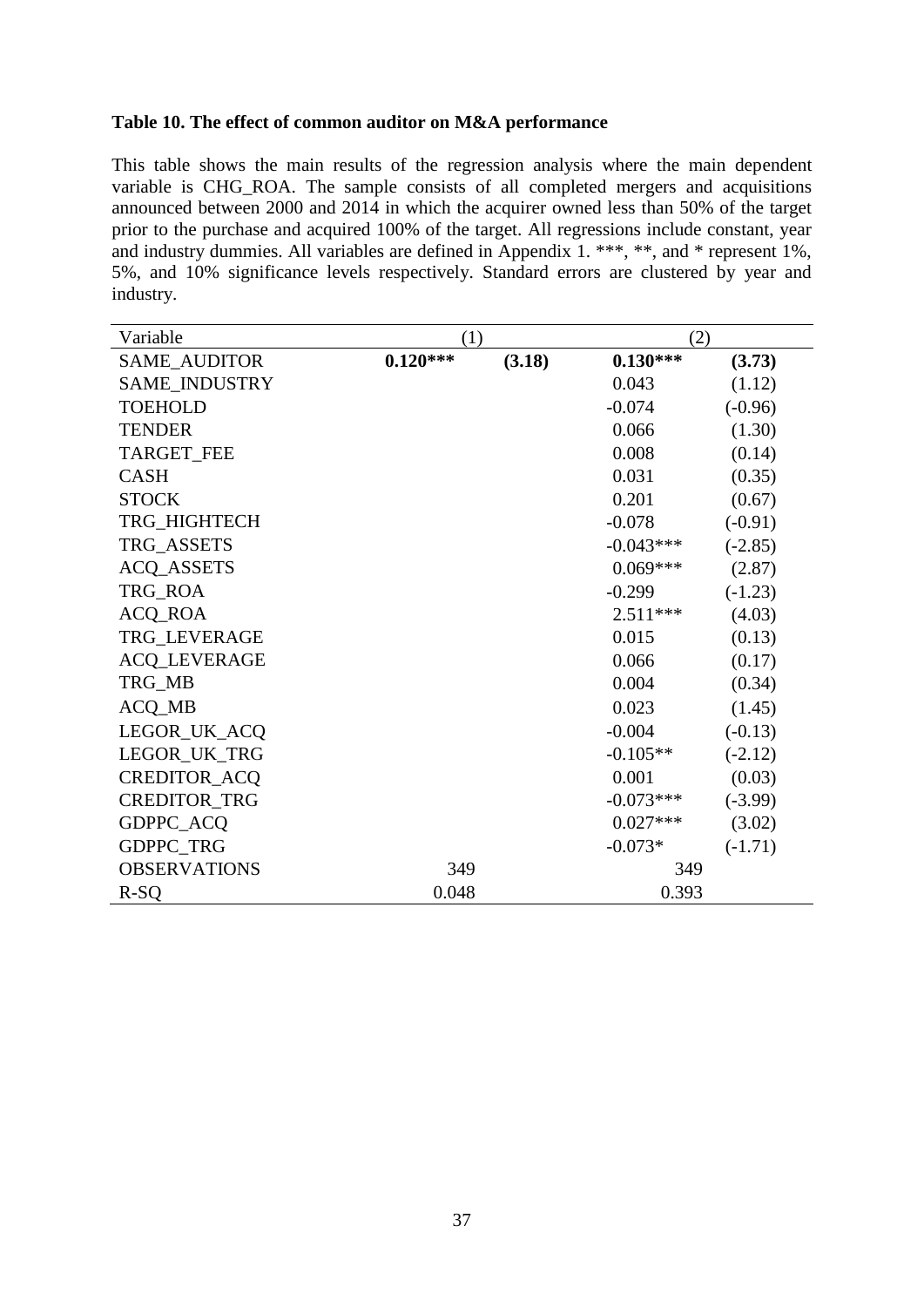# **Table 11. Same auditor, synergies and cultural differences**

This table shows the results of the regression analysis where the main dependent variable is SYNERGY [-5;5]. The sample consists of all completed mergers and acquisitions announced between 2000 and 2014 in which the acquirer owned less than 50% of the target prior to the purchase and acquired 100% of the target. |∆| indicates the absolute difference between the acquirer and target nation variables. All regressions include constant, year and industry dummies. All variables are defined in Appendix 1. \*\*\*, \*\*, and \* represent 1%, 5%, and 10% significance levels respectively. Standard errors are clustered by year and industry.

| Variable                       | (1)         |           | (2)         |           |
|--------------------------------|-------------|-----------|-------------|-----------|
| SAME_AUDITOR                   | $0.036***$  | (2.83)    | $0.038***$  | (3.00)    |
| $LN(1+ \Delta TRUST )$         | 0.166       | (1.60)    |             |           |
| $LN(1+ \Delta INDIVIDUALISM )$ | 0.010       | (0.85)    |             |           |
| $LN(1+ \Delta \text{PDI} )$    |             |           | $0.029**$   | (2.50)    |
| $LN(1+ \Delta IDV )$           |             |           | 0.001       | (0.19)    |
| $LN(1+ \Delta MAS )$           |             |           | 0.014       | (1.20)    |
| $LN(1+ \Delta UAI )$           |             |           | $-0.019***$ | $(-3.29)$ |
| $LN(1+ \Delta LTOWVS )$        |             |           | 0.019       | (1.43)    |
| $LN(1+ \Delta IVR )$           |             |           | $-0.010$    | $(-1.07)$ |
| SAME_INDUSTRY                  | $-0.001$    | $(-0.15)$ | 0.006       | (0.50)    |
| <b>TOEHOLD</b>                 | $-0.036$    | $(-1.38)$ | $-0.047$    | $(-1.40)$ |
| <b>TENDER</b>                  | 0.010       | (1.43)    | 0.002       | (0.37)    |
| <b>TARGET FEE</b>              | $-0.018$    | $(-0.62)$ | $-0.011$    | $(-0.38)$ |
| <b>CASH</b>                    | $0.038*$    | (1.94)    | $0.044*$    | (1.76)    |
| <b>STOCK</b>                   | $-0.070**$  | $(-2.27)$ | $-0.069**$  | $(-2.09)$ |
| TRG_HIGHTECH                   | $-0.016**$  | $(-2.00)$ | $-0.019*$   | $(-1.96)$ |
| TRG_ASSETS                     | $0.018***$  | (3.63)    | $0.019***$  | (3.93)    |
| <b>ACQ_ASSETS</b>              | $-0.030***$ | $(-6.35)$ | $-0.032***$ | $(-5.82)$ |
| TRG_ROA                        | 0.004       | (0.05)    | $-0.010$    | $(-0.11)$ |
| <b>ACQ_ROA</b>                 | $-0.033$    | $(-0.50)$ | $-0.033$    | $(-0.51)$ |
| TRG_LEVERAGE                   | 0.046       | (0.75)    | 0.040       | (0.69)    |
| ACQ_LEVERAGE                   | 0.037       | (0.47)    | 0.033       | (0.60)    |
| TRG_MB                         | $0.010*$    | (1.88)    | 0.009       | (1.59)    |
| ACQ_MB                         | $-0.002$    | $(-0.39)$ | $-0.002$    | $(-0.31)$ |
| LEGOR_UK_ACQ                   | $-0.010$    | $(-0.62)$ | $-0.008$    | $(-0.32)$ |
| LEGOR_UK_TRG                   | 0.049       | (1.17)    | 0.041       | (0.91)    |
| CREDITOR_ACQ                   | $-0.009**$  | $(-2.18)$ | $-0.012***$ | $(-4.31)$ |
| <b>CREDITOR_TRG</b>            | $-0.018***$ | $(-3.59)$ | $-0.006$    | $(-0.62)$ |
| GDPPC_ACQ                      | $0.012**$   | (2.03)    | $0.021*$    | (1.87)    |
| GDPPC_TRG                      | 0.012       | (0.45)    | 0.021       | (0.57)    |
| <b>OBSERVATIONS</b>            | 259         |           | 255         |           |
| $R-SQ$                         | 0.481       |           | 0.502       |           |